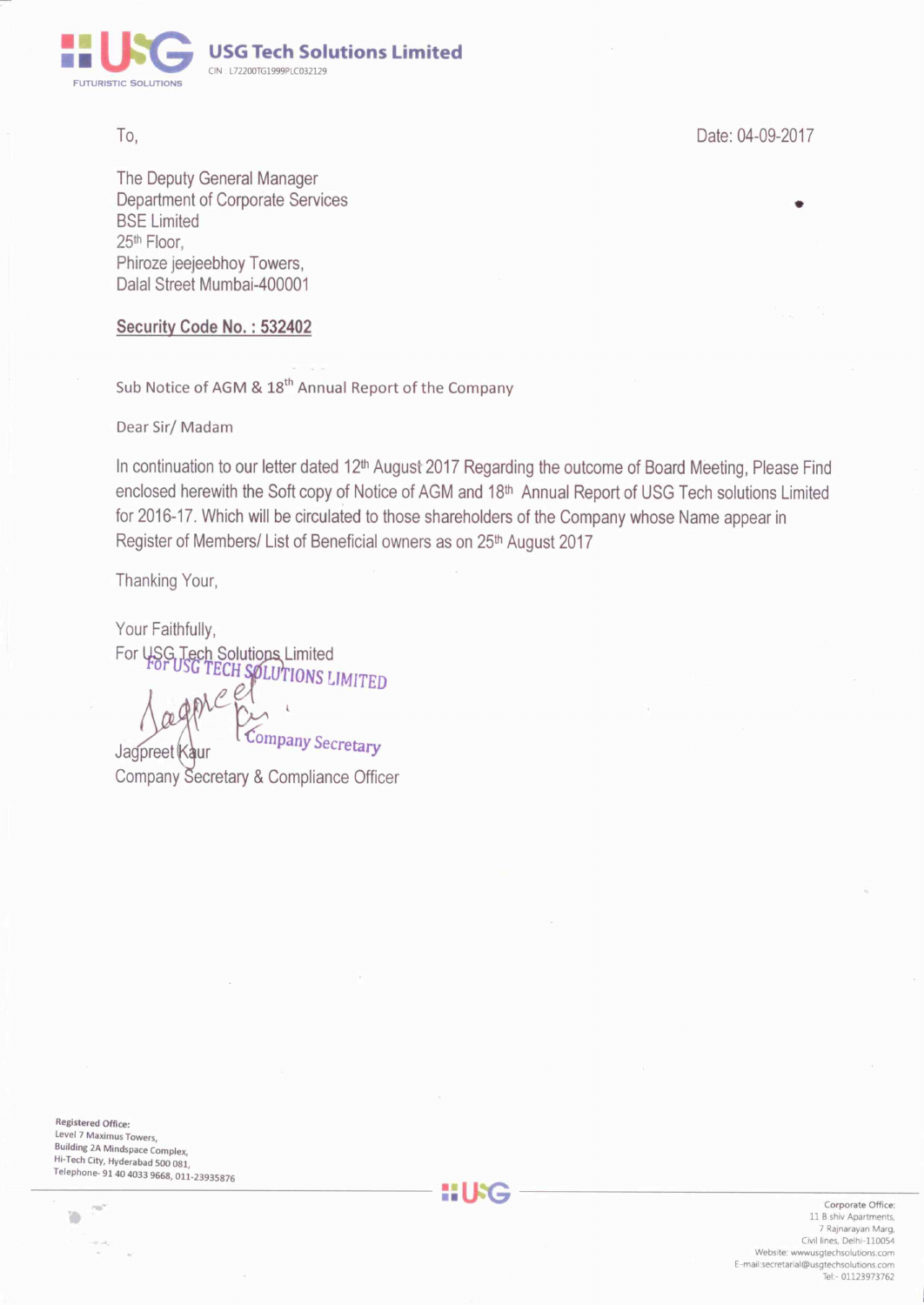

# **USG Tech Solutions Limited**

# **2016 - 2017 THEFTH**<br>18TH ANNUAL REPORT

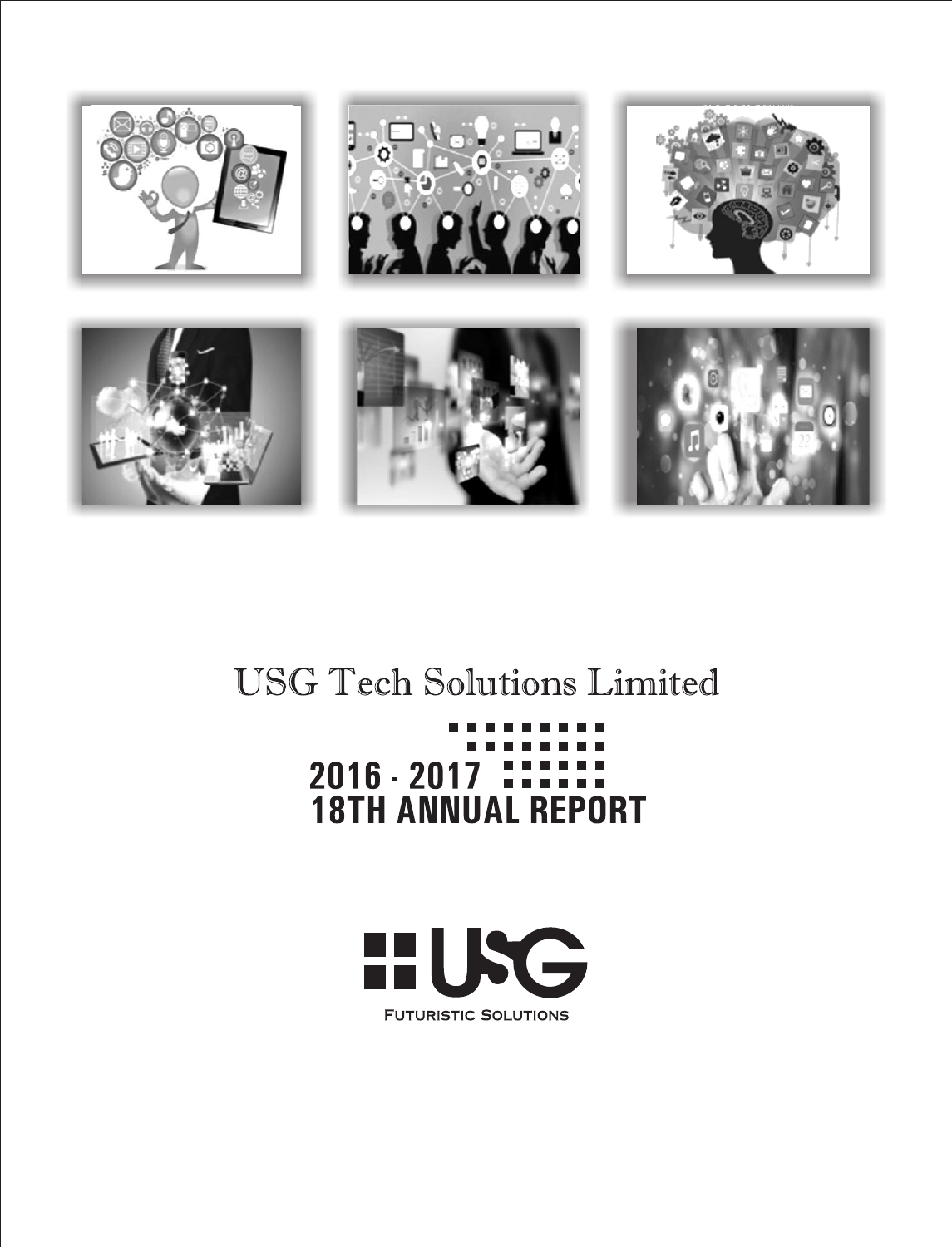

# ANNUAL REPORT 2016-2017

Registered Office : Level 7 Maximus Towers Building 2A Mindspace Complex, Hi-Tech City Hyderabad, Telangana- 500081

> Corporate office : 11B, Shiv Apartments, 7 Raj Narain Marg, Civil Lines, Delhi-110054

Website: www.usgtechsolutions.com

Email id: secretarial@usgtechsolutions.com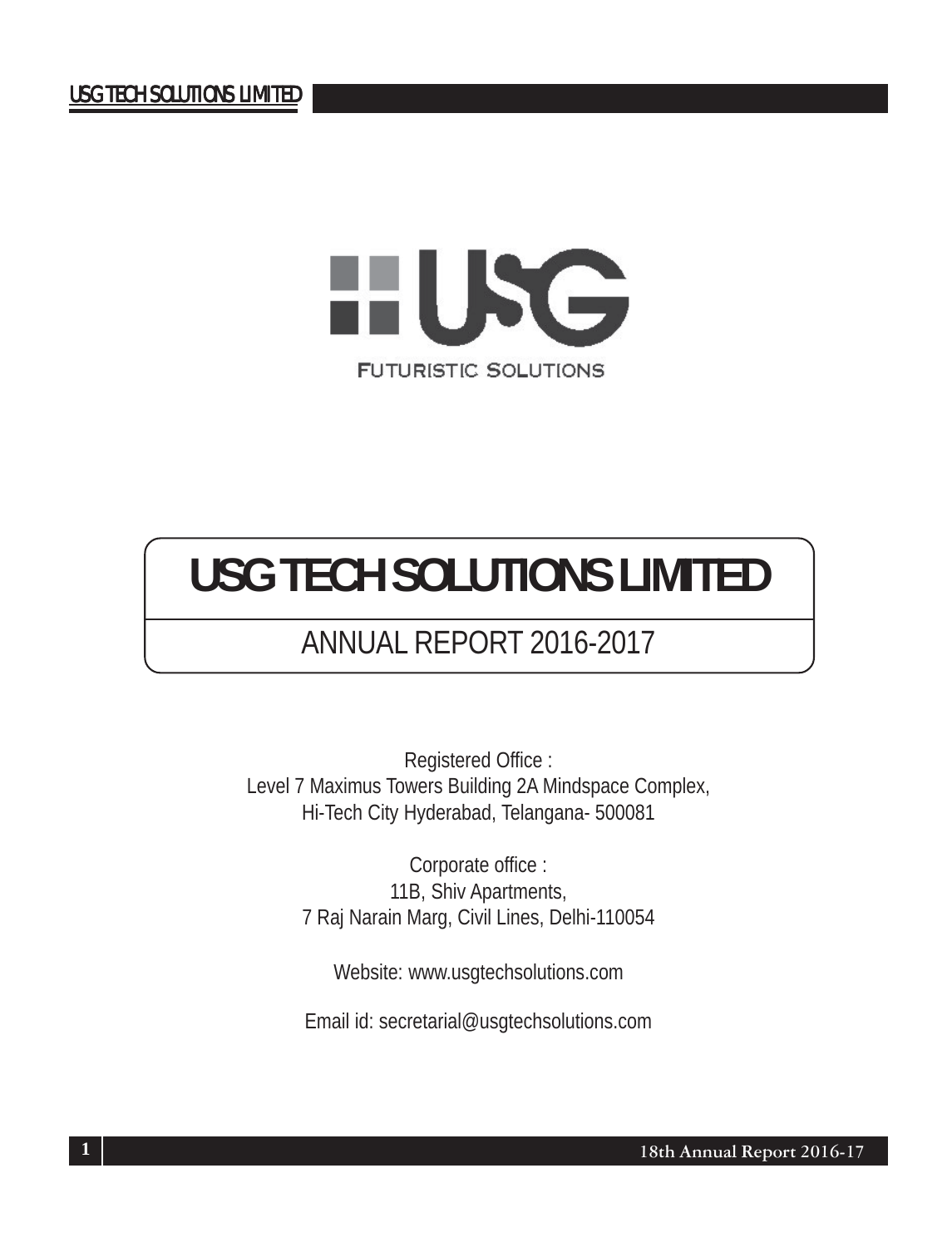# **BOARD OF DIRECTORS**

**Mr. Servesh Gupta** Managing Director & Chairman **Mr. Satish Kumar Gupta Director Mr. Anil Kumar Gupta** Independent Director (Up to 22nd March 2017) **Mr. Deepak Kumar Bansal** Additional Independent Director **Ms. Nirmal Garg** Independent Director **Ms. Geeta** Chief Financial Officer (from 22nd March 2017 to 25th April 2017) **Mr. Manish Kumar** Chief Financial Officer (from 12th August 2017) **Mrs Jagpreet Kaur**

Company Secretary

# **AUDIT COMMITTEE**

**Mr. Deepak Kumar Bansal** Chairman **Ms. Nirmal Garg** Member **Mr. Servesh Gupta** Member

# **STAKEHOLDERS' RELATIONSHIP COMMITTEE**

**Mr. Deepak Kumar Bansal** Chairman **Ms. Nirmal Garg** Member **Mr. Servesh Gupta** Member

# **NOMINATION & REMUNERATION COMMITTEE**

**Mr. Deepak Kumar Bansal** Chairman **Ms. Nirmal Garg** Member **Mr. Servesh Gupta** Member

### **Notice Directors' Report Extract of Annual Return Annexure to Directors' Report Management Discussion and Analysis Report Secretarial Audit Report Corporate Governance Report Auditors' Report Balance Sheet Statement of Profit & Loss Page Cash Flow Statements Notes forming part of Financial Statements Attendance Slip Proxy Form**

# **STATUTORY AUDITORS**

M/s. Udit Aggarwal & Associates. (Chartered Accountants) Firm Registration. No.: 026161N 201, Agarwal Plaza, D.C. Chowk, Sec-9, Rohini,Delhi 110085 (2016-2017)

# **SECRETARIAL AUDITOR**

K K Khurana & Associates (Practicing Company Secretaries) Office: A-5, First Floor, Chottey Lal Park, Kirti Nagar, New Delhi -110015 (2016-2017)

# **INTERNAL AUDITOR**

**R.K SAH & CO.** (Chartered Accountants) E-32, Gaurav Apartment, Madhu Vihar I.P Extn. New Delhi-110092. (2016-2017) (2017-2018)

# **REGISTRAR & TRANSFER AGENT**

M/s Bigshare Services Private Limited 1st Floor, Bharat Tin Works Building, Opp. Vasant Oasis Apartments (Next To Keys Hotel), Marol Maroshi Road, Andheri East, Mumbai 400059

# **BANKER**

HDFC Bank, New Delhi HDFC Bank, Noida YES Bank, New Delhi

# **18th Annual Report 2016-17**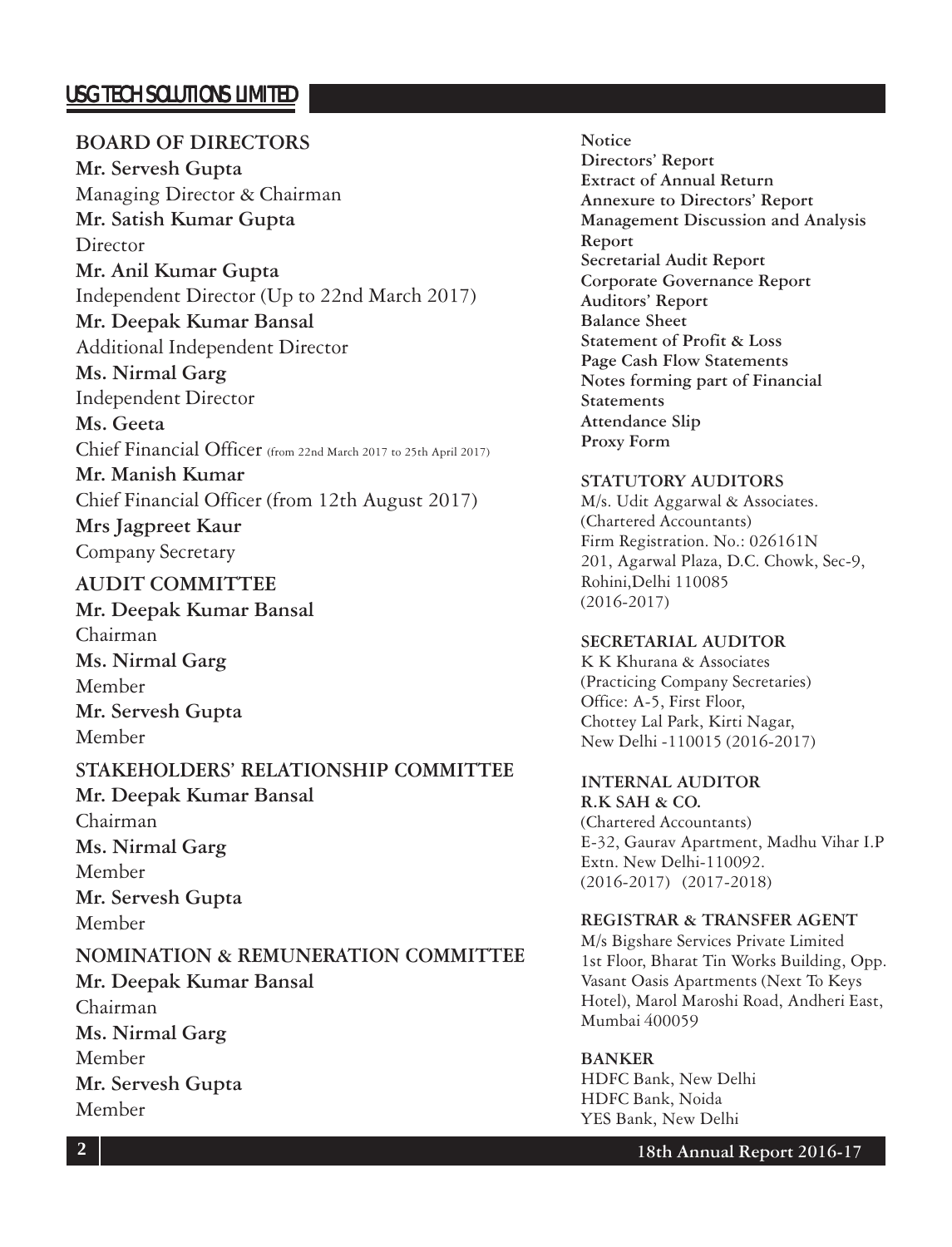# **NOTICE**

Notice is hereby given that the 18th Annual General Meeting of USG Tech Solutions Limited will be held on Friday , 29th September, 2017 at 11:00 Hrs. at Oyster Airport Hotel, 5-12/1, Nehru Outer Ring Road, Brindavan Gardens, Kishanguda, Shamshabad, Hyderabad, Telangana -501218, to transact the following business:-

### **ORDINARY BUSINESS**

1. Consider and adopt the Audited Financial Statements of the Company for the financial year ended March 31, 2017, the Reports of the Directors and Auditors thereon:

2. Re-appoint Mr. Servesh Gupta (DIN- 01451093) who retires by rotation at this meeting and being eligible, offers himself for re-appointment

3. To appoint statutory auditors in place of Retiring Auditor and fi x their remuneration.

 "RESOLVED THAT pursuant to the provisions of Sections 139, 142 and other applicable provisions, if any, of the Companies Act, 2013 read with the Companies (Audit and Auditors) Rules, 2014, as may be applicable and pursuant to the recommendations of the Audit Committee, M/s. Surinder Verma Associates, Chartered Accountants (Firm Registration No.006610N), be appointed as statutory auditors of the Company, in place of retiring auditors M/s. Udit Aggarwal & Associates Chartered Accountants (Firm Registration No.026161N), to hold office from the conclusion of this 18th Annual General Meeting (AGM) until the conclusion of the 19th AGM, subject to ratification by members every year, as applicable, at such remuneration and out of pocket expenses, as may be decided by the Board of Directors of the Company.

### **SPECIAL BUSINESS**

4. Appointment of Independent Director

To consider and pass with or without modification(s), the following resolution, as an ordinary Resolution:

"RESOLVED THAT pursuant to the provisions of Sections 149, 150, 152 and any other applicable provisions of the Companies Act, 2013 (the "Act") and the Companies (Appointment and Qualification of Directors) Rules, 2014 (including any statutory modification(s) or re-enactment thereof for the time being in force) read with Schedule IV to the Act and as per SEBI (Listing Obligations and Disclosure Requirements) Regulations 2015, Mr. Deepak Kumar Bansal (DIN: 03081849), who was appointed as an Additional Director of the Company by the Board of Directors with effect from 22nd March, 2017, in terms of Section 161(1) of the Act and Articles of Association of the Company and whose term of office expires at the Annual General Meeting and in respect of whom the Company has received a notice in writing from a member proposing her candidature for the office of Director, be and is hereby appointed as an Independent Director of the Company to hold office for five consecutive years for a term up to 5 year.

Directorships held in other Companies Nil

5. Approval of Related Party Transactions

To consider and if thought fit, to pass the following Resolution as a Special Resolution:

"RESOLVED THAT pursuant to the provisions of Regulation 23 of SEBI (Listing Obligations and Disclosures Requirements) Regulations 2015 (including any amendment or modification thereof) and applicable provisions of the Companies Act, 2013 read with relevant Rules thereto [including any statutory modification(s) or re-enactment thereof, for the time being in force] and subject to such other approvals, sanctions as may be required from other authorities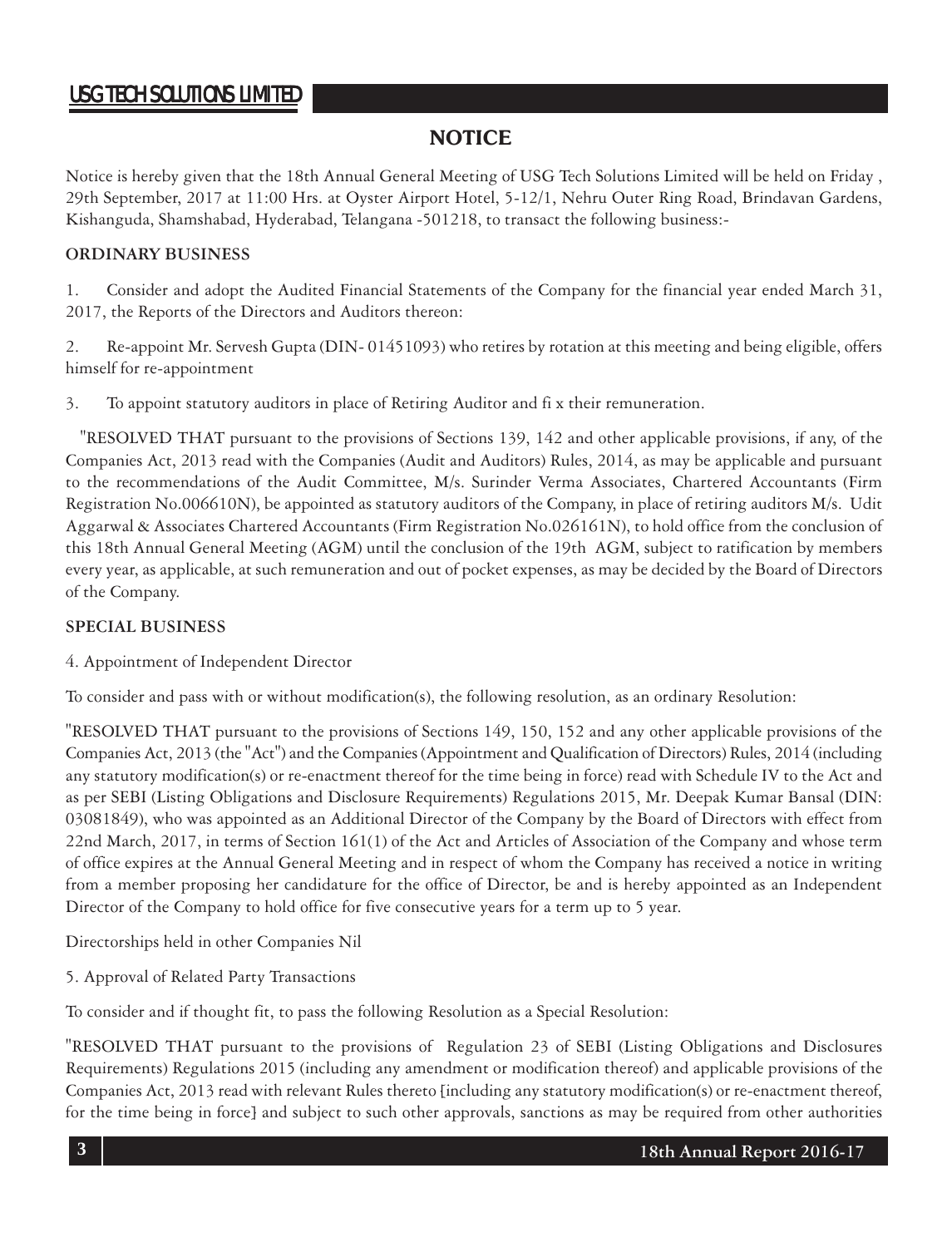under any laws or regulations or guidelines and after such alterations and modifications as may be specified by such other authorities while according the approval or sanction, wherever applicable, approval of the members of the Company be and is hereby accorded to the Board of into ongoing related party contract/arrangements/transactions with Retails Information System Pty Ltd a Foreign Wholly Owned subsidiary of the Company, relating to sale, purchase or supply of products, goods or materials or availing or rendering of services and leasing of property of any kind (movable or immovable) up to an amount 15 Crores ( fifteen Crore only) for the financial year 2017-18 on such terms and conditions as may be decided by the Board."

"RESOLVED FURTHER THAT the Board of Directors of the Company be and are hereby authorized to do and perform all such acts, matters, deeds and things as may be necessary, without further referring to the Members of the Company in order to give effect to this resolution."

"RESOLVED FURTHER THAT all actions taken by the Board in connection with any matter referred to or contemplated in any of the foregoing resolution are hereby approved ratified and confirmed in all respects.

# **6. Approval / ratification of the Related Party Transactions of the Company**

To consider and, if thought fit, to pass, with or without modification(s), the following resolution as a Special Resolution:

"RESOLVED THAT pursuant to the provisions of Section 188 and all other applicable provisions of the Companies

Act, 2013 read with rules made there under (including any statutory modifications (s) or re-enactment thereof, for the

Time being in force) and Regulation 23 of SEBI (Listing Obligations and Disclosure Requirements) Regulations, 2015,confirmation/ approval of the members be and is hereby accorded for continuing the existing related party transactions in the nature of Investment for FY 2017-18 entered by the Company in the FY 2016-17 in favor of M/s ZEAL APPARTMENT LLP, Investment to the extent of Rs. 8,85,00,000/- (Eight Crores eighty five lakhs Only) ) at an interest rate prescribed in the LLP agreement Dated 24th August 2015 & Supplement agreement Dated 07th May 2016.

"RESOLVED FURTHER THAT the Board of Directors of the Company be and is hereby authorized to do, all such

acts, matters, deeds and things, settle any queries/ difficulties/doubts arise from it, and execute such addendum contracts/ arrangements/ transactions, documents and writings and make such changes to the terms and conditions of these contracts/arrangements/transactions as may be considered necessary, proper or expedient to give effect to this resolution and for matters connected herewith or incidental there to in the best interest of the Company."

> By the order of the Board of Directors For USG Tech Solutions Limited

> > $SD/-$ Mr. Servesh Gupta 11B, Shiv Apartments, 7 Raj Narain Marg, Civil Lines, Delhi-110054 Date: 12.08.2017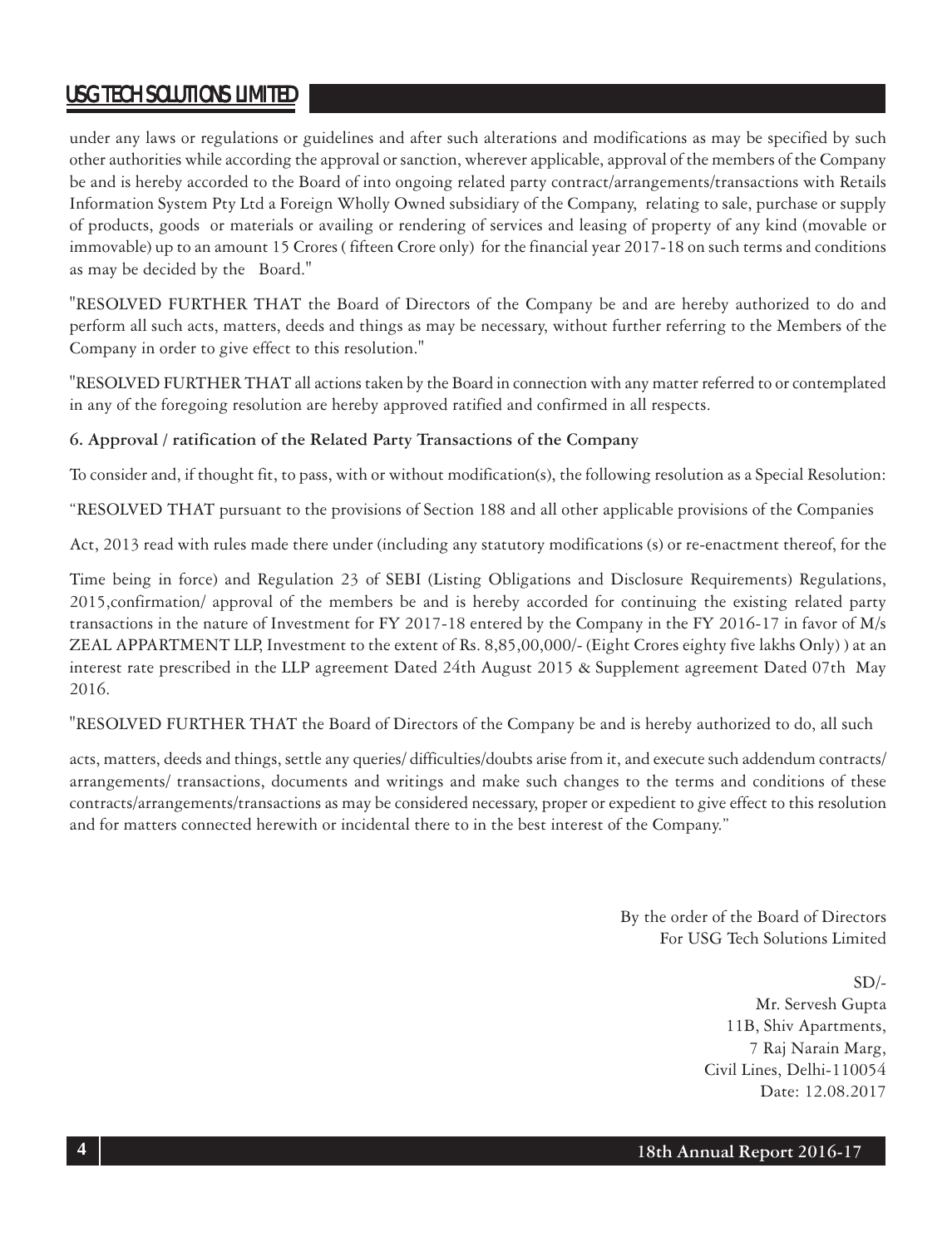Notes :

1. The relative Explanatory Statement pursuant to Section 102 of the Companies Act, 2013 ("Act") setting out material facts concerning the business under Item Nos. 4 and 5 of the Notice, is annexed hereto. The relevant details as required under Regulation 36(3) of SEBI (Listing Obligations and Disclosure Requirements) Regulations, 2015 ("SEBI Listing Regulations").

2. A Member entitled to attend and vote at the Annual General Meeting (AGM) is entitled to appoint a proxy to attend and vote instead of himself and the proxy need not be a Member of the Company. The instrument appointing the proxy, in order to be effective, must be deposited at the Company's Registered Office, duly completed and signed, not less than FORTY-EIGHT HOURS before the commencement of the AGM. Proxies submitted on behalf of limited companies, societies etc., must be supported by appropriate resolutions / authority, as applicable. A person can act as proxy on behalf of Members not exceeding fifty (50) and holding in the aggregate not more than 10% of the total share capital of the Company. In case a proxy is proposed to be appointed by a Member holding more than 10% of the total share capital of the Company carrying voting rights, then such proxy shall not act as a proxy for any other person or shareholder.

3. The Register of Members and Share Transfer Books of the Company will be closed on Members, Proxies and Authorized Representatives are requested to bring to the meeting, the Attendance Slip enclosed herewith, duly completed and signed, mentioning therein details of their DP ID and Client ID / Folio No.

4. The Notice of the AGM along with the Annual Report 2016-17 is being sent by electronic mode to those Members whose e-mail addresses are registered with the Company/Depositories, unless any Member has requested for a physical copy of the same. For Members who have not registered their e-mail addresses, physical copies are being sent by the permitted mode.

5. Members holding shares in dematerialized form are requested to intimate all changes pertaining to their bank details, National Electronic Clearing Service (NECS), Electronic Clearing Service (ECS), mandates, nominations, power of attorney, change of address, change of name, e-mail address, contact numbers, etc., to their Depository Participant (DP). Changes intimated to the DP will then be automatically reflected in the Company's records which will help the Company and the Company's Registrars and Transfer Agents (RTA), big share Services Pvt Ltd to provide efficient and better services. Members holding shares in physical form are requested to intimate such changes to RTA.

6. Members holding shares in physical form are requested to consider converting their holding to dematerialized form to eliminate all risks associated with physical shares and for ease of portfolio management. Members can contact the Company or RTA for assistance in this regard.

7. Members holding shares in physical form in identical order of names in more than one folio are requested to send to the Company or RTA, the details of such folios together with the share certificates for consolidating their holding in one folio. A consolidated share certificate will be returned to such Members after making requisite changes thereon.

8. Members / Proxies should bring the Attendance slip duly filled in for attending the meeting along with their copy of the Annual Report.

9. In accordance with section 20 of the Companies Act, 2013 service of documents on members by a company is allowed through electronic mode. Accordingly, as a part of Green Initiative, soft copy of the Annual Report for the year ended March 31, 2017 has been sent to all the members whose email address (es) are registered with the Company/ Depository Participant(s) unless any member has requested for a hard copy of the same. Further, in terms of SEBI Circular No. CIR/CFD/DIL/7/2011 dated 05.10.2011 the hard copies of Annual Report have been sent to all other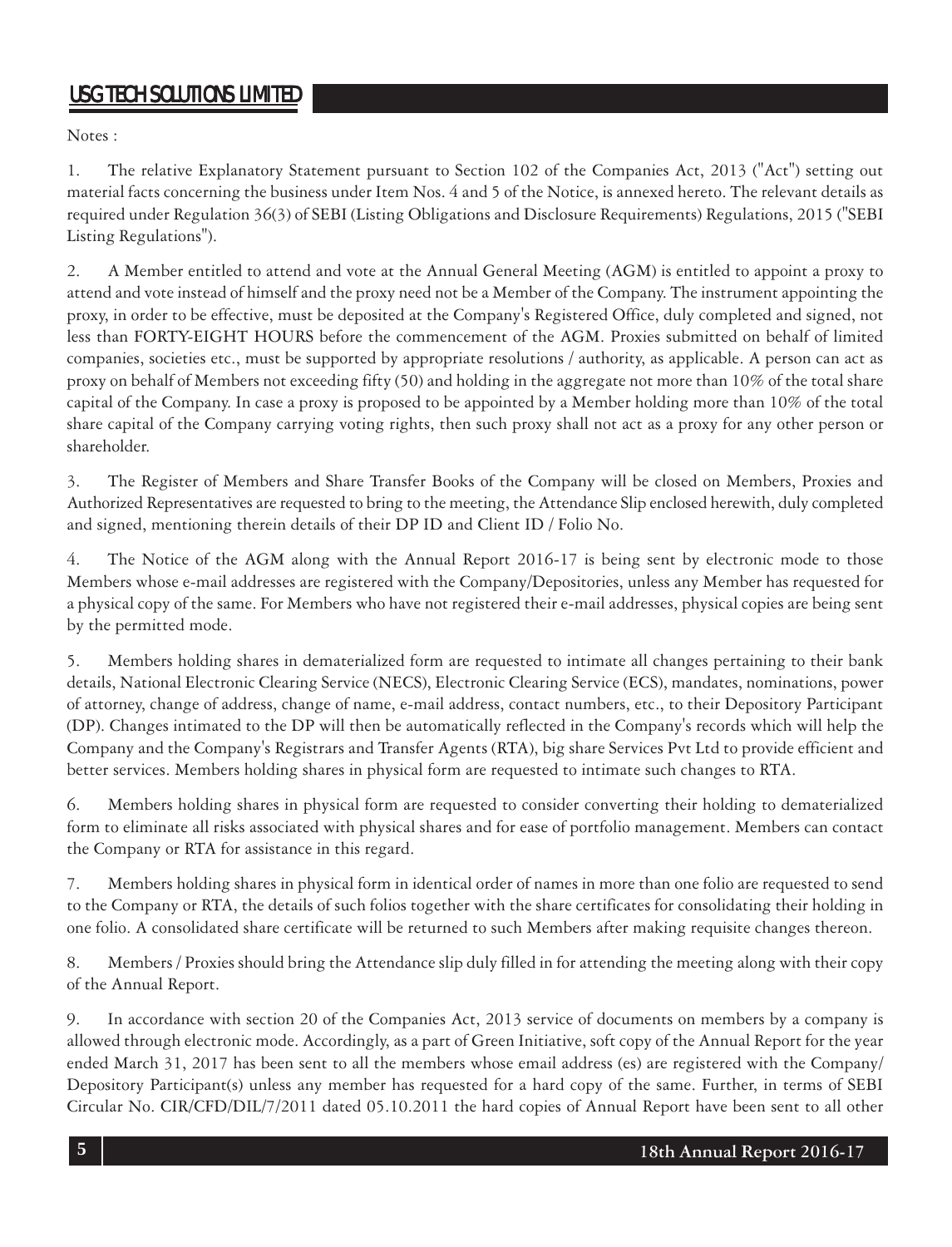members who have not registered their email address (es). Members, who have not yet registered their email address with the Company/RTA/Depository Participant, are requested to do the same at the earliest. Members holding shares in dematerialized form are requested to register their email address with their Depository Participant only. Even after registering for e-communication, members are entitled to receive such communication in physical form, upon receipt of request for the same, free of cost. The Notice of the Annual General Meeting and the Annual Report for 2016-17 will also be available on the Company's website www.usgtechsolutions.com for download by the members. The physical copies of the aforesaid documents will also be available at the Company's Registered Office for inspection during business hours.

10. The route map showing directions to reach the venue of the 18th AGM is given on Back Over.

11. All documents referred to in the accompanying Notice and Explanatory Statement shall be open for inspection at the registered office of the Company.

# 12. VOTING THROUGH ELECTRONIC MEANS FOR ANNUAL GENERAL MEETING

In compliance with the provisions of Section 108 of the Act and the Rules framed thereunder, as amended from time to time, and Regulation 44 of the SEBI (Listing Obligations and Disclosure Requirements) Regulations, 2015, the Members are provided with the facility to cast their vote electronically, through the e-voting services provided by CDSL, on all the resolutions set forth in this Notice. The instructions for e-voting are given herein below. Resolution(s) passed by Members through e-voting is/are deemed to have been passed as if they have been passed at the AGM.

A. A.The Board of Directors has appointed Simarjeet Singh & Associates, Company Secretaries, Member Ship No.- 40311, COP No. 18054, Registered Office: WZ 27A, Tilak Nagar, New Delhi - 110018, Mob No.: +91 95824 56496, +91-95824 56557 for conducting the e voting process in a fair and transparent manner.

B. Members are requested to carefully read the instructions for e-voting before casting their vote.

C. The e-voting facility will be available during the following voting period after which the portal will be portal will be blocked and shall be available for e-voting.

| Commencement of e-voting | 26/09/2017 at 09:00 a.m. |
|--------------------------|--------------------------|
| End of e-voting          | 28/09/2017 at 5:00 p.m.  |

D. The cut-off date (i.e. the record date) for the purpose of e-voting is 22.09.2017 In compliance of Section 108 of the Companies Act, 2013

# THE INSTRUCTIONS FOR SHAREHOLDERS VOTING ELECTRONICALLY ARE AS UNDER

1. The voting period begins on 26/09/2017 at 09:00 a.m. and ends on 28/09/2017 at 5:00 p.m. During this period shareholders' of the Company, holding shares either in physical form or in dematerialized form, as on the cut-off date (record date) 22.09.2017 may cast their vote electronically. The e-voting module shall be disabled by CDSL for voting thereafter.

- 2. Log on to the e-voting website www.evotingindia.com
- 3. Click on Shareholders / Members
- 4. Now Enter your User ID
	- For CDSL: 16 digits beneficiary ID,
	- For NSDL: 8 Character DP ID followed by 8 Digits Client ID,
	- Members holding shares in Physical Form should enter Folio Number registered with the Company.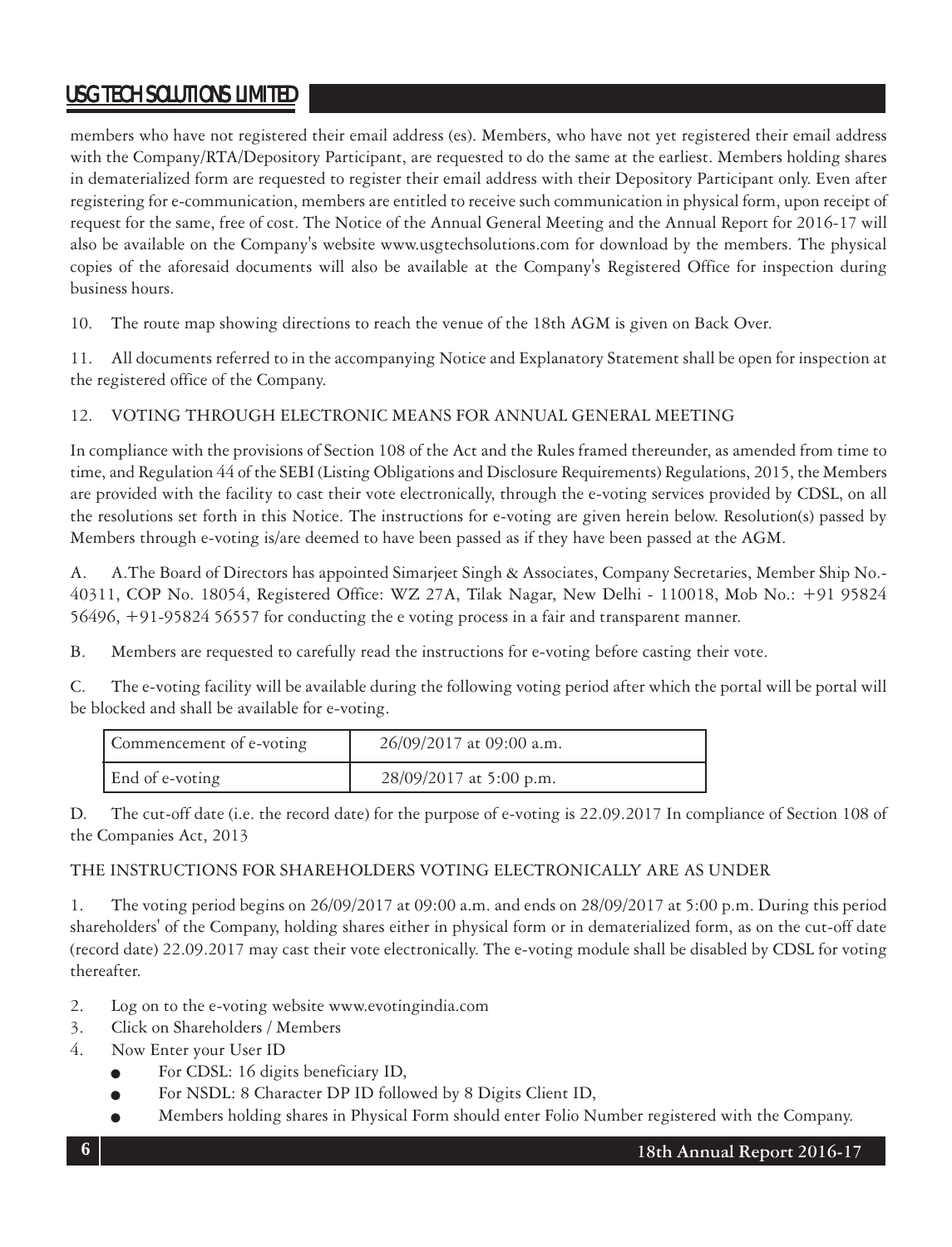5. Next enter the Image Verification as displayed and Click on Login.

6. If you are holding shares in demat form and had logged on to www.evotingindia.com and voted on an earlier voting of any company, then your existing password is to be used.

| If you are a first time user follow the steps given below: |                                                                                                                                                                                                                                                                                                                                                                                                                                |  |
|------------------------------------------------------------|--------------------------------------------------------------------------------------------------------------------------------------------------------------------------------------------------------------------------------------------------------------------------------------------------------------------------------------------------------------------------------------------------------------------------------|--|
|                                                            | For Members holding shares in Demat Form and Physical Form                                                                                                                                                                                                                                                                                                                                                                     |  |
| PAN                                                        | Enter your 10 digit alpha-numeric PAN issued by Income Tax Department (Applicable for<br>both demat shareholders as well as physical shareholders)                                                                                                                                                                                                                                                                             |  |
|                                                            | Members who have not updated their PAN with the Company/Depository Participant<br>are requested to use the first two letters of their name and the 8 digits of the sequence<br>number (refer serial no. printed on the name and address sticker/Postal Ballot Form/mail)<br>in the PAN Field.                                                                                                                                  |  |
|                                                            | In case the sequence number is less than 8 digits enter the applicable number of 0's<br>before the number after the first two characters of the name in CAPITAL letters. E.g. If<br>your name is Ramesh Kumar with serial number 1 then enter RA00000001 in the PAN<br>field.                                                                                                                                                  |  |
| Dividend Bank<br>Detail OR Date<br>of Birth (DOB)          | Enter the Dividend Bank Details OR Date of Birth (DOB)<br>Enter the Dividend Bank Details or Date of Birth (in dd/mm/yyyy format) as recorded in<br>your demat account or in the company records in order to login.<br>If both the details are not recorded with the depository or company please enter the<br>$\mathsf{C}$<br>member id / folio number in the Dividend Bank details field as mentioned in instruction<br>(4). |  |

7. If you are a first time user follow the steps given below:

8. After entering these details appropriately, click on "SUBMIT" tab.

9. Members holding shares in physical form will then reach directly the Company selection screen. However, members holding shares in demat form will now reach 'Password Creation' menu wherein they are required to mandatorily enter their login password in the new password field. Kindly note that this password is to be also used by the demat holders for voting for resolutions of any other company on which they are eligible to vote, provided that company opts for evoting through CDSL platform. It is strongly recommended not to share your password with any other person and take utmost care to keep your password confidential.

10. For Members holding shares in physical form, the details can be used only for e-voting on the resolutions contained in this Notice.

11. Click on the EVSN for the USG TECH SOLUTIONS LIMITED on which you choose to vote.

12. On the voting page, you will see "RESOLUTION DESCRIPTION" and against the same the option "YES/NO" for voting. Select the option YES or NO as desired. The option YES implies that you assent to the Resolution and option NO implies that you dissent to the Resolution.

13. Click on the "RESOLUTIONS FILE LINK" if you wish to view the entire Resolution details.

14. After selecting the resolution you have decided to vote on, click on "SUBMIT". A confirmation box will be displayed. If you wish to confirm your vote, click on "OK", else to change your vote, click on "CANCEL" and accordingly modify your vote.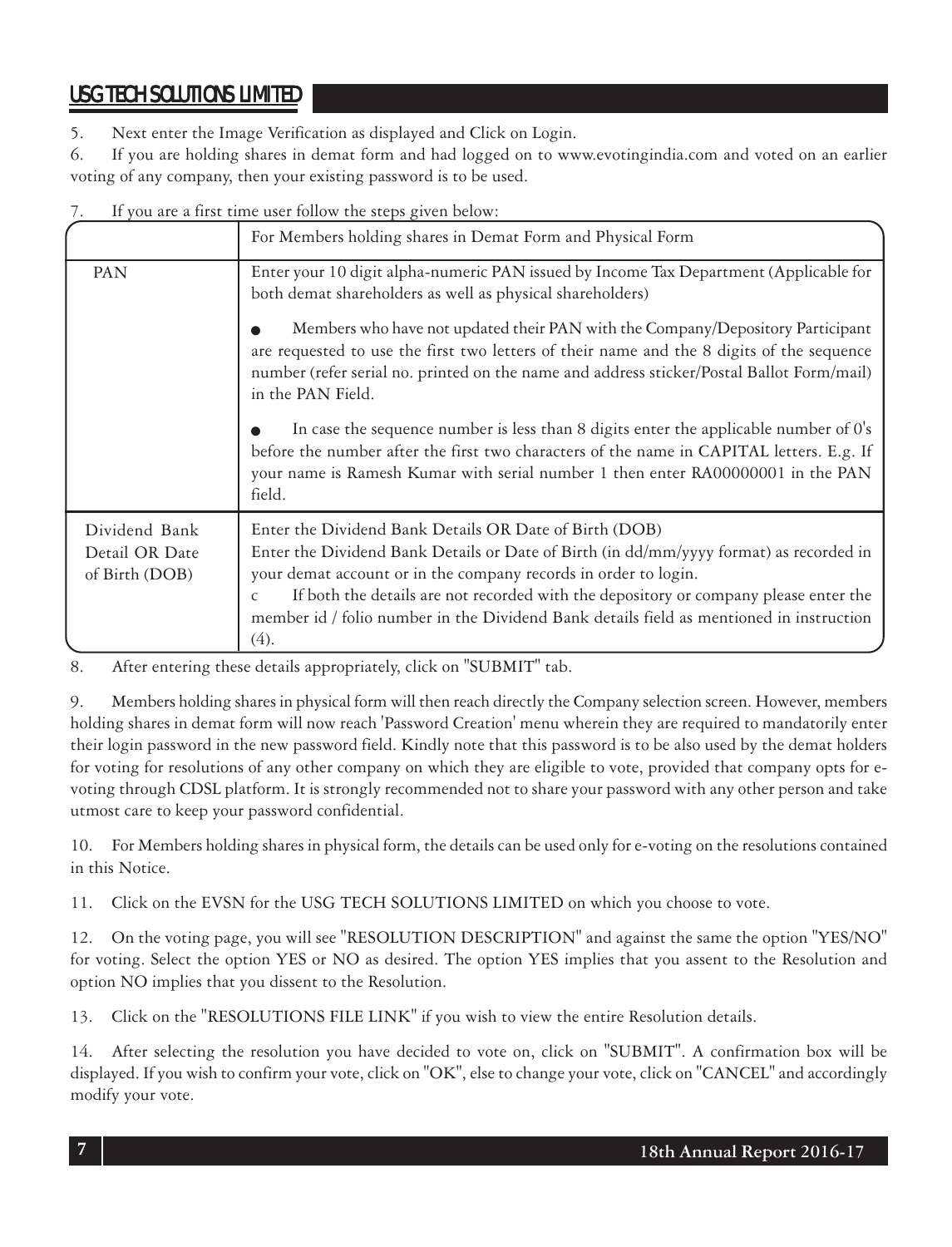15. Once you "CONFIRM" your vote on the resolution, you will not be allowed to modify your vote.

16. You can also take out print of the voting done by you by clicking on "Click here to print" option on the Voting page.

17. If Demat account holder has forgotten the changed password then enter the User ID and the image verification code and click on Forgot Password & enter the details as prompted by the system.

18. Shareholders can also cast their vote using CDSL's mobile app m-Voting available for android based mobiles. The m-Voting app can be downloaded from Google Play Store. Apple and Windows phone users can download the app from the App Store and the Windows Phone Store respectively. Please follow the instructions as prompted by the mobile app while voting on your mobile.

19. Note for Non - Individual Shareholders and Custodians

20. Non-Individual shareholders (i.e. other than Individuals, HUF, NRI etc.) and Custodian are required to log on to www.evotingindia.com and register themselves as Corporates.

21. A scanned copy of the Registration Form bearing the stamp and sign of the entity should be emailed to helpdesk.evoting@cdslindia.com.

22. After receiving the login details a Compliance User should be created using the admin login and password. The Compliance User would be able to link the account(s) for which they wish to vote on.

23. The list of accounts linked in the login should be mailed to helpdesk.evoting@cdslindia.com and on approval of the accounts they would be able to cast their vote.

24. A scanned copy of the Board Resolution and Power of Attorney (POA) which they have issued in favour of the Custodian, if any, should be uploaded in PDF format in the system for the scrutinizer to verify the same.

25. In case you have any queries or issues regarding e-voting, you may refer the Frequently Asked Questions ("FAQs") and e-voting manual available at www.evotingindia.com, under help section or write an email to helpdesk.evoting@cdslindia.com.

# IN CASE OF MEMBERS RECEIVING THE PHYSICAL COPY:

1. Please follow all steps from sl. no. (1) to sl. no. (25) Above to cast vote.

2. The voting period 26/09/2017 at 09:00 a.m. and ends on 28/09/2017 at 5:00 p.m. During this period shareholders' of the Company, holding shares either in physical form or in dematerialized form, as on the cut-off date (record date) of 22.09.2017, may cast their vote electronically. The e-voting module shall be disabled by CDSL for voting thereafter.

3. In case you have any queries or issues regarding e-voting, you may refer the Frequently Asked Questions ("FAQs") and e-voting manual available at www.evotingindia.com under help section or write an email to helpdesk.evoting@cdslindia.com.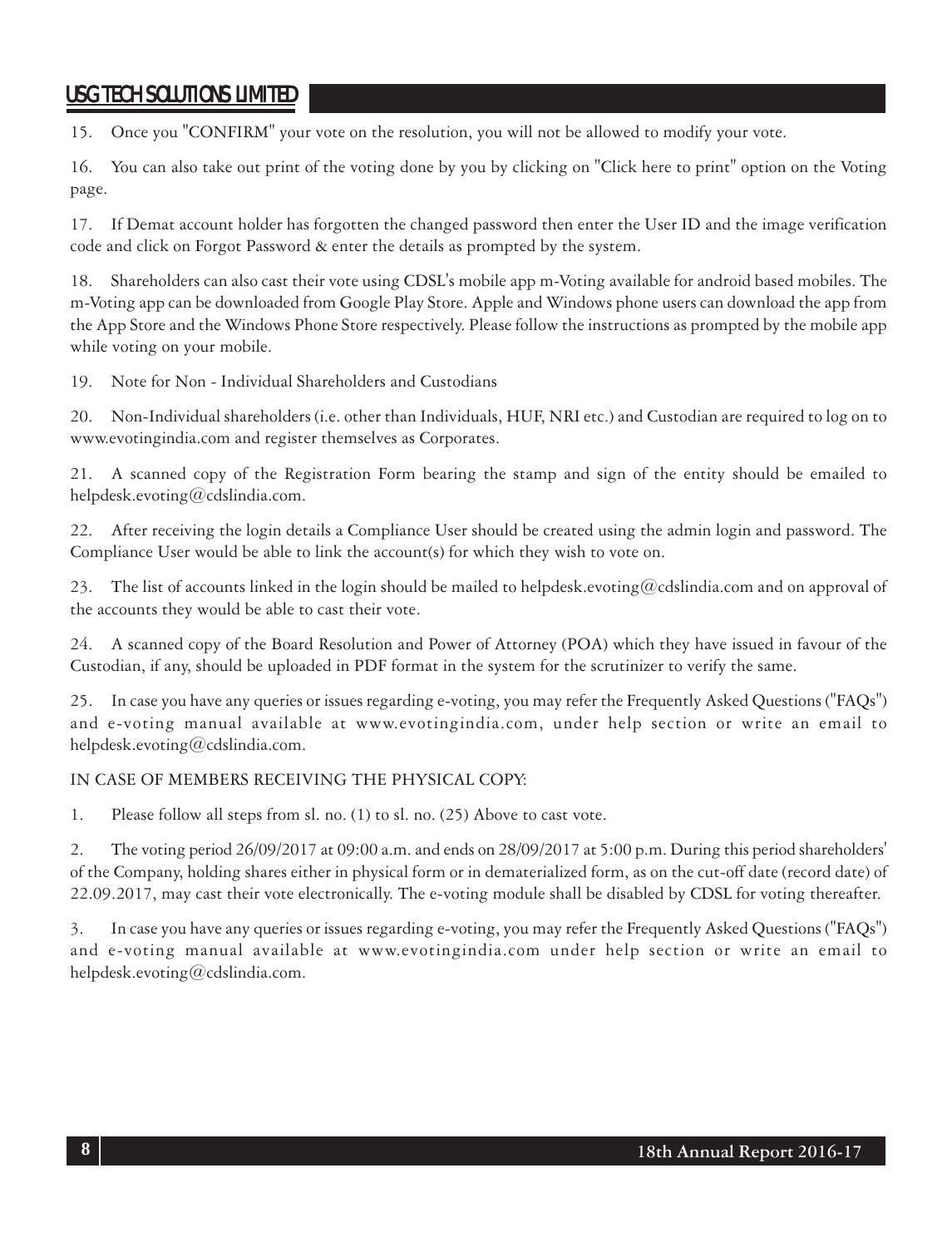# **Explanatory Statement (Pursuant to Section 102 of the Companies Act, 2013)**

As required by Section 102 of the Companies Act, 2013 ("Act"), the following explanatory statement sets out all material facts relating to the business mentioned under Item Nos. 4 and 5 of the accompanying Notice:

 Item 4- Section 149 of the Companies Act, 2013, provides that every listed public company shall have at least one third of the total number of directors as independent directors. The independent Director can be appointed for any period up to 5 years but can be reappointed for other term of not more than 5 years by passing a special resolution. Pursuant to Section 160 of the Companies Act, 2013, the company has received notice in writing from Mr. Deepak Kumar Bansal for appointment as independent Director on the Board of the Company, The application received from the aforesaid persons, was accompanies with the relevant documents declaring that, if appointed, they shall be considered independent for the purpose of Section 149, read with Schedule IV of the Companies Act, 2013 and the rules made there under. The Board has undertaken due diligence of aforesaid person to determine their eligibility for appointment as Independent Directors on the Board, bases upon their qualification, expertise, track record integrity etc. recommended their appointment to the shareholders for a period of five years, i.e. up to 21st March. 2022. Further "In the opinion of the Board, the independent directors proposed to be appointed fulfill the conditions specified in the Act and the rules made there under and that the proposed directors are independent of management."

### **Item No- 5**

M/s. Retails Information System Pty Ltd (RIS) is a foreign wholly owned subsidiary of USG Tech Solutions Limited and is a 'Related Party' within the meaning of Section 2(76) of the Companies Act, 2013 and 2 (ZB) of SEBI (LODR) Regulations 2015.

In terms of the proviso to Regulation 23 of SEBI (LODR) Regulations 2015, all transactions with related parties, which are material in nature, are subject to the approval of the Members of the Company by way of Special Resolution and the related parties shall abstain from voting on such resolutions.

For this purpose, the term "Material transaction" means any transaction entered either individually or taken together with previous transactions during a financial year, that exceeds ten percent of the annual consolidated turnover of the Company as per the last audited financial statements of the Company. Moreover, the estimated value of the transactions relating to ongoing sale, purchase, or receipt of products, goods and materials or availing or rendering of services and leasing of property of any kind (movable or immovable) with RIS during the financial year 2017-18 are likely to exceed the threshold prescribed under Regulation 23 of SEBI ( LODR) Regulations 2015 and will be considered material and therefore would require the approval of shareholders of the Company by a Special Resolution.

The particulars of the Contracts/Arrangements/Transactions pursuant to sub- rule (3) of Rule 15 of Companies (Meetings of Board and its Powers) Rules, 2014 are as follows:

Name of Related Party: Retails Information System Pty Ltd

Name of Director or Key Management Personnel who is related: Mr. Servesh Gupta is Director of RIS.

### **Item No- 6**

The following statement sets out the material facts relating to the Special Business mentioned in the accompanying Notice:

The Companies Act, 2013 aims to ensure transparency in the transactions and dealings with the related parties of the Company. The provisions of Section 188(1) of the Companies Act, 2013 read with Regulation 23 of SEBI (Listing Obligations and Disclosure Requirements) Regulations, 2015 that govern the Related Party Transactions, requires that for entering into any contract or arrangement with the related party, the Company shall obtain prior approval of the Board of Directors and prior approval of the shareholders by way of an Special Resolution. The said transaction is not in the ordinary course of business and not at arm's length price or exceeding the prescribed limits. To have more transparency in related parties' transactions the Board is seeking shareholders' approval / ratification for the said transaction.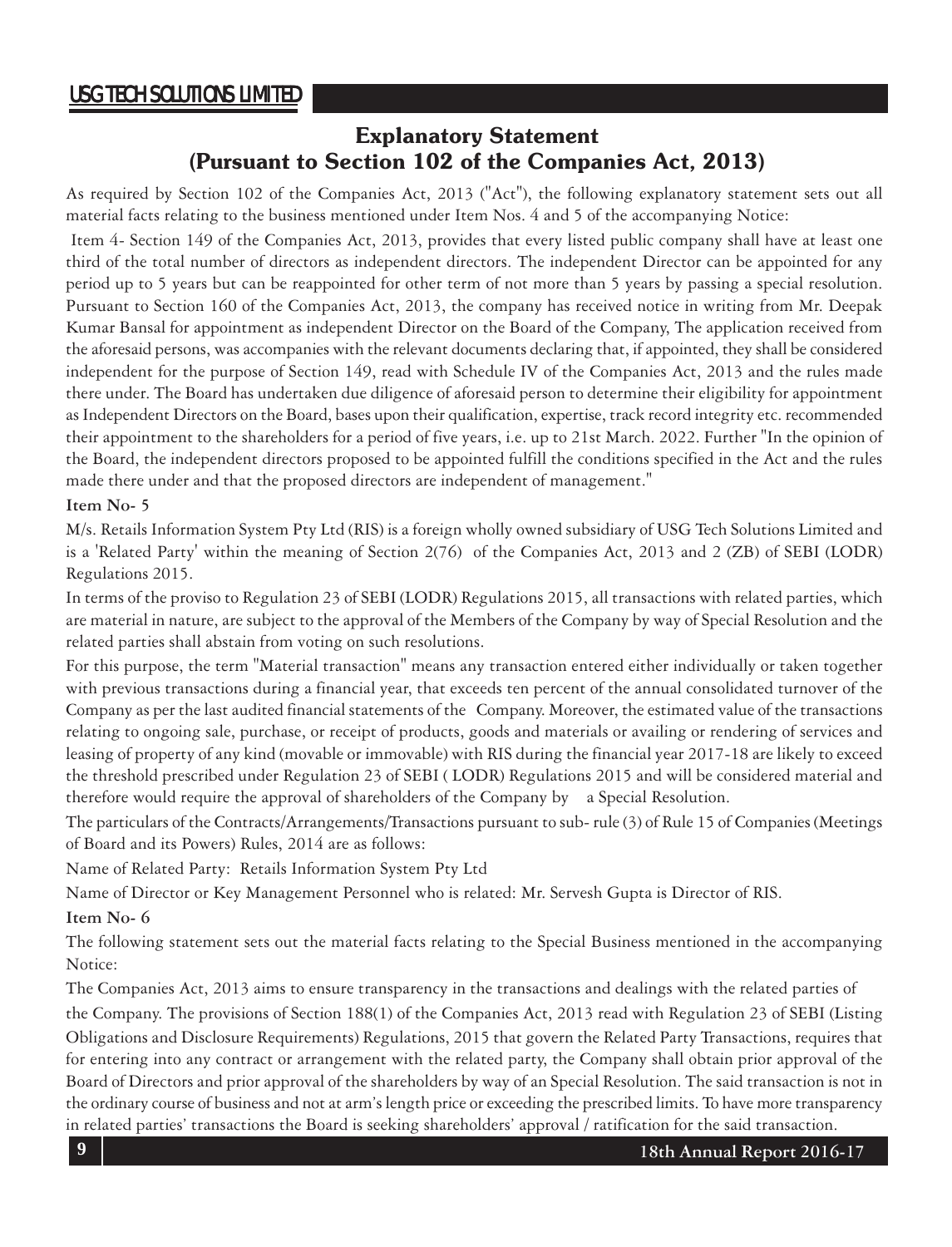The Board of Directors at its meeting held on 7th May 2016 approved the Investment to made in ZEAL APPARTMENT LLP the subsidiary of the USG Tech Solutions Limited.

Pursuant to explanation 3 of Rule 15 of Chapter XII the following particulars of the transactions with related party are given below:

| Sr. No. | Particulars                                                                              |                                                                               |
|---------|------------------------------------------------------------------------------------------|-------------------------------------------------------------------------------|
| 1.      | Name of the related party                                                                | ZEAL APPARTMENT LLP                                                           |
| 2.      | Name of the director or Key Managerial Person :                                          | Servesh Gupta (Authorized<br>Representative of USG Tech<br>Solutions Limited) |
| 3.      | Nature of Relationship                                                                   | Subsidiary of USG Tech Solutions Limited                                      |
| 4.      | Nature, Material terms, monetary value and<br>particulars of the contract or arrangement | Investment                                                                    |

The directors recommend the approval of the members for the Special Resolution.

Except from Mr. Servesh Gupta none of the directors Key Managerial Personnel or their relatives is, in any way, concerned or interested, financially or otherwise, in this resolution.

The Board recommends the Special resolution for approval of the members as item no.6

**By the order of the Board of Directors For USG Tech Solutions Limited**

> **SD/- Mr. Servesh Gupta** 11B, Shiv Apartments, 7 Raj Narain Marg, Civil Lines, Delhi-110054 Date: 12.08.2017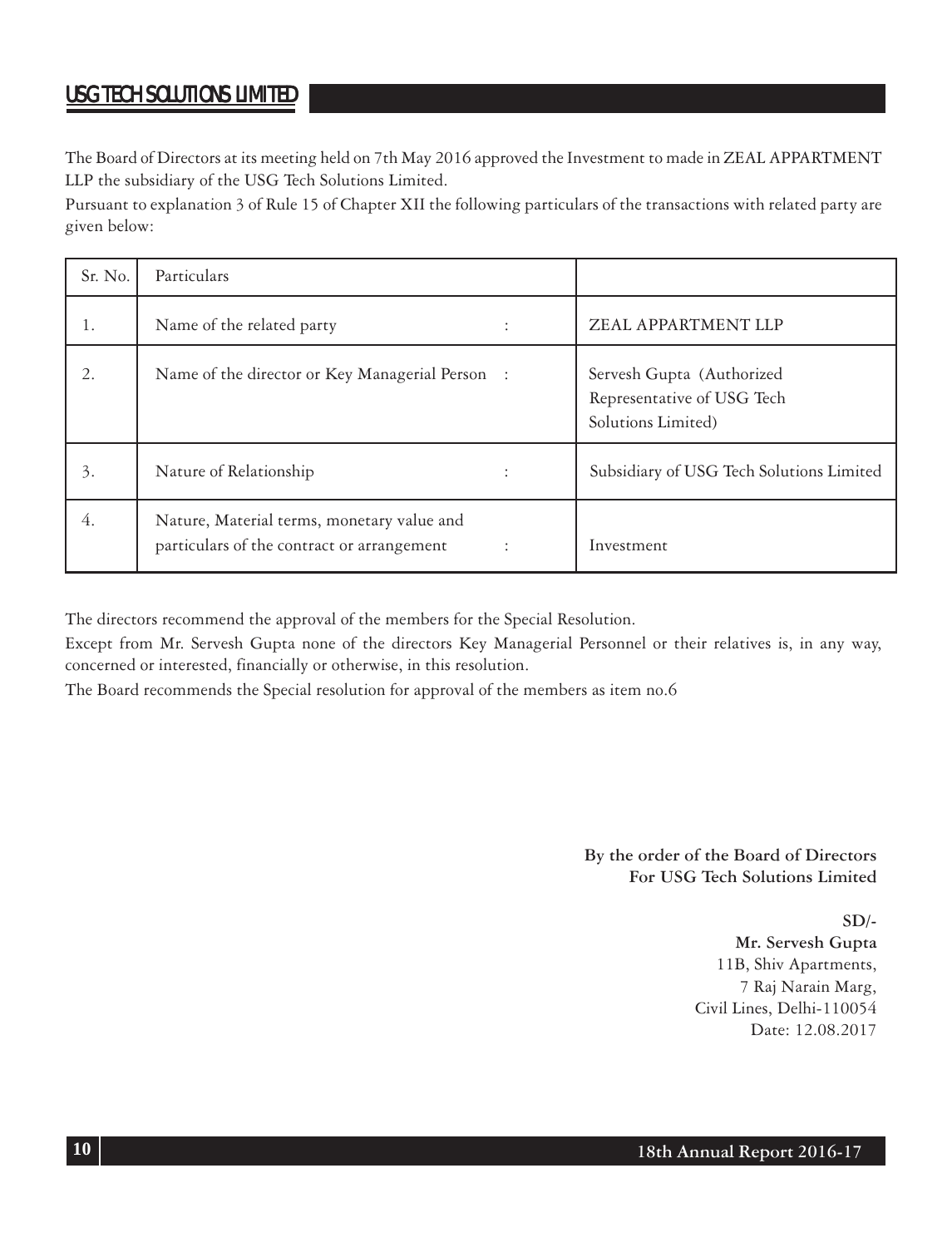# **ANNEXURE TO NOTICE**

**Information pursuant to the Listing Regulations and Secretarial Standards in respect of Appoint-ment/ Re-appointment of Directors**

| Name                               | Mr. Deepak Kumar Bansal           | Mr. Servesh Gupta                 |
|------------------------------------|-----------------------------------|-----------------------------------|
| Date of Birth                      | 08/05/1980                        | 06/12/1980                        |
| Date of Appointment                | 22/03/2017                        | 04/07/2011                        |
| Relationship with Directors        | Independent                       | Son of one Promoter Director i.e. |
|                                    |                                   | Mr. Satish Kumar Gupta            |
| Educational Qualification          | <b>Bachelor</b> of Commerce       | <b>Bachelor of Commerce</b>       |
| Experience & expertise in specific | 15 Year of Experience in the      | Experience in the field of Real   |
| functional area                    | Accounts and field of Real Estate | Estate Development, Construction, |
|                                    | Development &Construction.        | and Project & Construction        |
|                                    |                                   | Management & Software             |
|                                    |                                   | Development & Information         |
|                                    |                                   | Technology.                       |
| Board Membership of Companies      | <b>USG</b> Tech Solutions Limited | Yash Buildcon Pvt Ltd             |
| as on March 31, 2017               |                                   | S G Buildtech Pvt Ltd             |
|                                    |                                   | SKG Tradelink Pvt Ltd             |
|                                    |                                   | USG Estate Pvt Ltd                |
|                                    |                                   | USG Buildcon Pvt Ltd              |
|                                    |                                   | LUV Real Estate Pvt Ltd           |
|                                    |                                   | SVKL Properties Pvt Ltd           |
|                                    |                                   | Bhawna Realters Pvt Ltd           |
|                                    |                                   | In-N-Out Highway Motel Pvt.       |
|                                    |                                   | Ltd.                              |
|                                    |                                   | Lakhanpur Coal Carriers Pvt Ltd   |
|                                    |                                   | Gajraj Carriers Pvt Ltd           |
|                                    |                                   | Niskarsh Properties Pvt Ltd       |
|                                    |                                   | <b>USG</b> Tech Solutions Limited |
|                                    |                                   |                                   |
| Chairman/Member of the             | Chairman of Audit Committee       | Member of Audit Committee         |
| Committee of the Board of          | Chairman of Stakeholder           | Member of Stakeholder             |
| directors as on March 31, 2017     | Relationship Committee            | Relationship Committee            |
|                                    | Chairman of Nomination &          | Member of Nomination &            |
|                                    | <b>Remuneration Committee</b>     | <b>Remuneration Committee</b>     |
| Number of Shares held in the       | NIL                               | 1897365 & 4.81%                   |
| Company as on March 31, 2017       |                                   |                                   |
|                                    |                                   |                                   |
|                                    |                                   |                                   |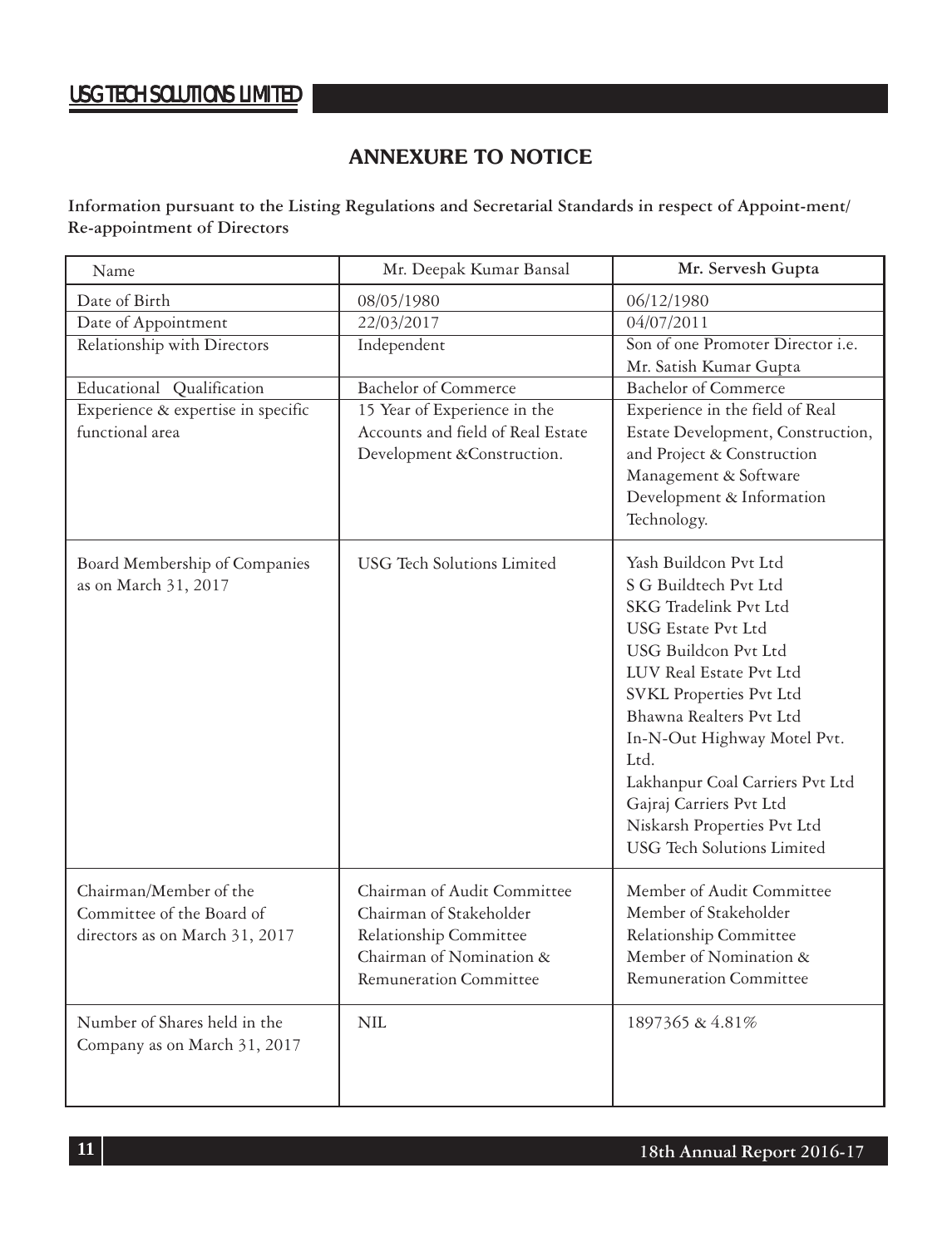# **DIRECTORS' REPORT**

Dear Members,

Your directors have pleasure in presenting the 18th Annual Report and the Audited Statement for the Financial Year ended March 31, 2017.

# **FINANCIAL RESULTS**

The Summarized financial results of the Company for the year under review are as below:

| <b>PARTICULARS</b>                              | Standalone Financials<br>Highlights (in Lacs) |                | Consolidate<br>Financials<br>Highlights<br>$(in$ Lacs $)$ |
|-------------------------------------------------|-----------------------------------------------|----------------|-----------------------------------------------------------|
|                                                 | Year Ended                                    | Year Ended     | Year Ended                                                |
|                                                 | March 31, 2017                                | March 31, 2016 | March 31, 2017                                            |
| Total Income                                    | 138.54                                        | 252.2          | 271.34                                                    |
| Profit (Loss) before depreciation & tax         | 40.52                                         | 40.19          | 89.17                                                     |
| Depreciation                                    | 11.62                                         | 25.10          | 16.28                                                     |
| Profit (Loss) before tax & Extra Ordinary Items | 28.90                                         | 15.09          | 105.47                                                    |
| <b>Exceptional Items</b>                        | (7.527)                                       |                | (7.53)                                                    |
| Profit(Loss) before tax Provision for tax       | 36.43                                         | 15.09          | 113                                                       |
| - Current Tax                                   | 11.25                                         | 4.66           | 35.00                                                     |
| - Deferred Tax                                  | (1.063)                                       | (2.89)         | (1.06)                                                    |
| - MAT Credit/Fringe Benefit Tax                 |                                               |                |                                                           |
| - Tax adjustment for earlier years              |                                               |                |                                                           |
| Profit (Loss)after tax                          | 26.23                                         | 13.32          | 79.06                                                     |
| Proposed Dividend together with Tax thereon     |                                               |                |                                                           |
| Transfer to General Reserve                     |                                               |                |                                                           |
| Transfer to Debenture Redemption Reserve        | 26.23                                         | 13.32          | 79.06                                                     |

### **FINANCIAL PERFORMANCE**

The Income of the Company for the year ended 31st March, 2017, was Rs. 13854585.27/- as compared to Rs 25229728/ - in the previous year.

### **CHANGE IN NATURE OF BUSINESS**

During the year under review, there were no changes in nature of business of the company.

# **DIVIDEND**

In order to conserve the resources of the company for the good future prospects and growth, and as the Company has gained small amount of Profit in the said reporting period, the Board of Directors taking this view have decided not to distributed any dividend out of the reserve of the Company and therefore the Board of Directors of the company has not recommended any dividend to the shareholders.

# **AMOUNT TRANSFERRED TO RESERVE**

There is Profit amounting Rs. 2623726.91 is transfer to reserves during the financial year 2016-2017

# **CHANGES IN SHARE CAPITAL**

There was no change in the Share Capital of the company during the year.

Disclosure regarding issues of equity shares with differential rights:

The Company has not issues any equity shares with differential rights during the year under review.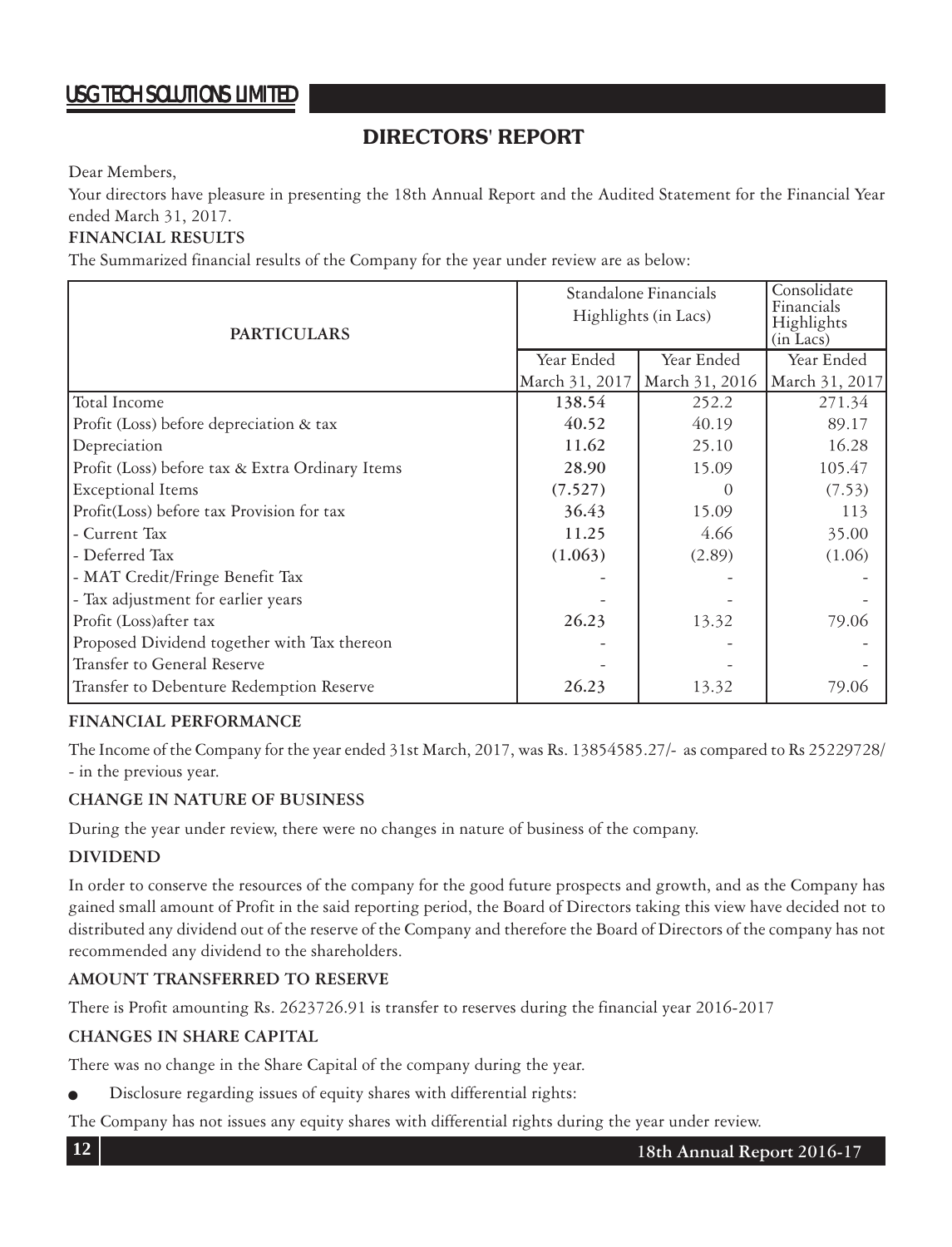Disclosure regarding issues of employee stock options:

The Company has not provided any Stock Option Scheme to the employees during the year under review.

Disclosure regarding the issues of sweat equity shares:

The Company has not issued any Sweat Equity Shares during the year under review.

### **EXTRACT OF ANNUAL RETURN**

The Extract of Annual Return in Form MGT-9 pursuant to Section 92(3) of the Companies Act, 2013 and Rule 12 of the Companies (Management and Administration) Rules, 2014 for the financial year 2016-17 has been enclosed with this report in ANNEXURE- I

### **COMPOSITION OF BOARD AND COMMITTEES**

### **THE BOARD OF DIRECTORS**

### **i. COMPOSITION, NAME OF MEMBERS AND CHAIRMAN:**

| S.No. | Name of the Committee Member                   | Designation                 |
|-------|------------------------------------------------|-----------------------------|
|       | Mr. Servesh Gupta                              | Chairman                    |
| 2.    | Ms. Nirmal Garg                                | <b>Independent Director</b> |
| 3.    | Mr. Deepak Kumar Bansal                        | <b>Independent Director</b> |
| 4.    | Mr. Satish Kumar Gupta                         | <b>Executive Director</b>   |
| 5.    | Ms. Geeta as on 31st March 2017                | <b>CFO</b>                  |
| 6.    | Mr. Manish Kumar (with effect from 12.08.2017) | <b>CFO</b>                  |

# **ii. NAME AND DESIGNATION OF COMPLIANCE OFFICER:**

Mrs. Jagpreet Kaur, Company Secretary.

# **iii. MEETINGS DURING 2016-2017**

6 (Six) meetings of Board of Directors of the Company were held and the intervening gap between the Meetings was within the period prescribed under the Companies Act, 2013 (i.e., the maximum interval between any two board meeting did not exceed 120 Days)

| $\div$ 07.05.2016  | ❖ 30/05/2016             |
|--------------------|--------------------------|
| $\cdot$ 10/08/2016 | $\div$ 12/11/2016        |
| $\div$ 28/01/2017  | $\cdot \cdot 22/03/2017$ |
|                    |                          |

# AUDIT COMMITTEE

The restructuring in the Directorship of the Company, necessitated restructuring in the Audit Committee. The committee as on date of this report consists of three members namely Mr. Deepak Kumar Bansal, Ms. Nirmal Garg and Mr. Servesh Gupta out of which two are independent Directors. Mr. Deepak Kumar Bansal is the Chairman of Audit Committee. All members of the Audit Committee possess sufficient knowledge and experience in the field of Finance and Accounts. The Committee composition is in accordance with the provisions of Companies Act and SEBI (Listing Obligations and Disclosure Requirements) Regulations, 2015.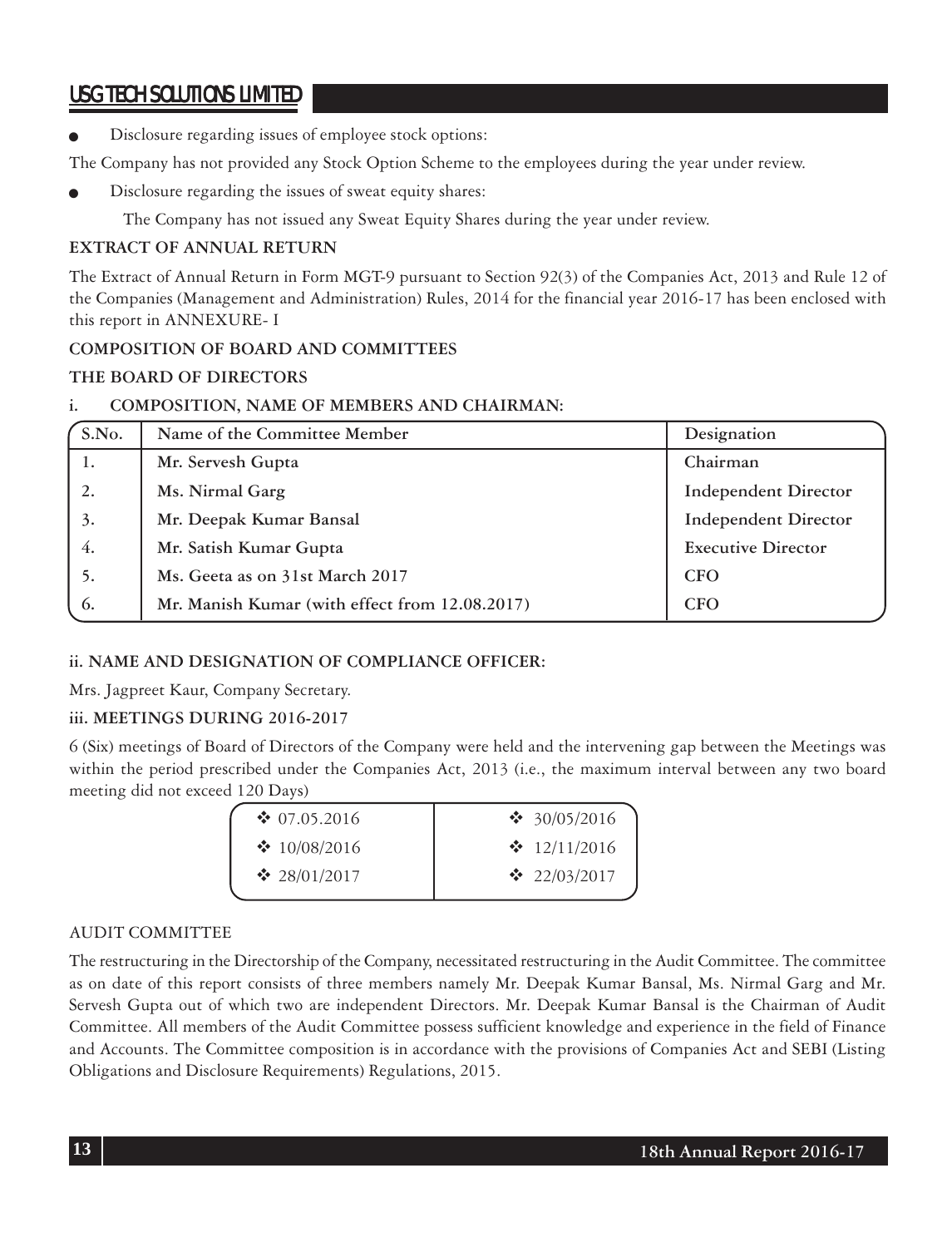# **i. MEETINGS DURING 2016-2017**

| $\cdot$ 30.05.2016 | $\cdot$ 10.08.2016 |
|--------------------|--------------------|
| $\cdot$ 12.11.2016 | $\cdot$ 28.01.2017 |
| $\cdot$ 22.03.2017 |                    |

# **STAKEHOLDER RELATIONSHIP COMMITTEE**

The restructuring in the directorship of the company necessitated restructuring in this committee. The committee as on date of this report consists of three members.

### **i. COMPOSITION, NAME OF MEMBERS AND CHAIRMAN:**

| S.No. | Name of the Committee Member | Designation |
|-------|------------------------------|-------------|
|       | Mr. Deepak Kumar Bansal      | Chairman    |
| 2.    | Ms. Nirmal Garg              | Member      |
| 3.    | Mr. Servesh Gupta            | Member      |

# **ii. MEETINGS DURING 2016-2017**

| $\div$ 30/05/2016 | $\cdot$ 10/08/2016 |
|-------------------|--------------------|
| $\div$ 12/11/2016 | $\cdot$ 28/01/2017 |

# **NOMINATION AND REMUNERATION COMMITTEE MEETING (NRC)**

The restructuring in the directorship of the company necessitated restructuring in this committee. The committee as on date of this report consists of three members.

### **i. COMPOSITION, NAME OF MEMBERS AND CHAIRMAN:**

| S.No. | Name of the Committee Member | Designation |
|-------|------------------------------|-------------|
|       | Mr. Deepak Kumar Bansal      | Chairman    |
|       | Ms. Nirmal Garg              | Member      |
| 3.    | Mr. Servesh Gupta            | Member      |

# ii. MEETINGS DURING 2016-2017

| ❖ 30/05/2016      | $\cdot$ 10/08/2016  |
|-------------------|---------------------|
| $\div$ 12/11/2016 | $\cdot$ 228/03/2017 |

# **BOARD EVALUTION**

Pursuant to the provisions of the Companies Act, 2013 and SEBI (Listing Obligations and Disclosure Requirements) Regulations, 2015, the Board has carried out an annual performance evaluation of its own performance, the directors individually as well as the evaluation of the working of its Committees. The Nomination and Remuneration Committee ("NRC") has framed the Directors' Performance Evaluation Policy ('Policy') and based on the recommendation of the NRC. Accordingly, the evaluation of Board was carried out by each Director, of each committee by each of its member and of the individual Director by all other Directors on the Board excepting the concerned Director himself.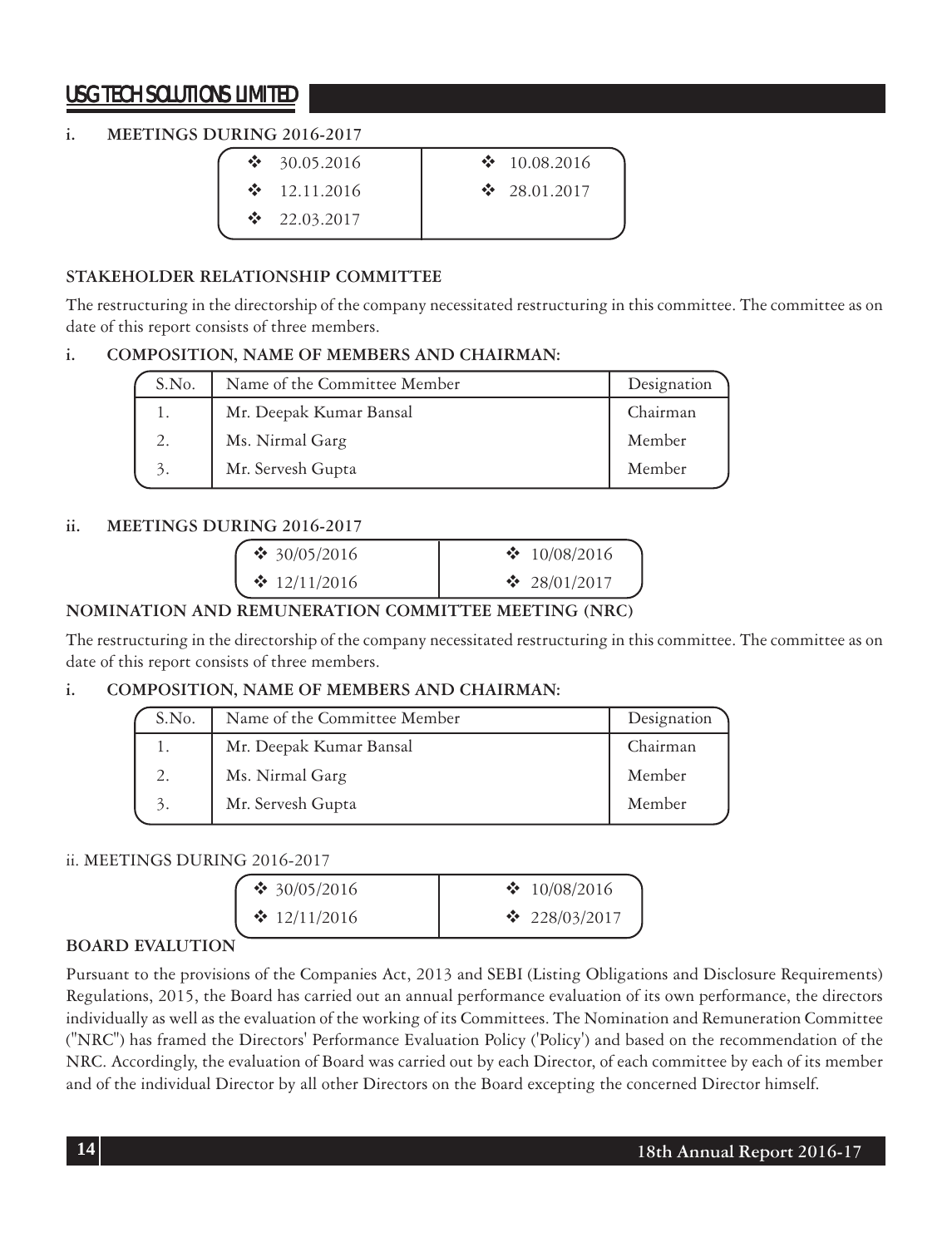The Independent Directors of the Company positively reviewed the performance of non-independent directors and the Board as a whole; reviewed the performance of the Chairperson of the company, taking into account the views of the executive directors and non-executive directors; and assessed the quality, quantity and timeliness of flow of information between the company management and the Board that is necessary for the Board to effectively and reasonably perform their duties.

# **FAMILIARIZATION PROGRAM FOR INDEPENDENT DIRECTORS**

All new independent directors inducted into the Board attend an orientation program. The details of training and familiarization program are provided in the corporate governance report, at the time of the appointment of an independent director, the Company issues a formal letter of appointment outlining his / her role, function, duties and responsibilities. (http://www.usgtechsolutions.com/wp-content/uploads/2016/04/Familiarisation-Programme.pdf )

# **USG TECH SOLUTIONS LIMITED CODE OF CONDUCT FOR THE PREVENTION OF INSIDER TRADING**

The Board of Directors has adopted the Insider Trading Policy in accordance with the requirements of the SEBI (Prohibition of Insider Trading) Regulation, 2015 and the applicable US Securities laws. The Insider Trading Policy of the Company lays down guidelines and procedures to be followed, and disclosures to be made while dealing with shares of the Company, as well as the consequences of violation. The policy has been formulated to regulate, monitor and ensure reporting of deals by employees and to maintain the highest ethical standards of dealing in Company securities.

The Insider Trading Policy of the Company covering code of practices and procedures for fair disclosure of unpublished price sensitive information and code of conduct for the prevention of insider trading, is available on our website: ( http:/ /www.usgtechsolutions.com/wp-content/uploads/2016/03/Code-of-Conduct.pdf )

# **POLICIES**

We seek to promote and follow the highest level of ethical standards in all our business transactions guided by our value system. The SEBI (Listing Obligations and Disclosure Requirements) Regulations, 2015 mandated the formulation of certain policies for all listed companies. All our corporate governance policies are available on our website: http:// www.usgtechsolutions.com/investors/ .

The policies are reviewed periodically by the Board and updated based on need and new compliance requirement.

- Annual Evaluation Policy
- Archive Policy
- Board Diversity Policy
- Policy On Determination Of Materiality Of Events
- Policy On Material Subsidiaries
- Preservation Of Records
- Related Party Transaction Policy
- Vigil Mechanism Policy

### **BOARD INDEPENDENCE**

Definition of 'Independence' of Directors is derived from Regulation -25 of SEBI (LODR) Regulations 2015 and Section 149(6) of the Companies Act, 2013. Based on the confirmation /disclosures received from the Directors under Section 149(7) of the Companies Act 2013 and on evaluation of the relationships disclosed. the following Non-Executive Directors are considered as Independent Directors as on 31st March 2017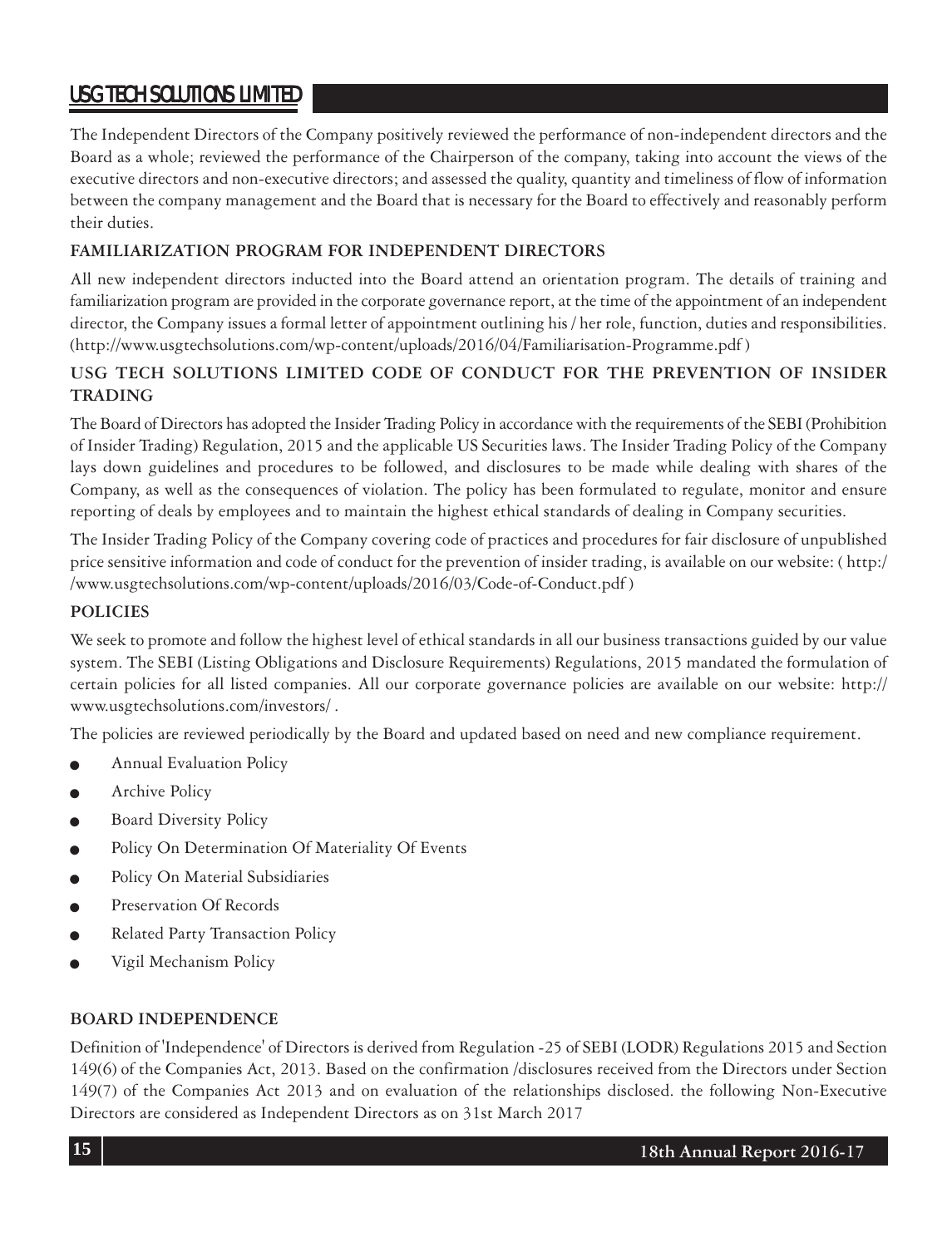# a) Mr. Deepak Kumar Bansal

# b) Ms. Nirmal Garg

# **PARTICULARS OF LOANS, GUARANTEES AND INVESTMENTS UNDER SECTION 186 OF THE COMPANIES ACT, 2013**

In accordance with Section 134(3) (g) of the Companies Act, 2013, the particulars of loans guarantees and investments under Section 186 of the Companies Act, 2013 are provided in notes to financial statements, read with respective heads to the Financial Statements which forms part of this Report.

# **PARTICULARS OF CONTRACTS OR ARRANGEMENTS WITH RELATED PARTIES**

The particulars of every contract or arrangements entered into by the Company with related parties referred to in subsection (1) of section 188 of the Companies Act, 2013 including certain arm's length transactions under third proviso there to shall be disclosed in Form No. AOC-2 as ANNEXURE- II

# **INTERNAL AUDITOR, INTERNAL AUDIT & CONTROLS**

The Company has well equipped internal audit mechanism. Their scope of work includes review of processes for safeguarding the assets of the Company, review of operational efficiency, effectiveness of systems and processes, and assessing the internal control strengths in all areas. Internal Auditors findings are discussed with the process owners and suitable corrective actions taken as per the directions of Audit Committee on an ongoing basis to improve efficiency in operations.

# **AUDITORS AND AUDITORS' REPORT**

# **STATUTORY AUDITORS:**

M/s Udit Aggarwal & Associates, Chartered Accountants (Firm Registration Number 026161N) were appointed as Statutory Auditors for a period of 3 years in the 29 September 2014 Annual General Meeting for the term of 3 years subject to the ratification in every Annual General Meeting in terms of section 139(1) of the Companies Act, 2013. There term is completed in the forthcoming AGM. In place of the retiring Auditor the new Auditor Surinder Verma Associates, Chartered Accountants (Firm Registration No.006610N) appointed for the term of 1 Year initially.

# **SECRETARIAL AUDIT REPORT**

Pursuant to the provisions of Section 204 of the Companies Act, 2013 and The Companies (Appointment and Remuneration of Managerial Personnel) Rules, 2014, the Company has appointed M/S K K Khurana & associates a firm of Company Secretaries in Practice to undertake the Secretarial Audit of the Company. The Report of the Secretarial Audit in Form MR-3 for the Financial Year ended March 31, 2017 is annexed as ANNEXURE-III to the Report. There are no qualifications, reservations or adverse remarks made by Secretarial Auditor In his report.

# **MANAGEMENT'S**

Company secretarial Auditor has pointed out in his report for financial Year 2016-2017 dated 30.08.2017 certain points requiring attention of management

Copy of report placed before Board of Director, after the Detailed Discussion on the points raised by the Secretarial Auditor in his report. It was felt that in future immediate compliance should be done in view of the deliberation among Board of Director of USG Tech Solutions Limited.

Managing Director and Company secretary participation in deliberation insure board of Director for necessary compliance in future as per the deliberation held in the meeting.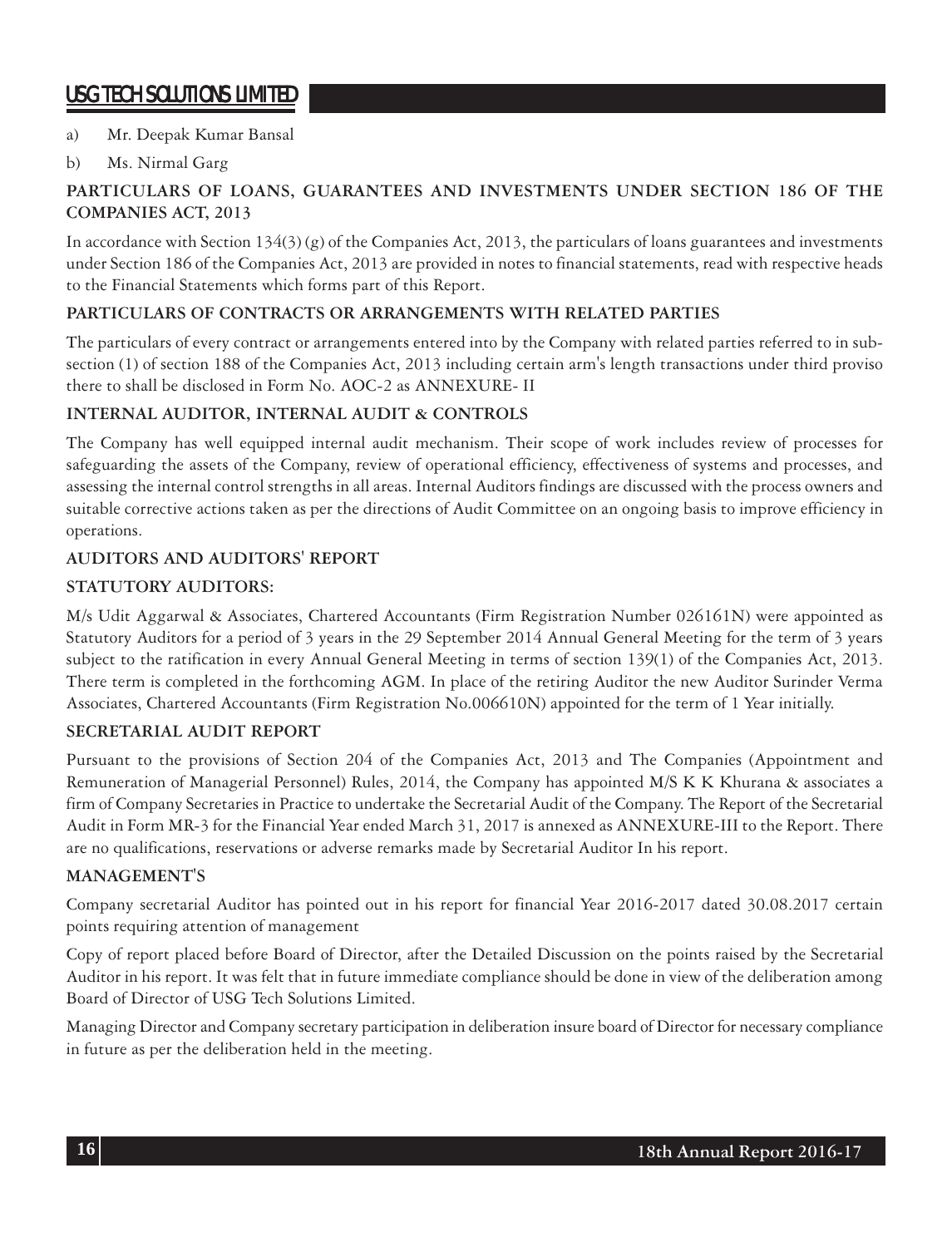# **COST AUDITOR**

As per the Cost Audit Orders, Cost Audit is not applicable to the Company's in respect of its product/services.

# **CORPORATE GOVERNANCE**

The Company is committed to maintain the highest standard of corporate Governance being Fountain head of Value Creation for all Stakeholders especially shareholders. The Company has in place a well-defined Corporate Governance Mechanism which considers the interest of the entire stakeholder. Separate report on corporate governance forming part of the Board Report Along with Auditor's Certificate is ANNEXURE -IV

# **AUDITORS' CERTIFICATE ON CORPORATE GOVERNANCE**

As required by SEBI (Listing Obligations and Disclosure Requirements) regulations, 2015, the auditors' certificate on corporate governance is enclosed as ANNEXURE - V to the board's report. The auditors' certificate for fiscal 2016 does not contain any qualification, reservation or adverse remark.

# **MANAGEMENT DISCUSSION AND ANALYSIS REPORT**

The management's discussion and analysis report on company's performance - industry trends and other material changes with respect to the company and its subsidiaries, wherever applicable, are presented in this annual report **ANNEXURE- VI**

# **DECLARATION BY INDEPENDENT DIRECTOR(S)**

The Independent Directors comply with the definition of Independent Director as given under Section 149(6) of the Companies Act, 2013. While appointing/ re-appointing any Independent Directors on the Board, the Committee considers the criteria as laid down in the Companies Act, 2013 and SEBI (Listing Obligations and Disclosure Requirements) Regulations, 2015. All the Independent Directors give a certificate confirming that they meet the "independence criteria" as mentioned in Section 149(6) of the Companies Act, 2013 and SEBI (Listing Obligations and Disclosure Requirements) Regulations, 2015.

All independent director have given the Declaration that they meet the criteria of independence as laid down under the Companies Act 2013 and SEBI (LODR) Regulations 2015

# **APPOINTMENT & REMUNERATION POLICY**

The Board has, on the recommendation of the Nomination &Remuneration Committee framed a policy for selection and appointment of Directors, Senior Management and their remuneration. The Appointment & Remuneration Policy is stated in the Corporate Governance Report.

# **SIGNIFICANT AND MATERIAL ORDERS PASSED BY REGULATORS**

There are no significant and material orders passed by the regulators or tribunals impacting the going concern status and Company's operations in future.

# **CONSOLIDATED FINANCIAL STATEMENTS**

In accordance with Section 129 of the Companies Act 2013, Consolidated Financial Statements are attached and form part of the Annual Report and the same shall be laid before the ensuing AGM along with the Financial Statements of the Company.

# **SUBSIDIARY COMPANIES, JOINT VENTURES & ASSOCIATE COMPANIES**

The Company has Foreign Wholly Owned Subsidiary Company Naming Retails Information Services Pty Ltd, Having Its Registered office at Australia. Zeal Appartment LLP are subsidiary of the USG tech Solutions Limited. Niskarsh Properties Pvt Ltd was subsidiary during the year 2016-2017. after 22nd March 2017, company has transfered 2 % of shares Capital of Niskarsh Properties Pvt Ltd to other party. Closing of the year Niskarsh Properties Pvt Ltd was No more Subsidiary.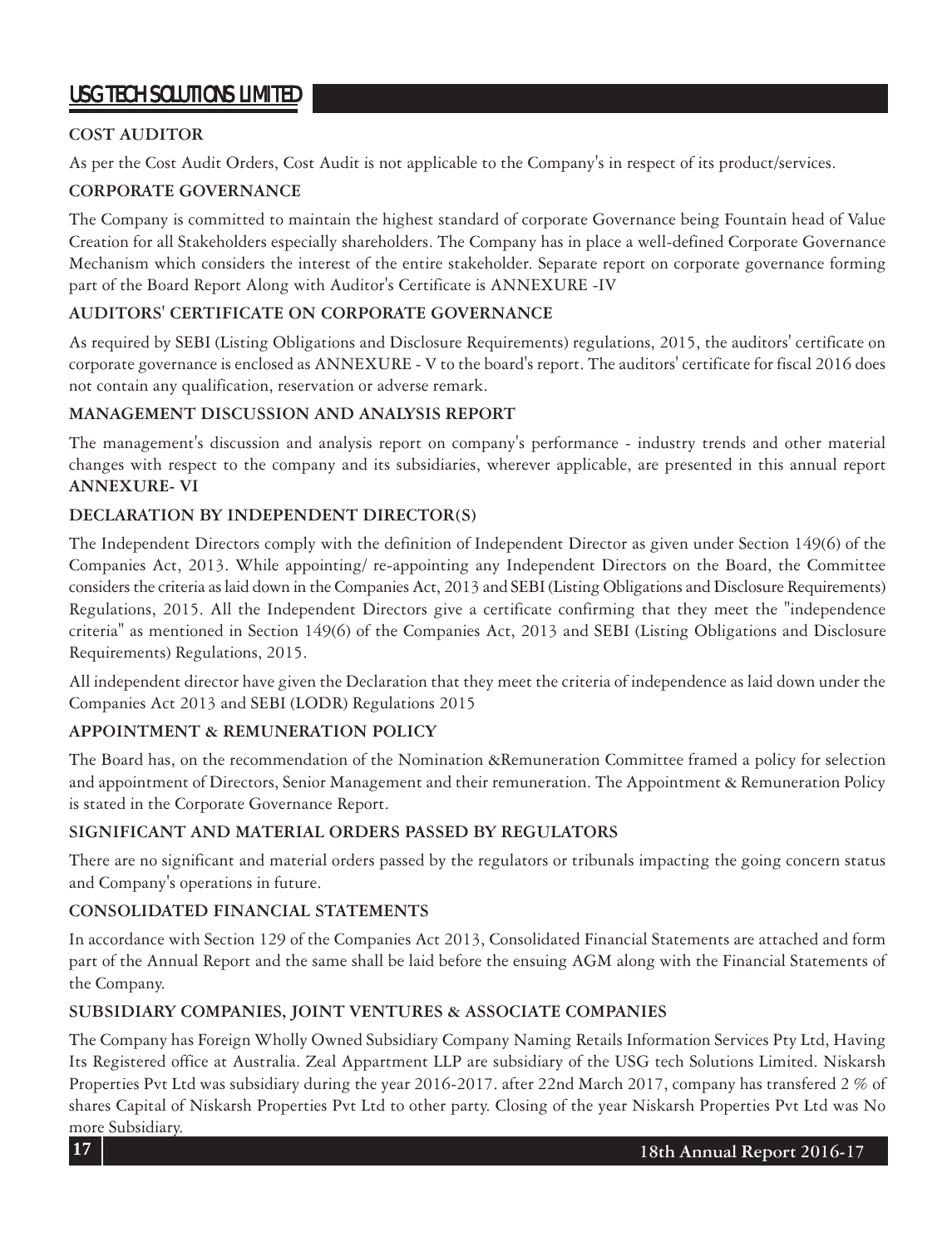# **LISTING**

The Equity shares continue to be listed on the BSE Ltd. (BSE) and the Calcutta Stock Exchange of India Ltd. (CSE).

# **CONSERVATION OF ENERGY, TECHNOLOGY ABSORPTION, FOREIGN EXCHANGE EARNINGS AND OUTGO CONSERVATION OF ENERGY:**

The core activity of the company is civil construction which is not an energy intensive activity, however all steps are taken to conserve energy at all levels of operations wherever possible. There are no particulars required to be disclosed as required under the new provisions of Companies Act, 2013 & rules made there under.

# **TECHNOLOGY ABSORPTION**

During the year, there was no Technology Absorption, as your Company has not undertaken any research and development activity in any manufacturing activity nor any specific technology is obtained from any external sources which need to be absorbed or adapted. There are no particulars required to be disclosed as required under the new provisions of Companies Act, 2013 & rules made thereunder. Innovation is a culture in the Company to achieve cost efficiency in the construction activity to be more and more competitive in the prevailing environment and the effect of the same cannot be quantified.

# **FOREIGN EXCHANGE EARNINGS AND OUTGO:**

The foreign exchange earning/outgo during the year are as under:

Foreign Exchange Earnings/ Outgo: (in Indian Rs)

| Earnings | 4242831.60 |  |
|----------|------------|--|
| Outgo    | Nil        |  |

# DIRECTORS RESPONSIBILITY STATEMENT

Pursuant to the provisions of Section 134(5) of the Act, the Board of Directors hereby state that:

A. In the preparation of the annual accounts, the applicable accounting standards had been followed along with proper explanation relating to material departures;

B. The directors had selected such accounting policies and applied them consistently and made judgments and estimates that are reasonable and prudent so as to give a true and fair view of the state of affairs of the company at the end of the financial year and of the profit and loss of the company for that period;

C. The directors had taken proper and sufficient care for the maintenance of adequate accounting records in accordance with the provisions of this Act for safeguarding the assets of the company and for preventing and detecting fraud and other irregularities

D. The directors had prepared the annual accounts on a going concern basis; and

E. The directors had laid down internal financial controls to be followed by the company and that such internal financial controls are adequate and were operating effectively.

F. The directors had devised proper systems to ensure compliance with the provisions of all applicable laws and that such systems were adequate and operating effectively.

# **CORPORATE SOCIAL RESPONSIBILITY (CSR) POLICY**

As per the Companies Act, 2013, companies having net worth of Rs. 500 crore or more, or turnover of Rs. 1000 crore or more or net profit of Rs. 5 crore or more during any financial year are required to constitute a Corporate Social Responsibility (CSR) Committee of the Board of Directors comprising three or more directors, at least one of whom should be an independent director and such company shall spend at least 2% of the average net profit of the company's three immediately preceding financial years.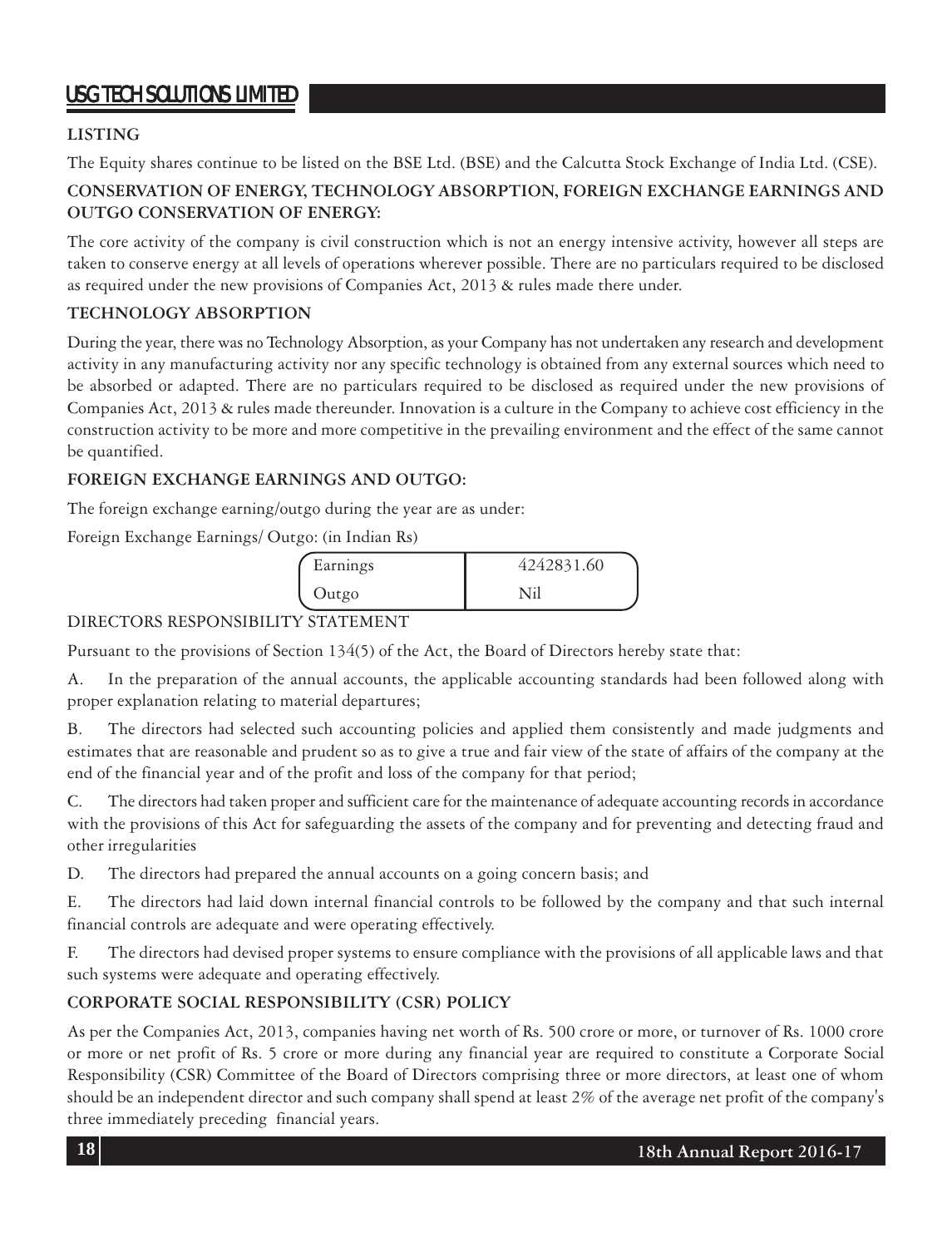During the financial year 2016-17 the Company has not crossed the threshold limit for the Corporate Social Responsibility Committee as required under the Section 135 of the Companies Act, 2013 (as defined above). So the company has not constituted the CSR committee and not done any activities defined under Schedule VII of the Companies Act, 2013.

# **DIRECTORS AND KEY MANAGERIAL PERSONNEL**

Chairman of the Board

Mr. Servesh Gupta, Managing Director is Chairman of the Board.

Inductions

The Board made the following appointments / re-appointments based on the recommendations of the nomination and remuneration committee:

- 1. Appointment of Mr. Deepak Kumar Bansal as additional director with effect from 22nd March 2017
- 2. Appointment of Ms. Geeta as CFO with effect from 22nd March 2017
- 3. Appointment of Mr Manish Kumar , CFO from 12th August 2017

### Re-Appointments

As per the provisions of the companies act 2013, Mr. Servesh Gupta, retires by rotation at the ensuing annual general meeting and being eligible, seeks re-appointment. The board recommends his re-appointment.

Retirements and Resignations

I. Mr. Prem Sharma removed from POST of CFO with effect from 22nd March 2017

II. Mr. Anil Kumar Gupta resigned as Independent director with effect from 22nd March 2017 due to personal reasons. The board places on record its appreciation for the services rendered by Mr. Anil Kumar Gupta during his tenure with the company.

III. Ms. Geeta resigned as CFO with effect from 25.04.2017 due to personal reasons. The board places on record its appreciation for the services rendered by Ms. Geeta during her tenure with the company.

# **DISCLOSURES UNDER SEXUAL HARASSMENT OF WOMEN AT WORKPLACE (PREVENTION, PROHIBITION &REDRESSAL) ACT, 2013:**

The Company has adequate system for prevention of Sexual Harassment of Women at workplace and has set up cell for the same. During the year Company has not received any complaint of harassment.

# **ACKNOWLEDGEMENT**

Your Directors take this opportunity to place on record their appreciation towards bankers, clients and all the business associates for their continuous support to the Company and to the shareholders for the confidence reposed in the Company management. The directors also convey their appreciation to the employees at all levels for their enormous personal efforts as well as collective contribution.

For and on behalf of the Board of Directors of

# **USG Tech Solutions Limited**

 $SD/-$ Servesh Gupta Satish Kumar Gupta Whole Time Director **Director** DIN- 01451093 DIN- 01451050 Address: 4A/1, Raj Narain Road, Civil Lines, Address : 4A/1, Raj Narain Road, Civil Lines, Delhi-110054 Delhi-110054 Date: 01.09.2017 Date: 01.09.2017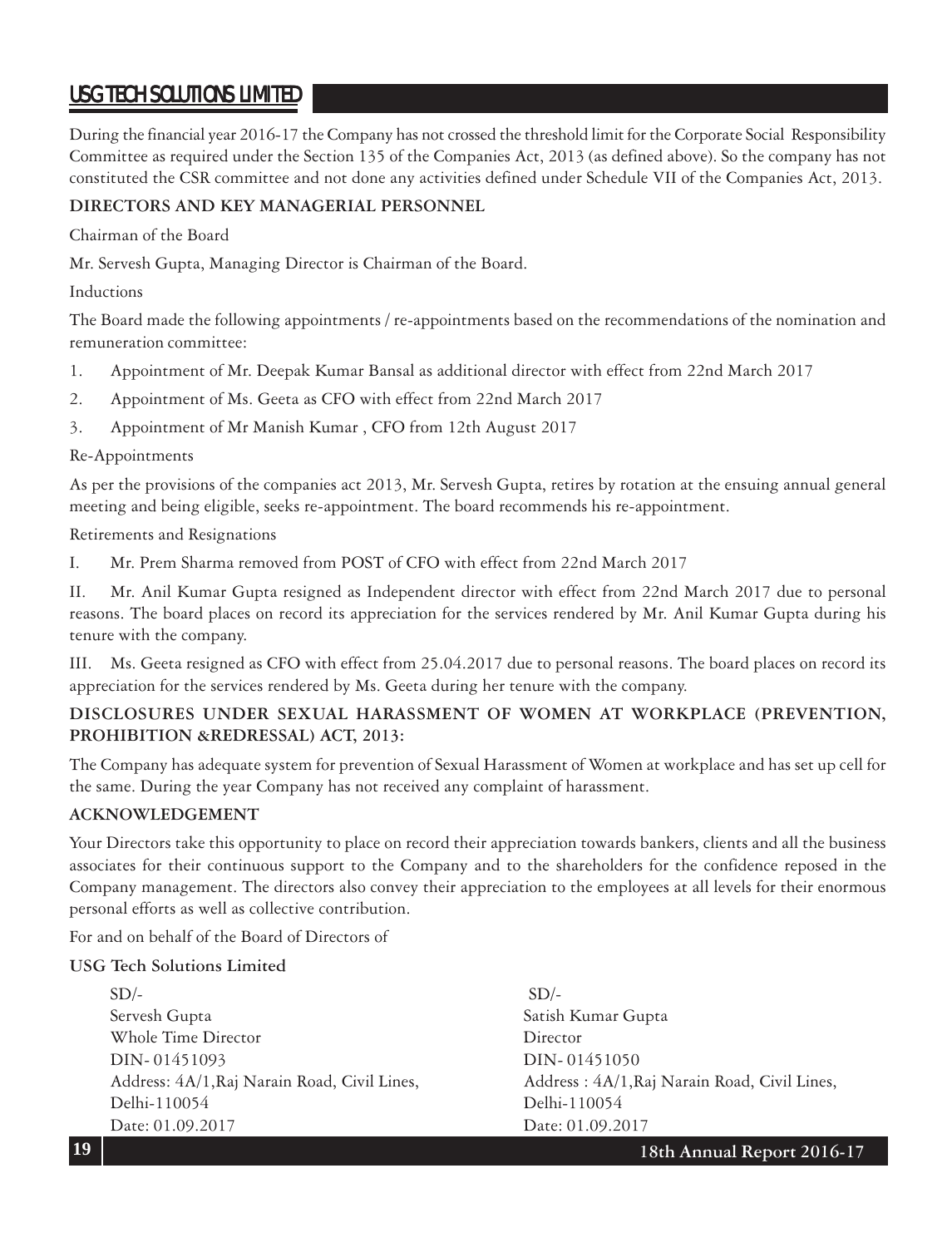# **FORM NO. MGT 9 EXTRACT OF ANNUAL RETURN**

As on financial year ended on 31.03.2017

Pursuant to Section 92 (3) of the Companies Act, 2013 and rule 12(1) of the Company (Management & Administration) Rules, 2014.

I. REGISTRATION & OTHER DETAILS:

|   | <b>CIN</b>                                                                    | L72200TG1999PLC032129                                                                                                                                                       |
|---|-------------------------------------------------------------------------------|-----------------------------------------------------------------------------------------------------------------------------------------------------------------------------|
| 2 | Registration Date                                                             | 20/07/1999                                                                                                                                                                  |
| 3 | Name of the Company                                                           | <b>USG</b> Tech Solutions Limited                                                                                                                                           |
| 4 | Category/Sub-category of the Company                                          | : Company Limited by Shares<br>Category<br>Sub Category: Indian Non- Government Company                                                                                     |
| 5 | Address of the Registered office & contact details                            | Plot No- 03, Shiva Nagar Colony, Sainik Puri,<br>Secunderabad, Telangana-500094<br>Email Id-Secretarial@usgtechsolutions.com<br>Phone No.- 011-23973762                     |
| 6 | Address of the Corporate office & contact details                             | 11B, Shiv Apartments, 7 Raj Narain Marg, Civil Lines,<br>Delhi-110054<br>Email Id-Secretarial@usgtechsolutions.com<br>Phone No.- 011-23973762                               |
| 7 | Whether listed company                                                        | Listed on BSE Limited and The Calcutta Stock Exchange<br>Limited                                                                                                            |
| 8 | Name, Address & contact details of the<br>Registrar & Transfer Agent, if any. | M/s Bigshare Services Pvt. Ltd. 4E/8 1st Floor,<br>Jhandewalan Ext.,<br>New Delhi -110055<br>Mobile:-09971100544<br>Tel: 011-42425004<br>Email: bssdelhi@bigshareonline.com |

# II. PRINCIPAL BUSINESS ACTIVITIES OF THE COMPANY

(All the business activities contributing 10 % or more of the total turnover of the company shall be stated)

| S.No. | Name and Description of main products / services                                                                                                                                                                                                                                                             |                                    |                                       |  |  |  |
|-------|--------------------------------------------------------------------------------------------------------------------------------------------------------------------------------------------------------------------------------------------------------------------------------------------------------------|------------------------------------|---------------------------------------|--|--|--|
| 1.    | To carry on the business of software Development, supply of software, consultancy in hardware, and to act<br>as Consultancy in hardware and to act as Consultant, job worker, representative, advisor, or otherwise<br>to deal in all kinds of computer software, equipment peripherals, accessories device. |                                    |                                       |  |  |  |
| 2.    | To run computer Training center, conduct seminars, workshops, short term and long term courses on<br>computer maintenance, software development and to develop and design software in India and abroad.                                                                                                      |                                    |                                       |  |  |  |
| 3.    | To provide placement of software professional consultancy service, advice in India an abroad manufacturing<br>, technical managerial and marketing service in computer education, software and other allied fields.                                                                                          |                                    |                                       |  |  |  |
| S.No. | Name and Description of main products / services                                                                                                                                                                                                                                                             | NIC Code of the<br>Product/service | % to total turnover of<br>the company |  |  |  |
|       | IT software                                                                                                                                                                                                                                                                                                  | 6209                               | 30.62%                                |  |  |  |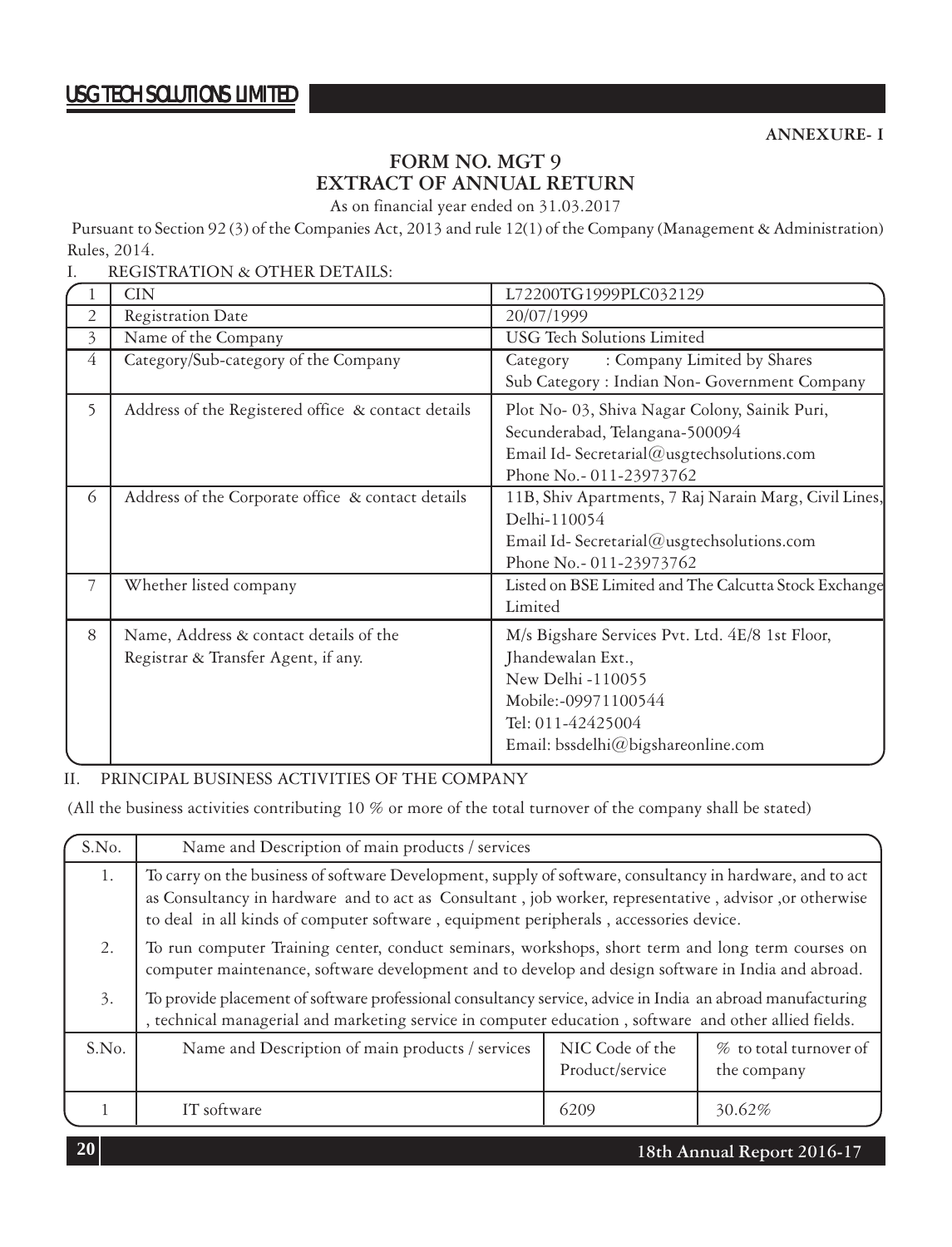# **III. PARTICULARS OF HOLDING, SUBSIDIARY AND ASSOCIATE COMPANY**

| S. No.    | Name and Address of the Company            | Holding/Subsidiary/Associate | %of Shares held |
|-----------|--------------------------------------------|------------------------------|-----------------|
| $\perp$ . | Retail Information Systems Pty Ltd.        | Wholly owned                 | 100%            |
|           | EclipseTower, Level 15, 60 Station Street, | Subsidiary Company           |                 |
|           | Paramatta, Sydney, NSW 2150, AUSTRALIA.    |                              |                 |
|           | Zeal Appartments LLP                       | Subsidiary                   | 90%             |

# **IV. SHARE HOLDING PATTERN (Equity Share Capital Breakup as percentage of Total Equity)**

### **(a) Category-wise Share Holding**

| Category of                   |                       | No. of Shares held at the beginning of the year | No. of Shares held at the end of the year |                       |         |          |         |        |
|-------------------------------|-----------------------|-------------------------------------------------|-------------------------------------------|-----------------------|---------|----------|---------|--------|
| Share-holders                 | [As on 31-March-2016] |                                                 |                                           | [As on 31-March-2017] |         |          |         |        |
|                               | Demat                 | Physical                                        | Total                                     | $%$ of                | Demat   | Physical | Total   | $%$ of |
|                               |                       |                                                 |                                           | Total                 |         |          |         | Total  |
|                               |                       |                                                 |                                           | Shares                |         |          |         | Shares |
| A.PROMOTERS                   |                       |                                                 |                                           |                       |         |          |         |        |
| $(1)$ Indian                  |                       |                                                 |                                           |                       |         |          |         |        |
| a)Individual/HUF              | 4546066               | Nil                                             | 4546066                                   | 11.53                 | 4546066 | Nil      | 4546066 | 11.53  |
| b) Central Govt               | Nil                   | Nil                                             | Nil                                       | Nil                   | Nil     | Nil      | Nil     | Nil    |
| c) State $Govt(s)$            | Nil                   | Nil                                             | Nil                                       | Nil                   | Nil     | Nil      | Nil     | Nil    |
| d) Bodies Corp.               | 3662984               | Nil                                             | 3662984                                   | 9.3                   | 3662984 | Nil      | 3662984 | 9.3    |
| e) Banks / FI                 | Nil                   | Nil                                             | Nil                                       | Nil                   | Nil     | Nil      | Nil     | Nil    |
| f) Any other                  | Nil                   | Nil                                             | Nil                                       | Nil                   | Nil     | Nil      | Nil     | Nil    |
| Total shareholding            | 8209050               | Nil                                             | 8209050                                   | 20.83                 | 8209050 | Nil      | 8209050 | 20.83  |
| of Promoter (A)               |                       |                                                 |                                           |                       |         |          |         |        |
| <b>B. PUBLIC SHAREHOLDING</b> |                       |                                                 |                                           |                       |         |          |         |        |
| 1. Institutions               |                       |                                                 |                                           |                       |         |          |         |        |
| a) Mutual Funds               | 354073                | Nil                                             | 354073                                    | 0.90                  | 354073  | Nil      | 354073  | 0.90   |
| b) Banks / FI                 | 117817                | Nil                                             | 117817                                    | 0.30                  | 117817  | Nil      | 117817  | 0.30   |
| c) Central Govt               | Nil                   | Nil                                             | Nil                                       | Nil                   | Nil     | Nil      | Nil     | Nil    |
| d) State Govt(s)              | Nil                   | Nil                                             | Nil                                       | Nil                   | Nil     | Nil      | Nil     | Nil    |
| e) Venture                    | Nil                   | Nil                                             | Nil                                       | Nil                   | Nil     | Nil      | Nil     | Nil    |
| Capital Funds                 |                       |                                                 |                                           |                       |         |          |         |        |
| f) Insurance                  | Nil                   | Nil                                             | Nil                                       | Nil                   | Nil     | Nil      | Nil     | Nil    |
| Companies                     |                       |                                                 |                                           |                       |         |          |         |        |
| $g)$ FIIs                     | Nil                   | Nil                                             | Nil                                       | Nil                   | Nil     | Nil      | Nil     | Nil    |
| h) Foreign Venture            | Nil                   | Nil                                             | Nil                                       | Nil                   | Nil     | Nil      | Nil     | Nil    |
| Capital Funds                 |                       |                                                 |                                           |                       |         |          |         |        |
| i) Others (specify)           | Nil                   | Nil                                             | Nil                                       | Nil                   | Nil     | Nil      | Nil     | Nil    |
| Sub-total $(B)(1)$ :-         | 471890                | Nil                                             | 471890                                    | 1.20                  | 471890  | Nil      | 471890  | 1.20   |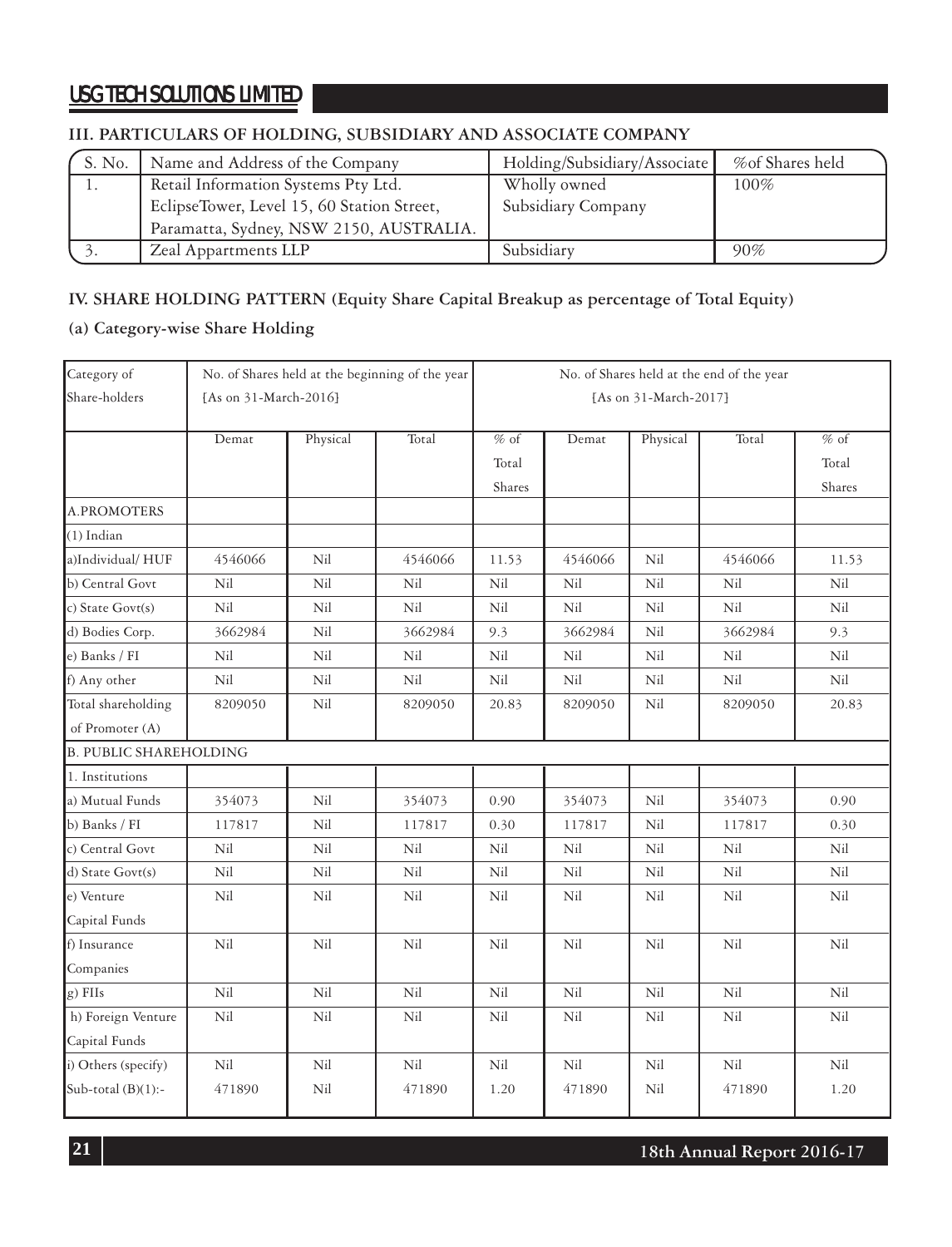|                                           | Category of<br>No. of Shares held at the beginning of the year<br>Share-holders<br>[As on 31-March-2016] |  |            |        | No. of Shares held at the end of the year<br>[As on 31-March-2017] |                                           |                           |                                     |                                     |                          |                           |
|-------------------------------------------|----------------------------------------------------------------------------------------------------------|--|------------|--------|--------------------------------------------------------------------|-------------------------------------------|---------------------------|-------------------------------------|-------------------------------------|--------------------------|---------------------------|
|                                           |                                                                                                          |  | Demat      |        | Physical                                                           | Total                                     | $%$ of<br>Total<br>Shares | Demat                               | Physical                            | Total                    | $%$ of<br>Total<br>Shares |
|                                           | 2. Non-Institutions                                                                                      |  |            |        |                                                                    |                                           |                           |                                     |                                     |                          |                           |
|                                           | a) Bodies Corp.                                                                                          |  | 2647607    |        | 600000                                                             | 3247607                                   | 12.30                     | 2692547                             | 600000                              | 3292547                  | 8.4                       |
| i) Indian                                 |                                                                                                          |  |            |        |                                                                    |                                           |                           |                                     |                                     |                          |                           |
| ii) Overseas                              |                                                                                                          |  |            |        |                                                                    |                                           |                           |                                     |                                     |                          |                           |
| b) Individuals                            |                                                                                                          |  |            |        |                                                                    |                                           |                           |                                     |                                     |                          |                           |
|                                           | i) Individual shareholders<br>holding nominal share<br>capital up to Rs. 2 lakh                          |  | 1552349    |        | 51011                                                              | 1603360                                   | 4.07                      | 1573995                             | 51011                               | 1676017                  | 4.01                      |
| of Rs 2 lakh                              | ii) Individual shareholders<br>holding nominal share<br>capital in excess                                |  | 17902046   |        | 4500000                                                            | 22402046                                  | 56.84                     | 17839629                            | 4500000                             | 22339629                 | 56.67                     |
|                                           | c) Others (specify)                                                                                      |  | $\omega$   |        | $\overline{\phantom{a}}$                                           | $\overline{\phantom{a}}$                  | $\mathcal{L}$             | $\overline{\phantom{a}}$            | $\omega$                            | $\overline{\phantom{a}}$ | $\sim$                    |
|                                           | NBFCs registered                                                                                         |  | Nil        |        | Nil                                                                | Nil                                       | Nil                       | 950                                 | Nil                                 | 950                      | 0.0024                    |
| with RBI                                  |                                                                                                          |  |            |        |                                                                    |                                           |                           |                                     |                                     |                          |                           |
|                                           | Non Resident                                                                                             |  | 13089      |        | Nil                                                                | 13089                                     | 0.03                      | 8538                                | Nil                                 | 8538                     | 0.0217                    |
|                                           | Indians (NRI)                                                                                            |  |            |        |                                                                    |                                           |                           |                                     |                                     |                          |                           |
|                                           | Overseas Corporate                                                                                       |  | Nil        |        | 3463410                                                            | 3463410                                   | 8.79                      | Nil                                 | 3463410                             | 3463410                  | 8.79                      |
|                                           | Bodies (OVB)                                                                                             |  |            |        |                                                                    |                                           |                           |                                     |                                     |                          |                           |
|                                           | Foreign Nationals                                                                                        |  |            |        |                                                                    |                                           |                           |                                     |                                     |                          |                           |
|                                           | Clearing Members                                                                                         |  | 3758       |        | Nil                                                                | 3758                                      | 0.1                       | 3190                                | Nil                                 | 3190                     | 0.0081                    |
| Trusts                                    |                                                                                                          |  |            |        |                                                                    |                                           |                           |                                     |                                     |                          |                           |
|                                           | Foreign Bodies - D R                                                                                     |  |            |        |                                                                    |                                           |                           |                                     |                                     |                          |                           |
|                                           | Sub-total $(B)(2)$ :-                                                                                    |  | 22118849   |        | 8614421                                                            | 30733270                                  | 77.975                    | 22118849                            | 8614421                             | 30733270                 | 77.97                     |
|                                           | Total Public Shareholding<br>$(B)=(B)(1)+(B)(2)$                                                         |  | 22590739   |        | 8614421                                                            | 31205160                                  | 79.17                     | 22590739                            | 8614421                             | 31205160                 | 79.17                     |
|                                           | C. SHARES HELD BY<br><b>CUSTODIAN FOR</b><br><b>GDRS &amp; ADRS</b>                                      |  | <b>NIL</b> |        | NIL                                                                | <b>NIL</b>                                | <b>NIL</b>                | <b>NIL</b>                          | <b>NIL</b>                          | NIL                      | $\rm NIL$                 |
| Grand Total                               |                                                                                                          |  | 30799789   |        | 8614421                                                            | 39414210                                  | 100%                      | 30799789                            | 8614421                             | 39414210                 | 100%                      |
| $(A+B+C)$                                 |                                                                                                          |  |            |        |                                                                    |                                           |                           |                                     |                                     |                          |                           |
| S.No.                                     | Shareholder's Name                                                                                       |  |            |        |                                                                    | Shareholding at the beginning of the year |                           | Shareholding at the end of the year |                                     |                          |                           |
|                                           |                                                                                                          |  | No. of     | Shares | % of total Shares of the<br>company                                |                                           | No. of Shares             |                                     | % of total Shares of the<br>company |                          |                           |
| $\mathbf{1}$<br>Servesh Gupta             |                                                                                                          |  | 1897365    | 4.81   |                                                                    | 1897365                                   |                           | 4.81                                |                                     |                          |                           |
| $\overline{c}$<br>Satish Kumar Gupta      |                                                                                                          |  | 1676476    | 4.25   |                                                                    | 1676476                                   |                           | 4.25                                |                                     |                          |                           |
| $\overline{\mathbf{3}}$<br>Lakhanpur Coal |                                                                                                          |  | 2636484    | 6.69   |                                                                    | 2636484                                   |                           | 6.69                                |                                     |                          |                           |
|                                           | Carriers Pvt. Ltd.                                                                                       |  |            |        |                                                                    |                                           |                           |                                     |                                     |                          |                           |
| 4                                         | Gajraj Carriers Pvt. Ltd.                                                                                |  |            |        | 1026500                                                            | 2.60                                      |                           | 1026500                             |                                     | 2.60                     |                           |
| 5                                         | Sudha Gupta                                                                                              |  |            |        | 972225                                                             | 2.47                                      |                           | 972225                              |                                     | 2.47                     |                           |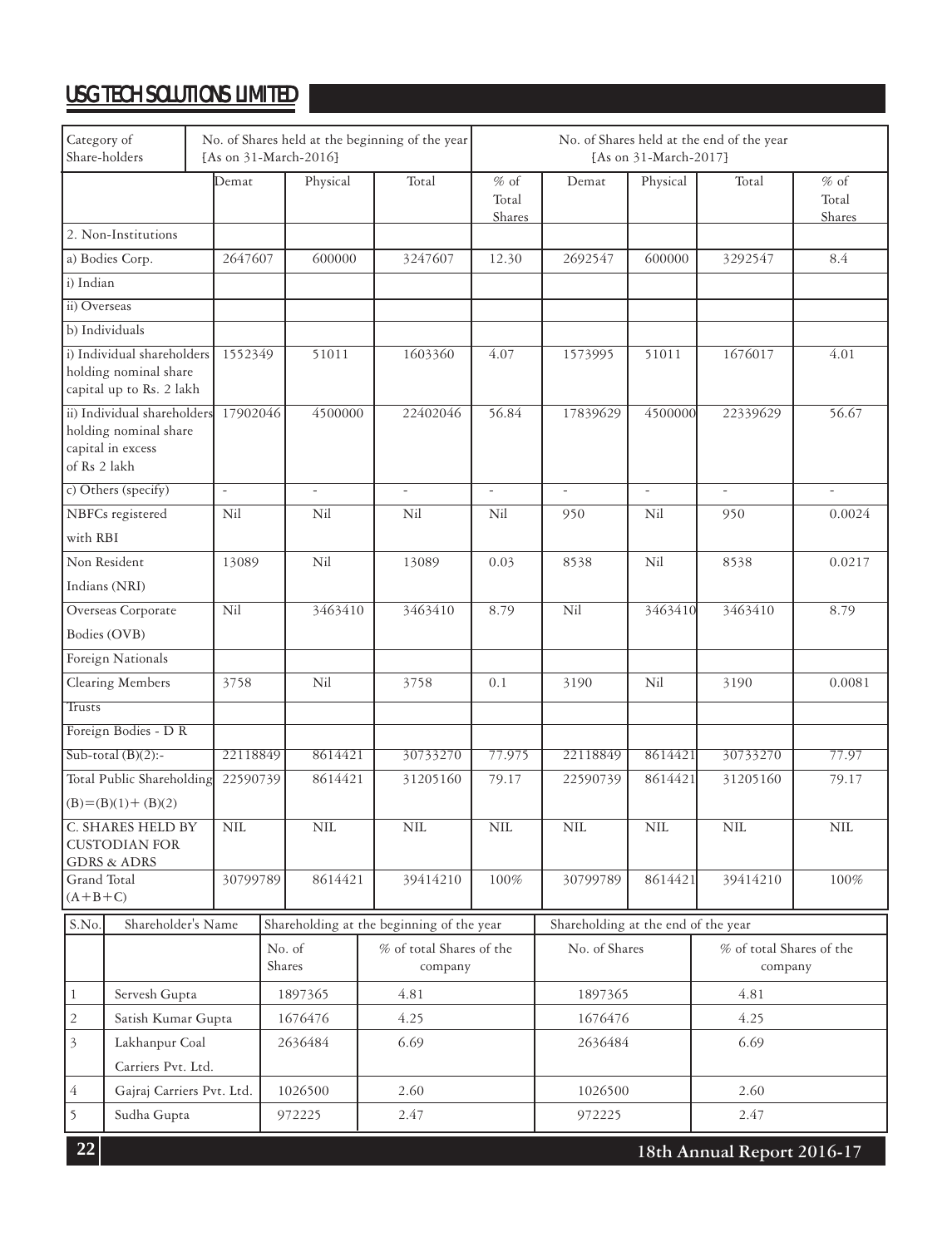S.No. for each of the Top 10 Shareholding at the beginning of the year Shareholding at the end of the year Shareholders 1 RIS Group Ltd <br>3463410 8.79 3463410 8.79 2 Lakhanpur Coal 2636484 6.68 2636484 6.68 Carriers Private Limited 3 Sh. Anil Kumar Jindal 2100000 5.33 2100000 5.33 1 a Smt. Sunita Jindal 2100000 5.33 2100000 5.33<br>
5 Sh. Vipin Gupta 2100000 5.33 2100000 5.33 5 Sh. Vipin Gupta 2100000 5.33 2100000 5.33 6 Smt.Radhika Gupta 2100000 5.33 2100000 5.33 7 Sh. Naresh Bansal 2100000 5.33 2100000 5.33 8 Smt. Padma Bansal 2100000 5.33 2100000 5.33 9 Sh. Arun Garg 2100000 5.33 2100000 5.33 10 Shmt Neeru Garg 2100000 5.33 2100000 5.33 No. of Shares | % of total Shares of the company No. of Shares % of total Shares of the company S.No. Particulars At the beginning of the year 01.04.2016 Date wise Increase / Decrease in Promoters Shareholding during the year specifying the reasons for increase / decrease (e.g. allotment /transfer / bonus/ sweat equity etc.) At the end of the year 31.03.2017 Shareholding at the beginning of the year No. of shares % of total shares of the company No Change Cumulative Shareholding during the year No. of shares % of total shares of the company

V. Shareholding of Directors and Key Managerial Personnel:

| S.No. Shareholding of each Directors and each Key Managerial  | Shareholding at the beginning of |            | Cumulative Shareholding during |            |
|---------------------------------------------------------------|----------------------------------|------------|--------------------------------|------------|
| Personnel                                                     | the year                         |            | the year                       |            |
|                                                               | No. of shares                    | % of total | No. of shares                  | % of total |
|                                                               | shares of the                    |            |                                |            |
|                                                               | company                          |            | company                        |            |
| At the beginning of the year                                  |                                  |            |                                |            |
| Date wise Increase / Decrease in Promoters Shareholding       |                                  |            |                                |            |
| during the year specifying the reasons for increase /decrease | As per Annexure-(B)              |            |                                |            |
| (e.g. allotment / transfer / bonus/ sweat equity etc.):       |                                  |            |                                |            |
| At the end of the year                                        |                                  |            |                                |            |

VI. INDEBTEDNESS : Indebtedness of the Company including interest outstanding/accrued but not due for payment.

|                                                     | Secured Loans      | Unsecured Loans | Deposits | Total Indebtedness |
|-----------------------------------------------------|--------------------|-----------------|----------|--------------------|
|                                                     | excluding deposits |                 |          |                    |
| Indebtedness at the beginning of the financial year |                    |                 |          |                    |
| i) Principal Amount                                 | $\Omega$           | 306,59,317      | Nil      | Nil                |
| ii) Interest due but not paid                       |                    | ۰               | Nil      | Nil                |
| iii) Interest accrued but not due                   |                    |                 | Nil      | Nil                |
| Total $(i+ii+iii)$                                  |                    |                 | Nil      | Nil                |
| Change in Indebtedness during the financial year    |                    |                 |          |                    |
| * Addition                                          |                    | 1,76,18,390     | Nil      | Nil                |
| * Reduction                                         |                    | 3,13,49,317     | Nil      | Nil                |
| Net Change                                          |                    |                 | Nil      | Nil                |
| Indebtedness at the end of the financial year       |                    |                 |          |                    |
| i) Principal Amount                                 |                    | 1,80,12,870     | Nil      | Nil                |
| ii) Interest due but not paid                       |                    |                 | Nil      | Nil                |
| iii) Interest accrued but not due                   |                    | 2,11,43,00      | Nil      | Nil                |
| Total $(i+ii+iii)$                                  |                    |                 | Nil      | Nil                |

**18th Annual Report 2016-17**

(c) Change in Promoters' Shareholding (please specify, if there is no change)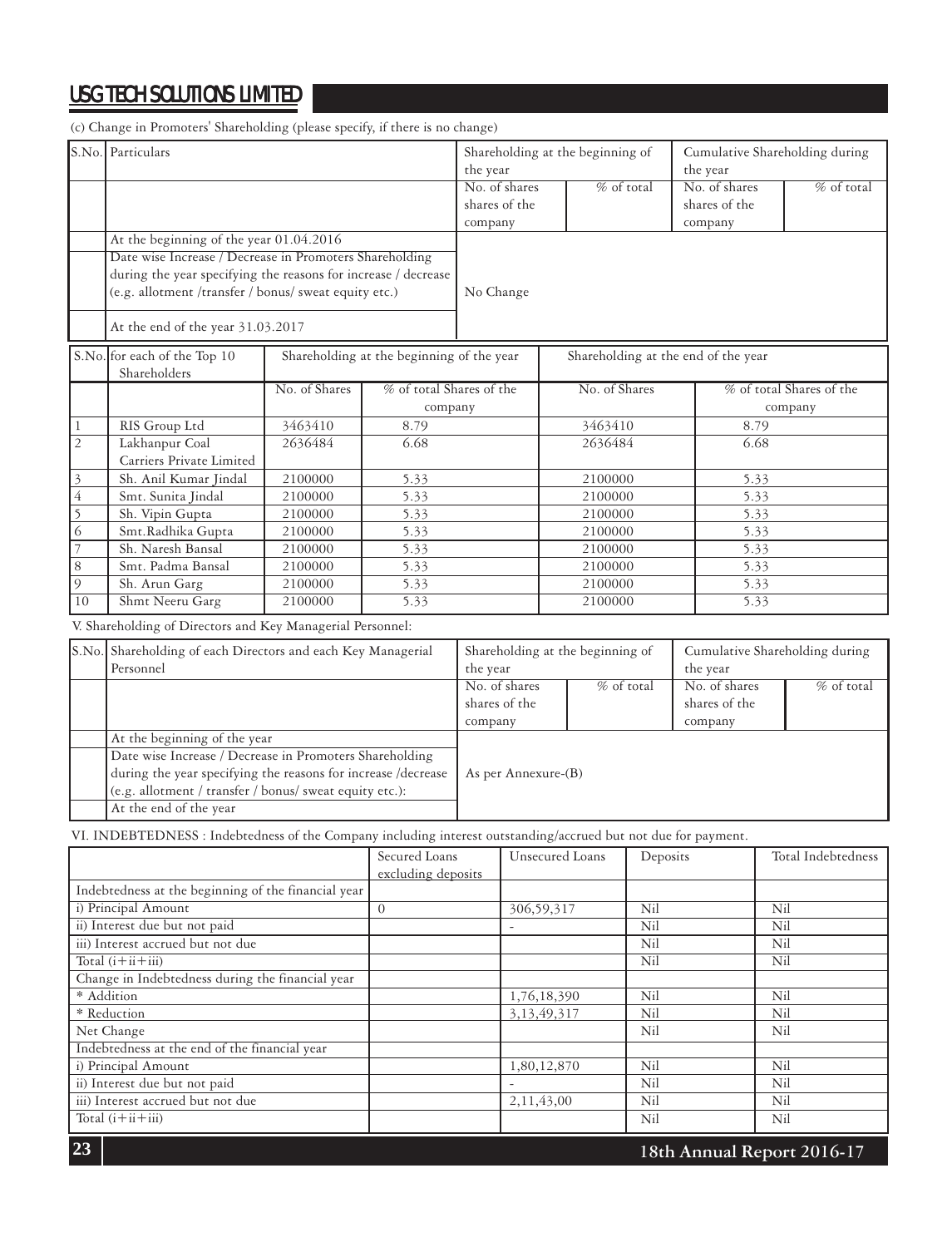### VII. REMUNERATION OF DIRECTORS AND KEY MANAGERIAL PERSONNEL

### A. REMUNERATION TO MANAGING DIRECTOR, WHOLE-TIME DIRECTORS AND/OR MANAGER:

|                | SN. Particulars of Remuneration                                                                                                                                                                                                                  |                   | $MD*$<br>01/10/2015<br>to<br>31/03/2016 | Manager       |
|----------------|--------------------------------------------------------------------------------------------------------------------------------------------------------------------------------------------------------------------------------------------------|-------------------|-----------------------------------------|---------------|
| $\mathbf{1}$   | Gross salary<br>(a) Salary as per provisions contained in section $17(1)$ of the<br>Income-tax Act, 1961<br>(b) Value of perquisites u/s 17(2) Income-tax Act, 1961<br>(c) Profits in lieu of salary under section 17(3) Income-tax<br>Act, 1961 |                   | 1800000                                 | N.A           |
| $\overline{2}$ | <b>Stock Option</b>                                                                                                                                                                                                                              |                   | Nil                                     | N.A           |
| $\overline{3}$ | Sweat Equity                                                                                                                                                                                                                                     |                   | Nil                                     |               |
| $\overline{4}$ | Commission                                                                                                                                                                                                                                       |                   | $\overline{\text{Nil}}$                 | N.A           |
|                | - as % of profit                                                                                                                                                                                                                                 |                   |                                         | N.A           |
|                | - others, specify                                                                                                                                                                                                                                |                   |                                         |               |
| 5              | Others, please specify                                                                                                                                                                                                                           |                   | Nil                                     | N.A           |
|                | Total $(A)$                                                                                                                                                                                                                                      |                   | 1800000                                 | N.A           |
|                | Ceiling as per the Act                                                                                                                                                                                                                           |                   |                                         |               |
|                | SN. Particulars of Remuneration                                                                                                                                                                                                                  | Name of Directors |                                         | Total Aprount |
|                |                                                                                                                                                                                                                                                  |                   |                                         |               |
|                |                                                                                                                                                                                                                                                  |                   |                                         |               |
| $\mathbf{1}$   | <b>Independent Directors</b>                                                                                                                                                                                                                     |                   |                                         |               |
|                | Fee for attending board committee meetings                                                                                                                                                                                                       |                   |                                         |               |
|                | Commission                                                                                                                                                                                                                                       |                   |                                         |               |
|                | Others, please specify                                                                                                                                                                                                                           |                   |                                         |               |
|                | Total $(1)$                                                                                                                                                                                                                                      |                   |                                         |               |
| $\overline{c}$ | Other Non-Executive Directors                                                                                                                                                                                                                    |                   |                                         |               |
|                | Fee for attending board committee meetings                                                                                                                                                                                                       |                   |                                         |               |
|                | Commission                                                                                                                                                                                                                                       |                   |                                         |               |
|                | Others, please specify                                                                                                                                                                                                                           |                   |                                         |               |
|                | Total $(2)$                                                                                                                                                                                                                                      |                   |                                         |               |
|                | Total $(B)=(1+2)$                                                                                                                                                                                                                                |                   |                                         |               |
|                | Total Managerial                                                                                                                                                                                                                                 |                   |                                         |               |
|                | Remuneration                                                                                                                                                                                                                                     |                   |                                         |               |
|                | Overall Ceiling as per the Act                                                                                                                                                                                                                   |                   |                                         |               |

B. REMUNERATION TO KEY MANAGERIAL PERSONNEL OTHER THAN MD/MANAGER/WTD

| <b>SN</b>      | Particulars of Remuneration                       | Key Managerial Personnel |        |            |
|----------------|---------------------------------------------------|--------------------------|--------|------------|
|                | Gross salary                                      | Director                 | CS.    | <b>CFO</b> |
|                | (a) Salary as per provisions contained in         | $\Omega$                 | 305822 | 6451       |
|                | section 17(1) of the Income-tax Act, 1961         |                          |        |            |
|                | (b) Value of perquisites $u/s$ 17(2) Income-tax   |                          |        |            |
|                | Act, 1961                                         |                          |        |            |
|                | (c) Profits in lieu of salary under section 17(3) |                          |        |            |
|                | Income-tax Act, 1961                              |                          |        |            |
| $\overline{2}$ | <b>Stock Option</b>                               | N.A                      | Nil    | Nil        |
| 3              | Sweat Equity                                      | N.A                      | Nil    | Nil        |
| 4              | Commission                                        | N.A                      | Nil    | Nil        |
|                | - as % of profit                                  | N.A                      | Nil    | Nil        |
|                | Others specify                                    | N.A                      | Nil    | Nil        |
|                | Others, please specify                            | N.A                      | Nil    | Nil        |
|                | Total                                             | $\theta$                 | 305822 | 6451       |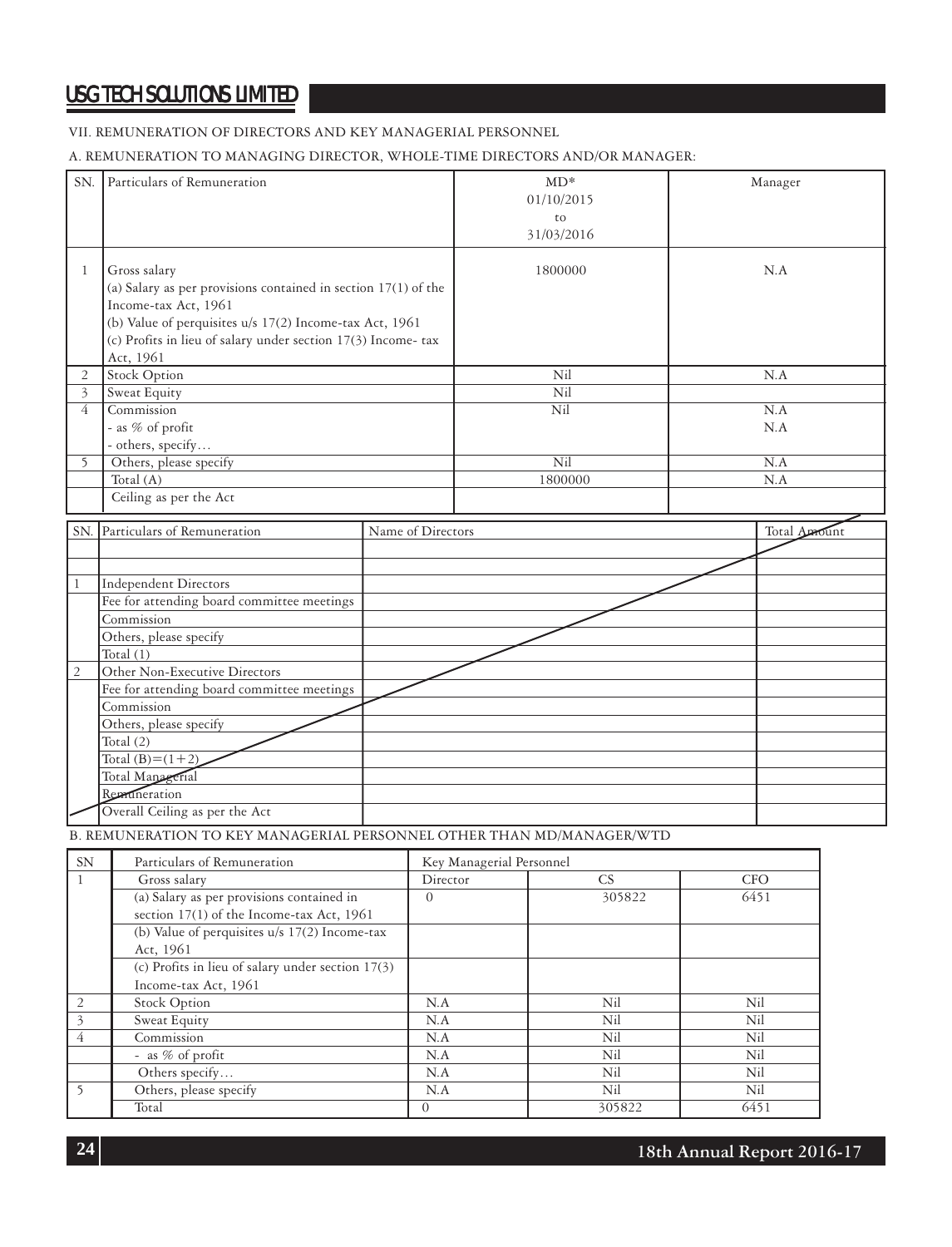\* Ms. Geeta Joined the position as CFO with effect from 22nd March 2017 & resigned from the position with effect from 25th August 2017. VIII. PENALTIES / PUNISHMENT/ COMPOUNDING OF OFFENCES: ے

| Types                        | Section of the<br>Companies Act | Brief<br>Description | Details of Penalty /<br>Punishment/Compounding<br>fees imposed | Authority<br>$\{RD / NCLT /$<br>COURT} | Appeal mad<br>any (give Details) |
|------------------------------|---------------------------------|----------------------|----------------------------------------------------------------|----------------------------------------|----------------------------------|
| A. COMPANY                   |                                 |                      |                                                                |                                        |                                  |
| Penalty                      |                                 |                      |                                                                |                                        |                                  |
| Punishment                   |                                 |                      |                                                                |                                        |                                  |
| Compounding                  |                                 |                      |                                                                |                                        |                                  |
| <b>B. DIRECTORS</b>          |                                 |                      |                                                                |                                        |                                  |
| Penalty                      |                                 |                      |                                                                |                                        |                                  |
| Punishment                   |                                 |                      |                                                                |                                        |                                  |
| Compounding                  |                                 |                      |                                                                |                                        |                                  |
| C. OTHER OFFICERS IN DEFAULT |                                 |                      |                                                                |                                        |                                  |
| Penalty                      |                                 |                      |                                                                |                                        |                                  |
| Punishment                   |                                 |                      |                                                                |                                        |                                  |
| Compounding                  |                                 |                      |                                                                |                                        |                                  |

### Annexure (A)

Change in Promoters' Shareholding (please specify, if there is no change):

| S.NO | As On 31st March 2017                                                | Name of Promoter        | Shareholding at the<br>Beginning of the Year | increase,<br>(Decrease) | Cumulative Shareholding<br>during the Year |  |  |  |
|------|----------------------------------------------------------------------|-------------------------|----------------------------------------------|-------------------------|--------------------------------------------|--|--|--|
|      | 31/03/2017                                                           | SUDHA GUPTA             | 972225                                       | Nil                     | 972225                                     |  |  |  |
|      | 31/03/2017                                                           | <b>SERVESH GUPTA</b>    | 1897365                                      | Nil                     | 1897365                                    |  |  |  |
|      | 31/03/2017                                                           | SATISH KUMAR GUPTA      | 1676476                                      | Nil                     | 1676476                                    |  |  |  |
| 4    | 31/03/2017                                                           | <b>GAJRAJ CARRIERS</b>  | 1026500                                      | Nil                     | 1026500                                    |  |  |  |
|      |                                                                      | PRIVATE LIMITED         |                                              |                         |                                            |  |  |  |
|      | 31/03/2017                                                           | LAKHANPUR COAL          | 2636484                                      | Nil                     | 2636484                                    |  |  |  |
|      |                                                                      | <b>CARRIERS PRIVATE</b> |                                              |                         |                                            |  |  |  |
|      |                                                                      | <b>LIMITED</b>          |                                              |                         |                                            |  |  |  |
|      | Annexure (B) Shareholding of Directors and Key Managerial Personnel: |                         |                                              |                         |                                            |  |  |  |
|      | 31/03/2017                                                           | <b>SERVESH GUPTA</b>    | 1897365                                      | Nil                     | 1897365                                    |  |  |  |
|      | 31/03/2017                                                           | SATISH KUMAR GUPTA      | 1676476                                      | Nil                     | 1676476                                    |  |  |  |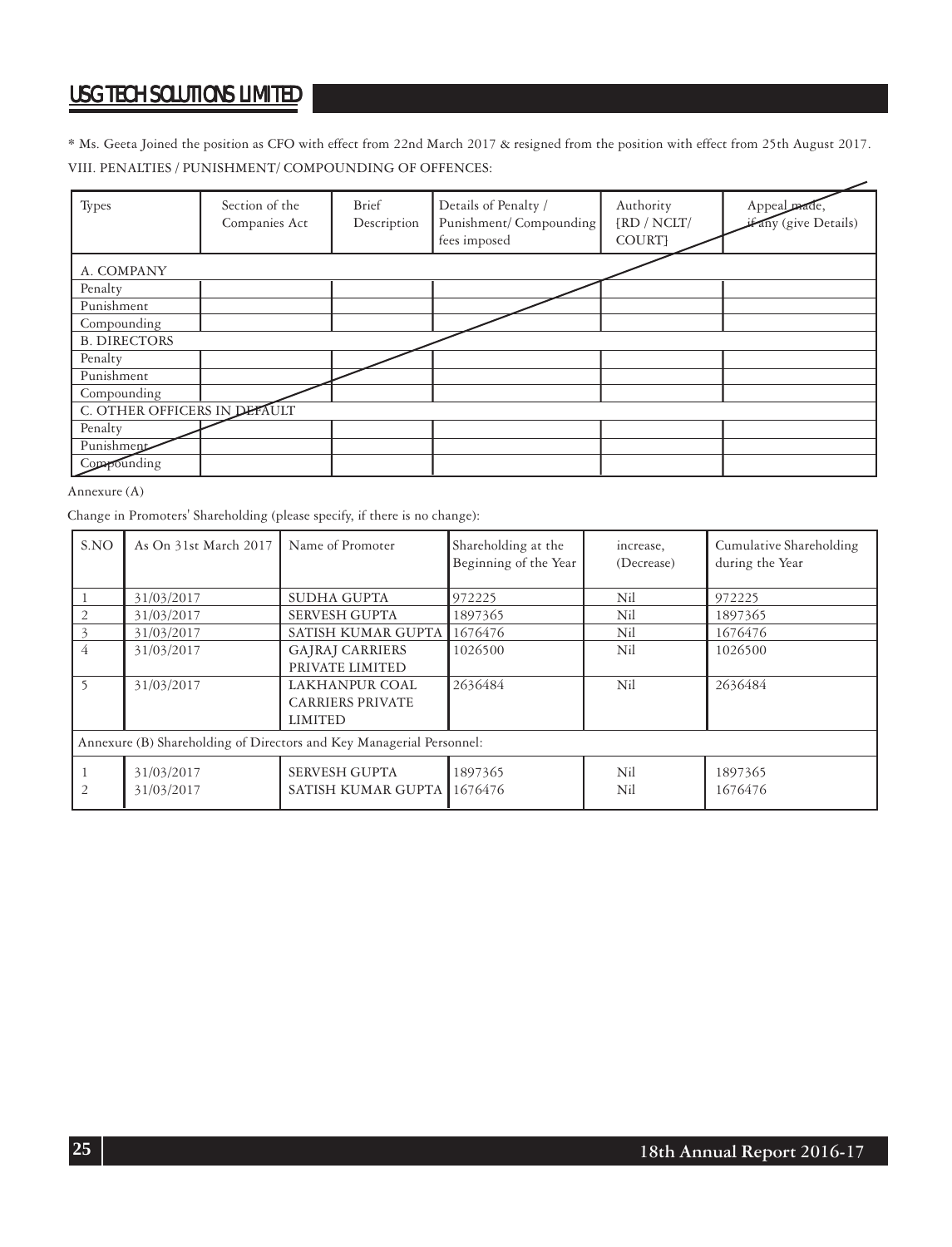# **Annexure -II**

# **FORM NO. AOC -2**

(Pursuant to clause (h) of sub-section (3) of section 134 of the Act and Rule 8(2) of the Companies (Accounts) Rules, 2014.)

Form for Disclosure of particulars of contracts/arrangements entered into by the company with related parties referred to in sub section (1) of section 188 of the Companies Act, 2013 including certain arm's length transaction under third proviso thereto.

|                                                                                       | Details of contracts or arrangements or transactions not at Arm's length basis             |     |  |
|---------------------------------------------------------------------------------------|--------------------------------------------------------------------------------------------|-----|--|
| Ι.                                                                                    | Name (s) of the related party & nature of relationship                                     |     |  |
| П.                                                                                    | Nature of contracts/arrangements/transactions                                              | N.A |  |
| Ш.                                                                                    | Duration of the contracts/arrangements/transactions                                        | N.A |  |
| IV.                                                                                   | Salient terms of the contracts or arrangements or transactions including the value, if any | N.A |  |
| Justification for entering into such contracts or arrangements or transactions:<br>V. |                                                                                            |     |  |
| VI.                                                                                   | Date (s) of approval by the Board:                                                         | N.A |  |
|                                                                                       | VII. Amount paid as advances, if any                                                       | N.A |  |
|                                                                                       | VIII. Date on which the special resolution was passed in General meeting as required       | N.A |  |
| under first proviso to Section 188                                                    |                                                                                            |     |  |
|                                                                                       | Details of *'material contracts or arrangements or transactions at Arm's length basis.     |     |  |
| $\overline{1}$                                                                        | Name (s) of the related party & nature of relationship<br>Zeal Apartments LLP.             |     |  |

|                                                            | IValue (s) of the related party of hature of relationship                                  | Leal Apartments LLF. |            |
|------------------------------------------------------------|--------------------------------------------------------------------------------------------|----------------------|------------|
| $\overline{ii}$                                            | Nature of contracts/arrangements/transactions                                              |                      |            |
| $\overline{111}$ )                                         | Duration of the contracts/arrangements/transactions                                        |                      | Short Term |
| iv)                                                        | Salient terms of the contracts or arrangements or transactions including the value, if any |                      | N.A        |
| V)                                                         | Justification for entering into such contracts or arrangements or transactions:            |                      |            |
| $\rm{vi})$                                                 | Date (s) of approval by the Board:                                                         |                      | 07/05/2016 |
| Amount paid as advances, if any<br>$\overline{\text{vii}}$ |                                                                                            |                      |            |
|                                                            | viii) Date on which the special resolution was passed in General meeting as required       |                      |            |
| under first proviso to Section 188                         |                                                                                            |                      |            |
|                                                            |                                                                                            |                      |            |

 For And On Behalf Of the Board Sd/- Mr. Servesh Gupta Managing Director Date: 01.09.2017

\* Transaction made by Board mention in AOC-2 was not directly or indirectly informed to Company Secretary of USG Tech Solutions Limited.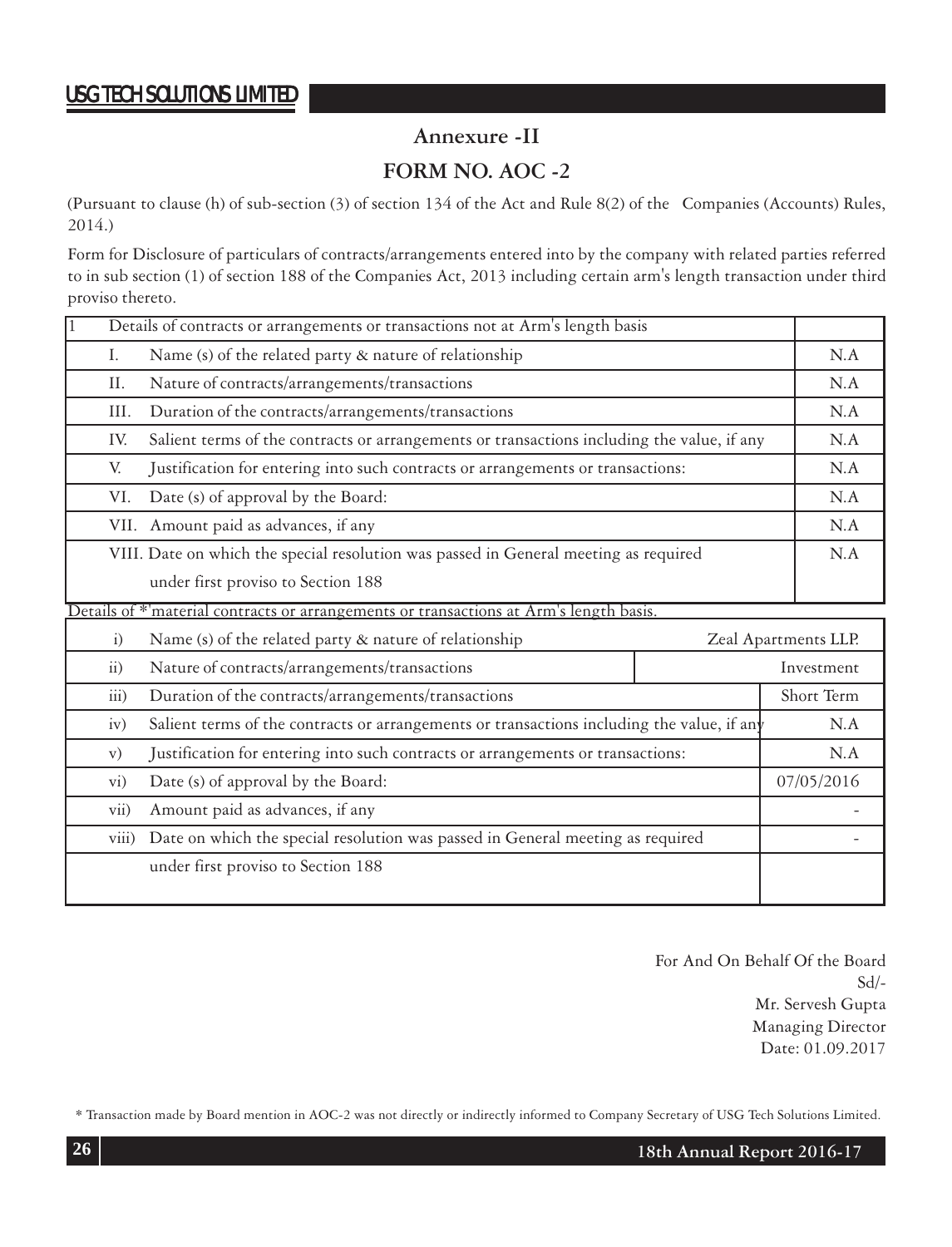

**Annexure-III** K K Khurana & Associates **Secretarial Audit Report** (Practicing Company Secretary Email: khurana.pcs@gmail.com, Mobile 8527755200

FORM NO. MR-3

### SECRETARIAL AUDIT REPORT FOR THE FINANCIAL YEAR ENDED MARCH 31. 2017

[Pursuant to section 204(1) of the Companies Act, 2013 and rule No.9 of the Companies (Appointment and Remuneration of Managerial Personnel) Rules, 2014]

To, The Members, USG TECH SOLUTIONS LTD, Corp Office: 11 B Shiv Apartments 7, Raj Narayan Road, Civil Lines, Delhi 110 054

Reg: Secretarial Audit Report for The Financial Year Ended March 31. 2017

I have conducted the secretarial audit of the compliance of applicable statutory provisions and the adherence to good corporate practices by USG Tech Solutions Ltd (hereinafter called the company). Secretarial Audit was conducted in a manner that provided me a reasonable basis for evaluating the corporate conducts/statutory compliances and expressing my opinion thereon.

Based on my verification of books, papers, minute books, forms and returns filed and other records maintained by the company and also the information provided by the Company, its officers, agents and authorized representatives during the conduct of secretarial audit, I hereby report that in my opinion, the company has, during the audit period covering the financial year ended on March 31, 2017, complied with the statutory provisions listed hereunder and also that the Company has proper Board-processes and compliance-mechanism in place to the extent, in the manner and subject to the reporting made hereinafter:

I have examined the books, papers, minute books, forms and returns filed and other records maintained by USG Tech Solutions Ltd for the financial year ended on March 31, 2017, according to the provisions of:

- i. The Companies Act, 2013 (the Act) and the rules made there under;
- ii. The Securities Contracts (Regulation) Act, 1956 ('SCRA') and the rules made there under;
- iii. The Depositories Act, 1996 and the Regulations and Bye-laws framed there under;
- iv. Foreign Exchange Management Act, 1999 and the rules and regulations made thereunder to the extent of Foreign Direct Investment, Overseas Direct Investment and External Commercial Borrowings;
- v. The following Regulations and Guidelines prescribed under the Securities and Exchange Board of India Act, 1992 ('SEBI Act'):-
- a. The Securities and Exchange Board of India (Substantial Acquisition of Shares and Takeovers) Regulations, 2011; (no substantial acquisition of Shares and Takeover during the period April 1, 2016 to March 31, 12017 - hence not applicable)
- b. The Securities and Exchange Board of India (Prohibition of Insider Trading) Regulations, 1992;
- c. The Securities and Exchange Board of India (Issue of Capital and Disclosure Requirements) Regulations, 2009 (no issuance of any fresh security during the period - hence not applicable)
- d. The Securities and Exchange Board of India (Employee Stock Option Scheme and Employee Stock Purchase Scheme) Guidelines, 1999 ( no issuance of Stock option/Employee Stock Purchase scheme during the period hence not applicable)
- e. The Securities and Exchange Board of India (Issue and Listing of Debt Securities) Regulations, 2008 (no issuance of debt securities under the Regulation during the period - hence not applicable)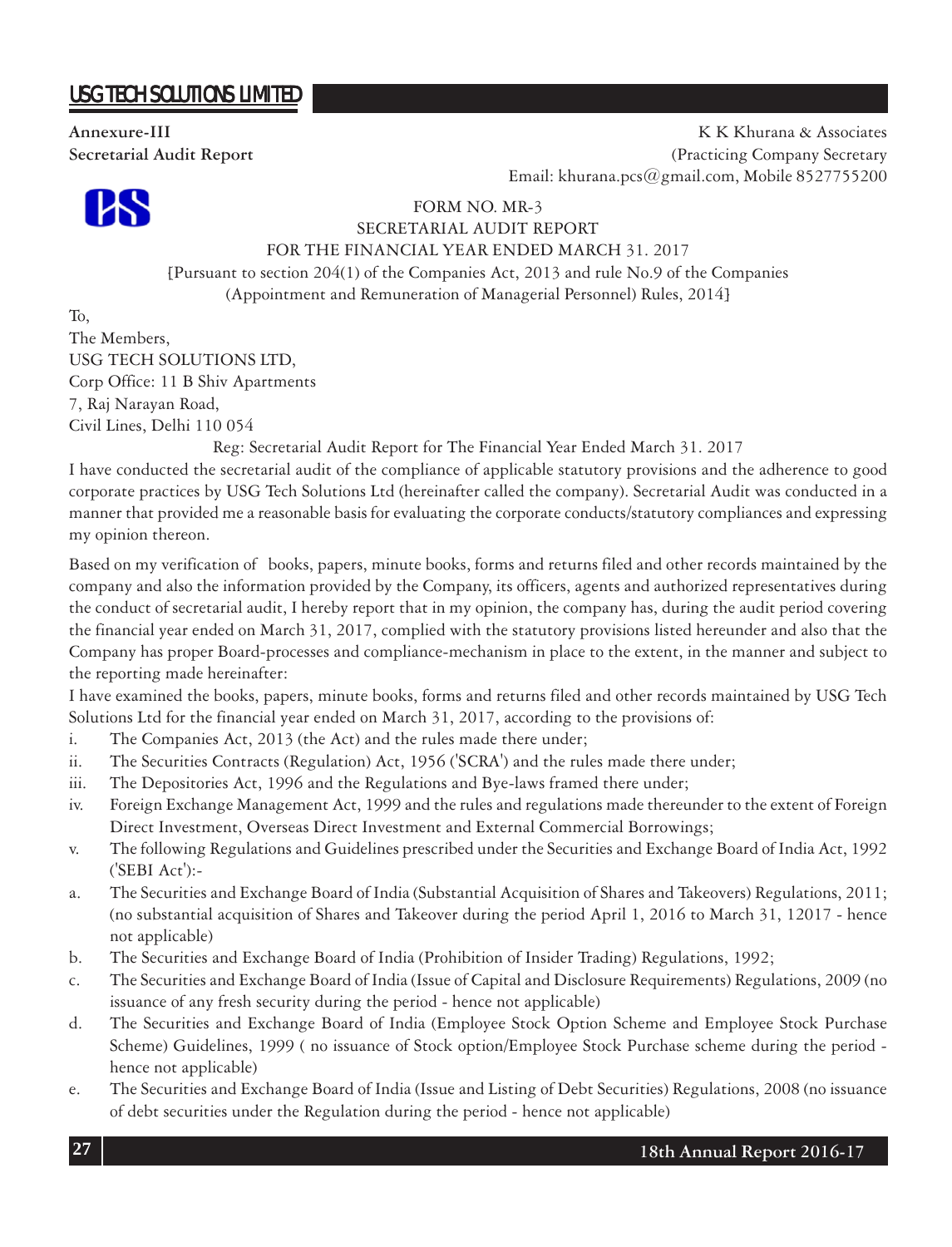- f. The Securities and Exchange Board of India (Registrars to an Issue and Share Transfer Agents) Regulations, 1993 regarding the Companies Act and dealing with client;
- g. The Securities and Exchange Board of India (Delisting of Equity Shares) Regulations, 2009 (no move to delist the Shares of the company during the period - hence not applicable) ; and
- h. The Securities and Exchange Board of India (Buyback of Securities) Regulations 1998 (no buy back of shares during the period - hence not applicable)

I have also examined compliance with the applicable clauses of the following:

- (i) Secretarial Standards issued by The Institute of Company Secretaries of India.
- (ii) The Listing Agreements entered into by the Company with Bombay Stock Exchange

During the period under review the Company has complied with the provisions of the Act, Rules, Regulations, Guidelines, Standards, etc. mentioned above subject to the following observations:

SEBI served a Show Cause notice on the Company on July 11, 2016 under Rule 4(1) of Securities and Exchange Board of India (Procedure for Holding Inquiry and Imposing Penalties by Adjudicating) Rules 1995 vide letter dated 11.7.2016 for not resolving three Investors complaints pending for years April 2011 to June 2013, also in terms of SEBI circular on SCORES dated June 03, 2011 and April 17, 2013 for non redressal of customer grievances within specified time lines and filing action taken report. SEBI vide this notice appointed Shri Suresh Gupta as Adjudicating Officer to hold enquiry and impose penalty, if required. As the above notice could not be served on the Registered Office of the Company, SEBI served another Show Cause notice vide letter dated 25.8.2016 at Corporate Office of the Company, informing about initiation of adjudicating proceeding against the company and for submission of reply latest by 12.9.2016 and recording of appearance on 15.9.2016, either by person or through a representative. Pursuant to this notices, the Company submitted it written submission to SEBI on 22.9.2016. SEBI vide their subsequent letter dated 9.6.2017 asked the Company to submit further representation latest by 9.6.2017. The company vide their letter dated 9.6.2017 has again sent that their representation, inter alia, submitting that the matter was disposed of by Company before issuance of their Show Cause Notice. SEBI is yet to pronounce their verdict in the matter.

The Company after passing a Special Resolution by postal ballot paper on 1.11.2016, filed a petition dated 10.12.2016 before the Regional Director, South East Region, Hyderabad for shifting of their Registered Office from the State of Telangana to NCT of Delhi. The above petition was dismissed by the Regional Director as notice on Registered Office could not be served. Subsequent to the developments, the Company has changed its Registered Office within the same State of Hyderabad by passing a Resolution in the Board Meeting held on 12.08.2017 and filing form INC 22 with ROC, Hyderabad on 17.08.2017. The Registered Office of the company has now been shifted to Level 7 Maximus Towers, Building 2A Mindspace Complex, Hi-Tech City Hyderabad - 500081.

The Company has not paid listing fee to Calcutta shares for many past years. Further, in terms of SEBI orders, Calcutta Stock is presently closed and no shares are being not traded at the Exchange. .

In the MGT 7 filed with ROC on 5.12.2016, the Company has reported `NIL' Subsidiary and Associate Companies (including Joint Ventures). However, in the Directors' Report placed before Annual General Meeting held on 30.9.2016, M/s Retail Information System Pty Ltd and M/s Niskarsh Properties Pvt Ltd were reported as it subsidiaries. In the Annual General Meeting held on 30.9.2016 only standalone financial results of USG Tech Solutions Ltd for financial year ended March 2016 were placed and consolidated financial statements were not prepared, placed and filed with ROC.

<sup>Q</sup> The Company is a Designate Corporate Partner of M/s Zeal Appartment, LLP, having purchased obligation of contribution/shares of Rs.1,90,000/- out of its total obligation/contribution of Rs.2,00,000. The company invested a sum of Rs.8.85 crore in the Zeal Appartment LLP in terms of Board Resolution dated 7.5.2016, being a material related party transaction in Company's Subsidiary/Associate, without taking approval of Company/Shareholders by way of a Special Resolution in terms of Regulation 23 of SEBI (Listing Obligation and Disclosure Requirements) Regulations 2015. Further, the Company is yet to file MGT 14 for the investment made.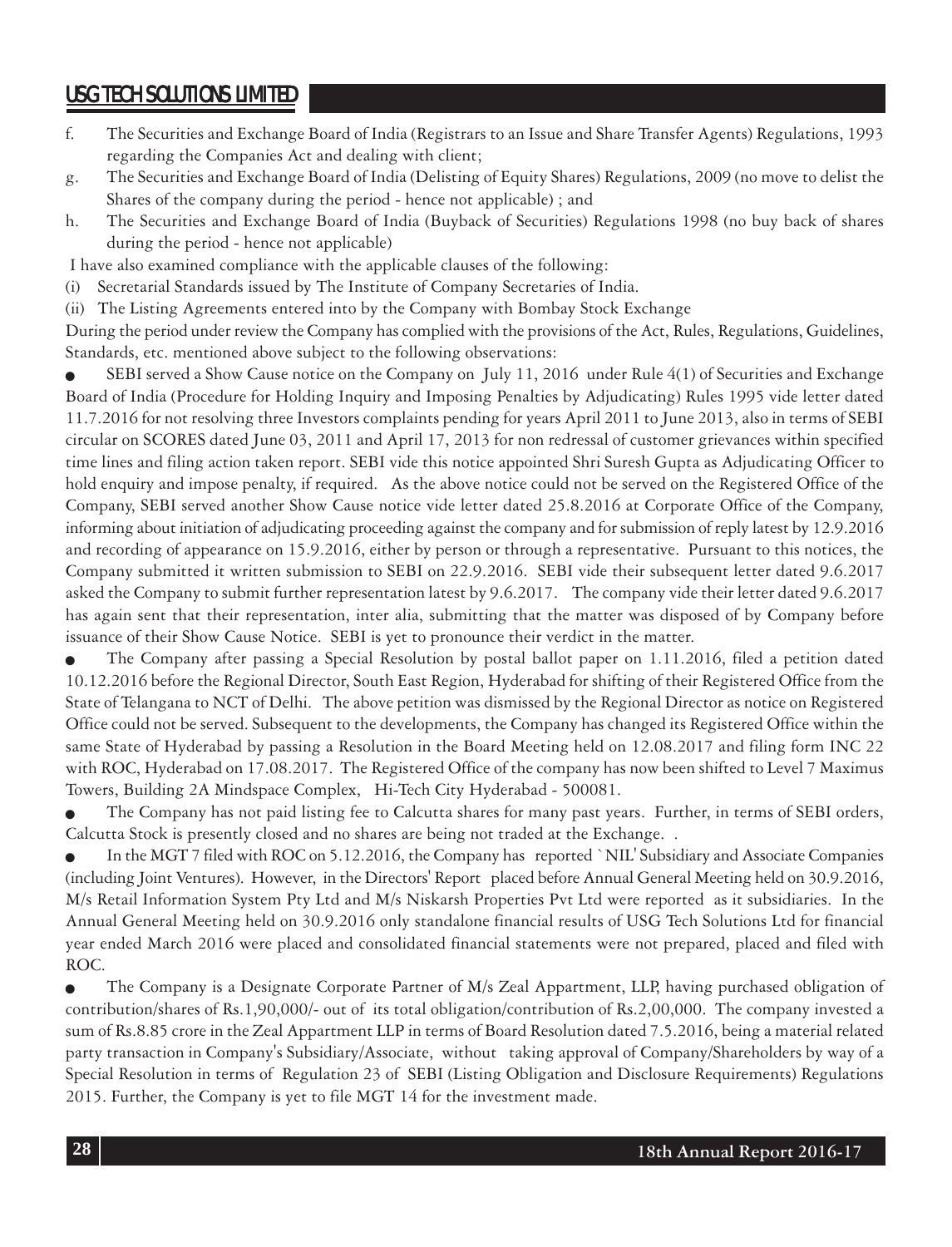The Company is yet to file MGT 14 with ROC in respect of borrowing funds of Rs.2 crore from Starrose Dealer Pvt Ltd in terms of Board meeting held on 30.5.2016

Position of compliances in respect of various applicable Laws are not being placed before Board of Directors in periodical meetings in term of Regulation 17 (3) of SEBI (Listing Obligation and Disclosure Requirements) Regulations 2015.

<sup>Q</sup> Financial Performance of the Subsidiary/ies and Associate/s of the Company are not being placed/reviewed before/ by the Audit Committee of Board of USG Tech Solutions Ltd. in terms of Regulation 24 SEBI (Listing Obligation and Disclosure Requirements) Regulations 2015. Likewise, minutes of meeting of Board of Directors of Subsidiary/ies are not being placed before meetings of Board of Directors of USG Tech Solutions Ltd.

The Company is yet to file MGT 14 with ROC in respect of borrowing funds of Rs.2 crore from Starrose Dealer Pvt Ltd approved in terms of Board meeting held on 30.5.2016

As per Statutory Auditors Report on related party transactions, during financial year ended March 2017, the Company has taken of Rs.2,21.37,500 from M/s Nishkarsh Properties Pvt Ltd, (not a fully owned subsidiary). The company has neither taken permission of Audit Committee of Board, BOD and Shareholders for the transaction in terms of Regulation 23 SEBI (Listing Obligation and Disclosure Requirements) Regulations 2015. The company has also not yet filed MGT 14 with ROC for the transaction.

**Despite repeated requests the Company has not provided break up of Loan and Advances figure of Rs.12.88 crore** as on 31.3.2017 and Rs.12.74 crore as on 31.3.2016. In the absence of the break up, undersigned is not able to comments on various applicable compliances.

<sup>Q</sup> The Company has not reflected M/s Niskarsh Properties Pvt Ltd and M/s Zeal Appartment LLP as its Subsidiaries/ Associates as at close of financial year as at March 31, 2017 in its financial accounts for year ended March 2017 and financials of these Subsidiaries/Associates are not consolidated with the financial of the Company.

I further report that The Board of Directors of the Company is now duly constituted with proper balance of Executive Directors, Non-Executive Directors and Independent Directors. The changes in the composition of the Board of Directors that took place during the period under review were carried out in compliance with the provisions of the Act.

Adequate notice is given to all directors to schedule the Board Meetings. Except where consent of the directors was received for scheduling meeting at a shorter notice, agenda and detailed notes on agenda were sent in advance. A system exists for seeking and obtaining further information and clarifications on the agenda items before the meeting and for meaningful participation at the meeting.

All decisions at Board Meetings and Committee Meetings are carried out unanimously, as recorded in the minutes of the meetings of the Board of Directors or Committees of the Board, as the case may be.

I further report that the Company has appointed M/s R K Sah & Associates, a firm of Chartered Accountants, as Internal Auditors of the Company for the financial year 2016-17 on 28.1.2017, inter alai, to conduct Internal Audit of the Company, comments on the adequacy of internal systems and processes in the Company commensurate with the size and its operations and to monitor and ensure compliance with applicable laws, rules, regulations and guidelines. The reports on the Internal Auditors were placed in the subsequent Board Meetings of the company for information and taking corrective action.

 $SD/-$ 

K K Khurana For K K Khurana & Associates (Practicing Company Secretaries) C.P. No. - 15938 A-5, First Floor, Chottey Lal Park, Kirti Nagar, (Opp. Metro Pillar no. 340), New Delhi -110015 Date : 30.08.2017

**18th Annual Report 2016-17**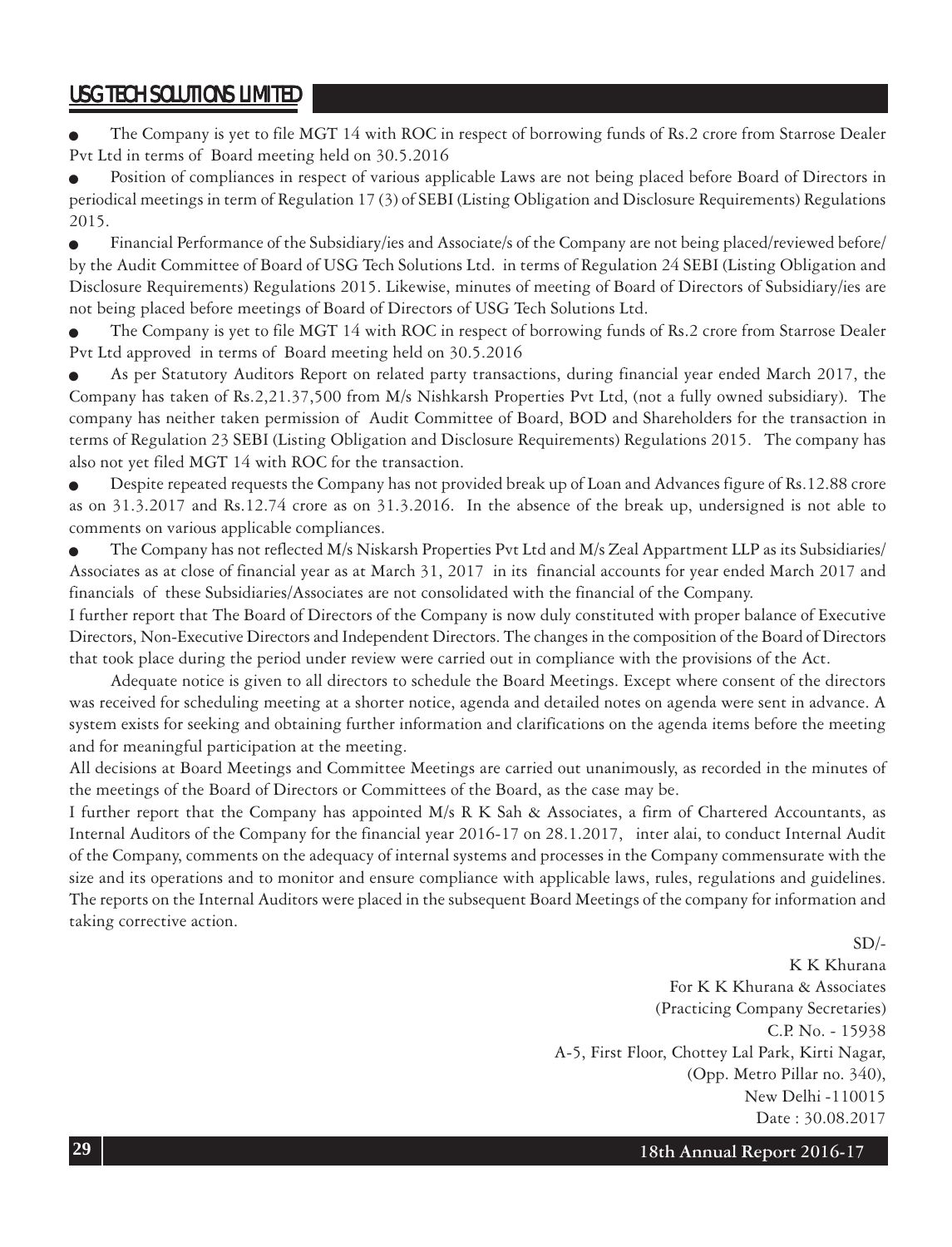# **Annexure IV CORPORATE GOVERNANCE REPORT**

*"Corporate Governance is an integral part of the philosophy of the Company in its pursuit of excellence, growth and value creation by focusing a balance between individual interests and corporate goals."*

Company's Philosophy on Code of Governance Corporate Governance is based on preserving core beliefs and ethical business conduct while maintaining a strong commitment to maximize long-term stakeholder value. Your Company is focused towards bringing transparency in all its dealings, adhering to well-defined corporate values and leveraging the corporate resources for long-term value creation.

Your Company is committed to molding Corporate Governance practices in line with its core values, beliefs and ethics. Your Company believes in attainment of highest levels of transparency in all facets of its operations and maintains an unwavering focus on imbibing good Corporate Governance practices.

The philosophy of governance has been deeply rooted in the culture of USG Tech Solutions Limited over a long period of time. Your Company continues to deliver value to its various stakeholders. The practice of responsible governance has enabled your Company to achieve sustainable growth, while meeting the expectations of all stakeholders and the society at large.

In India, Corporate Governance standards for listed companies are regulated by SEBI (Listing Obligations and Disclosure Requirements) Regulations, 2015 (hereinafter referred to as 'Listing Regulations'). As a Company which believes in implementing Corporate Governance practices that go beyond meeting the letter of law, your Company has comprehensively adopted practices mandated in the Listing Regulations. This chapter, along with the report on Management Discussion and Analysis and Additional Shareholders Information indicates the Company's compliance with the provisions of Listing Regulations during the financial Year from 1st April, 2016 to 31st March, 2017.

# **Board of Directors**

- A. The composition of the Board is in accordance with the provisions of the Companies Act, 2013 and the Listing Regulations, as amended from time to time. The Board has an optimum combination of executive and nonexecutive directors with one woman director and 50% percent of the Board of Directors comprising non-executive independent directors. The Chairman of the Company is an Executive Director of the
- B. None of the Directors on the Board hold directorships in more than ten public companies. Further none of them is a member of more than ten committees or chairman of more than five committees across all the public companies in which he is a Director. Necessary disclosures regarding Committee positions in other public companies as on March 31, 2017 have been made by the Directors. None of the Directors are related to each other.
- C. Independent Directors are non-executive directors as defined under Regulation 16(1)(b) of the SEBI Listing Regulations read with Section 149(6) of the Act. The maximum tenure of independent directors is in compliance with the Act. All the Independent Directors have confirmed that they meet the criteria as mentioned under Regulation 16(1)(b) of the SEBI Listing Regulations read with Section 149(6) of the Act
- D. Company with effect from 1st April, 2016.The Management of the Company is entrusted in the hands of Key Managerial Personnel's, headed by the Chairman, who operates under the supervision and control of the Board. The Board reviews and approves strategy and oversees the results of Management to ensure that the long term objective of enhancing stakeholders' value is achieved.

### (A) Composition of the Board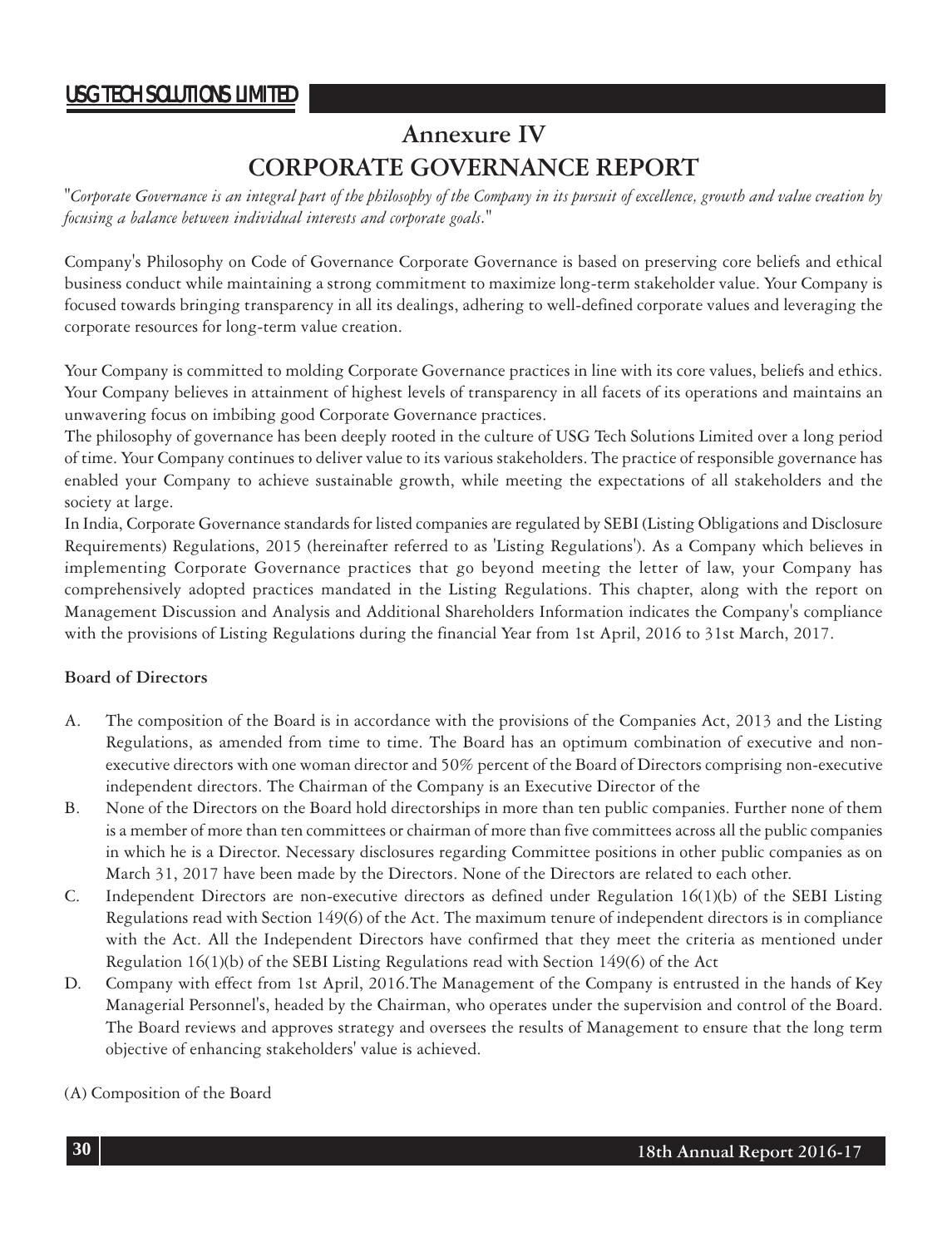The present Board of the Company consists of Two Executive Director and Two Non-Executive Directors including one woman director as on 31st March, 2017 out of which 2 directors are independent. The Company has an appropriate size of the Board for real strategic discussion and avails benefit of diverse experience and viewpoints. All directors are individuals of integrity and courage, with relevant skills and experience to bring judgment to bear on the business of the Company. The Company is chaired by Mr. Satish Kumar Gupta, Executive Director who belongs to Promoter Group and Mr. Servesh Gupta is the Managing Director of the company. The Constitution of the Board as on 31st March 2016 is as follows:

| Name of the Director    | Category                  | Number of Other |              |                      |
|-------------------------|---------------------------|-----------------|--------------|----------------------|
|                         |                           | Directorship*   | Committee    | Committee            |
|                         |                           |                 | Membership** | Chairmanship**       |
| Mr. Servesh Gupta       | Promoter Direc-tor/       |                 |              |                      |
|                         | <b>Executive Director</b> | <b>NIL</b>      | L,           | NIL                  |
| Mr. Satish Kumar Gupta  | Promoter Director /       |                 |              |                      |
|                         | Execu-tive Director       | <b>NIL</b>      | <b>NIL</b>   | NIL                  |
| Mr. Anil Kumar Gupta    | Independent Director      | NIL             | NIL          | 3 (1st April 2015)   |
|                         |                           |                 |              | to 1st October 2015) |
| Mr. Deepak Kumar Bansal | Independent Director      | <b>NIL</b>      | NIL          | 3 (2nd October       |
|                         |                           |                 |              | to 31st March 2016)  |
| Mrs. Nirmal Garg        | Independent Director      | NIL             | 3            |                      |

\*Directorship in companies registered under the Companies Act, 2013 (earlier Companies Act, 1956), excluding directorships in private companies, foreign companies,

\*\*Companies under Section 8 of the Companies Act, 2013 (earlier Section 25 of the Companies Act, 1956) and alternate directorship.

\*\* Only covers Membership / Chairmanship of Audit Committee and Stakeholders Relationship Committee of public limited companies.

As at 31st March, 2017, in compliance with the Corporate Governance norms, the Company's Board of Directors headed by its Executive Chairman, Mr. Servesh Gupta comprised and three other directors, out of which two are Independent Non-Executive Directors including a woman director. None of the Independent Directors of the Company serve as an Independent Director in more than seven listed companies and where any Independent Director is serving as whole time director in any listed company, such director is not serving as Independent Director in more than three listed companies. The Company issued letter of appointment to all the Independent Directors as per Schedule IV to the Companies Act, 2013 and the terms and conditions of their appointment have been disclosed on the website of the Company (web link http://www.usgtechsolutions.com).

During the year under review, 06 Board Meetings were held on:

| $\div$ 07/05/2016  | $\div$ 30/05/2016        |
|--------------------|--------------------------|
| $\cdot$ 10/08/2016 | $\div$ 12/11/2016        |
| $\div$ 28/01/2017  | $\cdot \cdot 22/03/2017$ |
|                    |                          |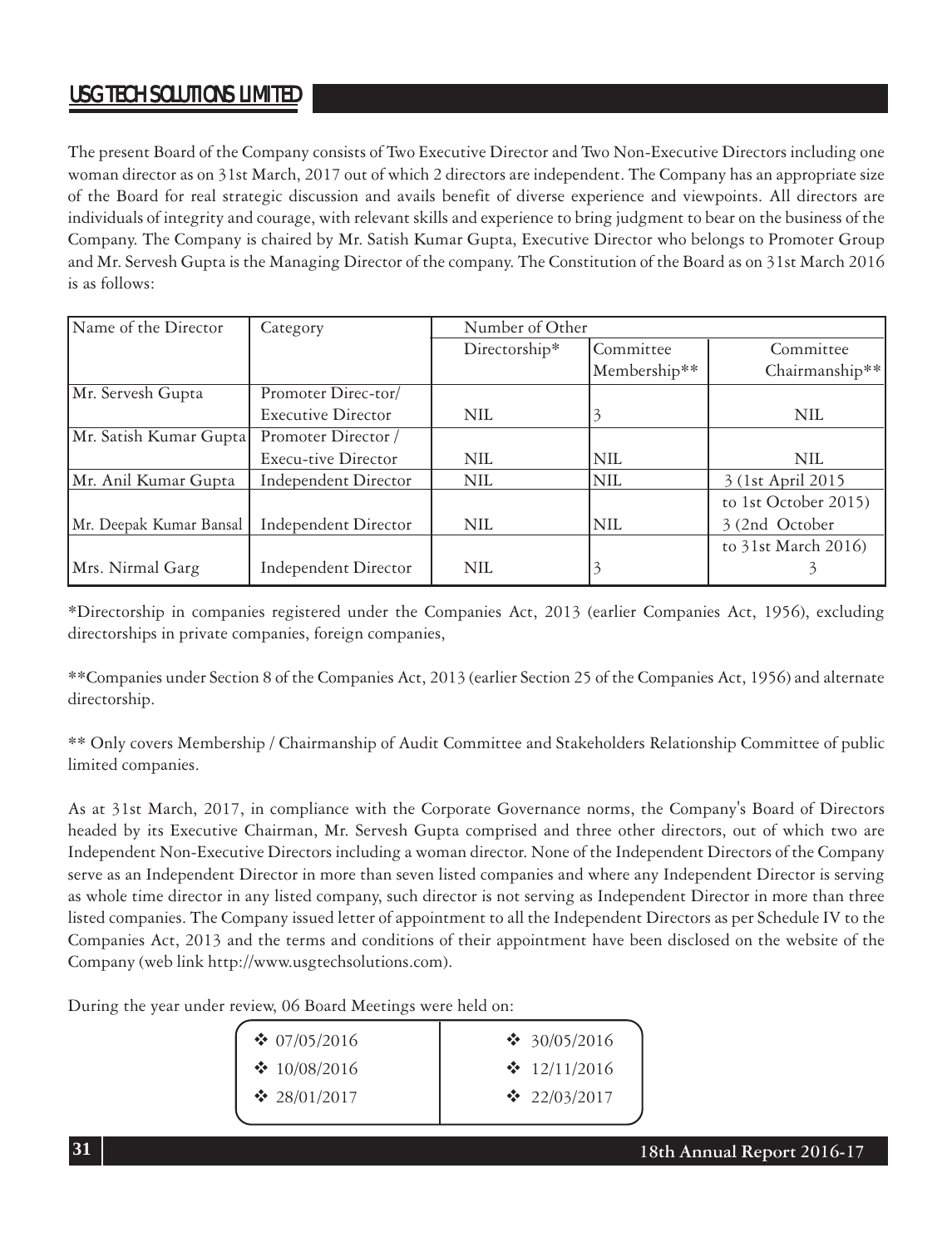(The Board was duly supplied with the agenda of the meetings incorporating all material information for facilitating meaningful and focused discussions at the meeting. The intervening period between the Board Meetings was well within the maximum time gap of four months as prescribed in Listing Regulations. Details of attendance of Directors in the Board meeting during the financial year 2016-17 are as under:

| Name of the Director<br>Board Meeting<br>held during<br>the period |    | No. of Board<br>Meetings Attended | Attendance at<br>the Last AGM |
|--------------------------------------------------------------------|----|-----------------------------------|-------------------------------|
| Mr. Servesh Gupta                                                  | 06 | $\bigcap$                         | Yes                           |
| Mr. Satish Kumar Gupta                                             | 06 |                                   | N <sub>0</sub>                |
| Mr. Anil Kumar Gupta                                               | 06 |                                   | Yes                           |
| Mr. Nirmal Garg                                                    | 06 | 6                                 | Yes                           |

# (B) Compliance with the Code of Conduct

The Company has adopted the "USG TECH Code of Business Conduct" (Code). The updated Code incorporates duties of Independent Directors and the Whistle Blower Policy. The Code is available on the website of the Company (web link http://www.usgtechsolutions.com). The Executive Director has given a declaration that the Directors and Senior Management of the Company have given an annual affirmation of compliance with the code of conduct during the year 2014.

# COMMITTEES OF THE BOARD

 To focus effectively on the issues and ensure expedient resolution of diverse matters, the Board has constituted a set of committees with specific terms of reference/scope. The Committees as empowered agents of the Board as per their charter/terms of reference. Targets set by them as agreed with the management are reviewed periodically and mid course corrections are also carried out. The minutes of the meetings of all committees of the Board are placed before the Board for discussions/ noting.

# AUDIT COMMITTEE

(A) Qualified and Independent Audit Committee

The Company complies with Section 177 of the Companies Act, 2013 as well as requirements SEBI (LODR) Regulations 2015pertaining to the Audit Committee. Its functioning is as under:

- 1. The Audit Committee presently consists of the 3 Directors, out of which 2 are Non-executive Independent Directors & 1 Executive Director.
- 2. All members of the Committee are financially literate and having the requisite financial management expertise
- 3. The Chairman of the Audit Committee is an Independent Director;
- 4. The Chairman of the Audit Committee was present at the last Annual General Meeting held on 30th September, 2016.

# (B) Terms of reference

The terms of reference of the Audit Committee include inter-alia:

- I. The recommendation for appointment, remuneration and terms of appointment of auditors of the company;
- II. Review and monitor the auditor's independence and performance, and effectiveness of audit process;
- III. Examination of the financial statement and the auditors' report thereon;
- IV. Approval or any subsequent modification of transactions of the company with related parties;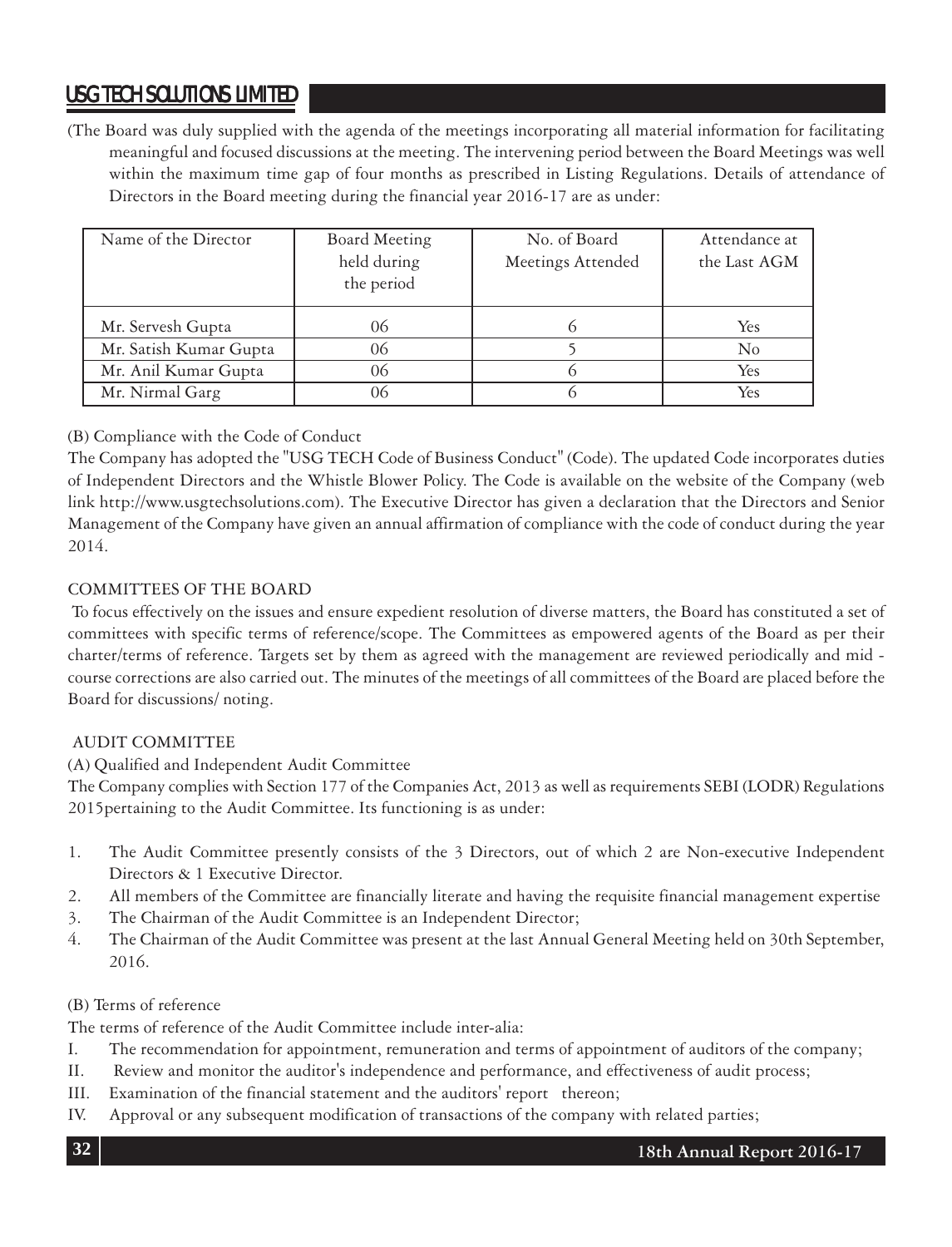- V. Scrutiny of inter-corporate loans and investments;
- VI. Valuation of undertakings or assets of the company, wherever it is necessary;
- VII. Evaluation of internal financial controls and risk management systems;
- VIII. Monitoring the end use of funds raised through public offers and related matters.
- IX. Any other responsibility as may be assigned by the board from time to time.
- (C) The Chairman of the Audit Committee briefs the Board members about the significant discussions at Audit Committee Meetings.
- (D) The Committee comprises of following members as on 31st March, 2017:-

| S. No. | Name of the Directors   | Designation | Category    |
|--------|-------------------------|-------------|-------------|
|        | Mr. Deepak Kumar Bansal | Chairman    | Independent |
|        | Mrs. Nirmal Garg Member | Independent |             |
|        | Mr. Servesh Gupta       | Member      | Executive   |

The Composition of the Committee meets the requirements of Section 177 of the Companies Act, 2013 and Regulation-18 of SEBI (LODR) Regulations 2015. The Company Secretary of the Company acts as the Secretary to the Committee. All the members of the Committee possess financial and accounting expertise.

(E) During the Financial year 2016-17, Five (5) meetings of the Audit Committee were held on

| $\cdot$ 30/05/2016 | $\div 10/08/2016$  |
|--------------------|--------------------|
| $\div 12/11/2016$  | $\cdot$ 28/01/2017 |
| $\cdot$ 22/03/2017 |                    |

The Attendance record of Audit Committee is given as follows:

|    | S. No. Name of the Member | No. of           |
|----|---------------------------|------------------|
|    |                           | Meeting Attended |
|    | Mr. Anil Kumar Gupta      |                  |
|    | Mr. Nirmal Garg           |                  |
|    | Mr. Servesh Gupta         |                  |
| 4. | Mr Deepak Kumar Bansal    |                  |

(F) The Committee meetings are held at Company's Corporate Office. The Business and operations heads are invited to the meetings, as required.

(G) The Committee relies on the expertise and Knowledge of Management, the internal Auditors and the Independent Statutory Auditors in carrying out its oversight responsibilities. It also uses external expertise if required.

(H) The Company's Independent Statutory Auditor, is responsible for performing an Independent Audit of the Financial Statements and expressing an opinion on the conformity of those financial statements with accounting principles generally accepted in India.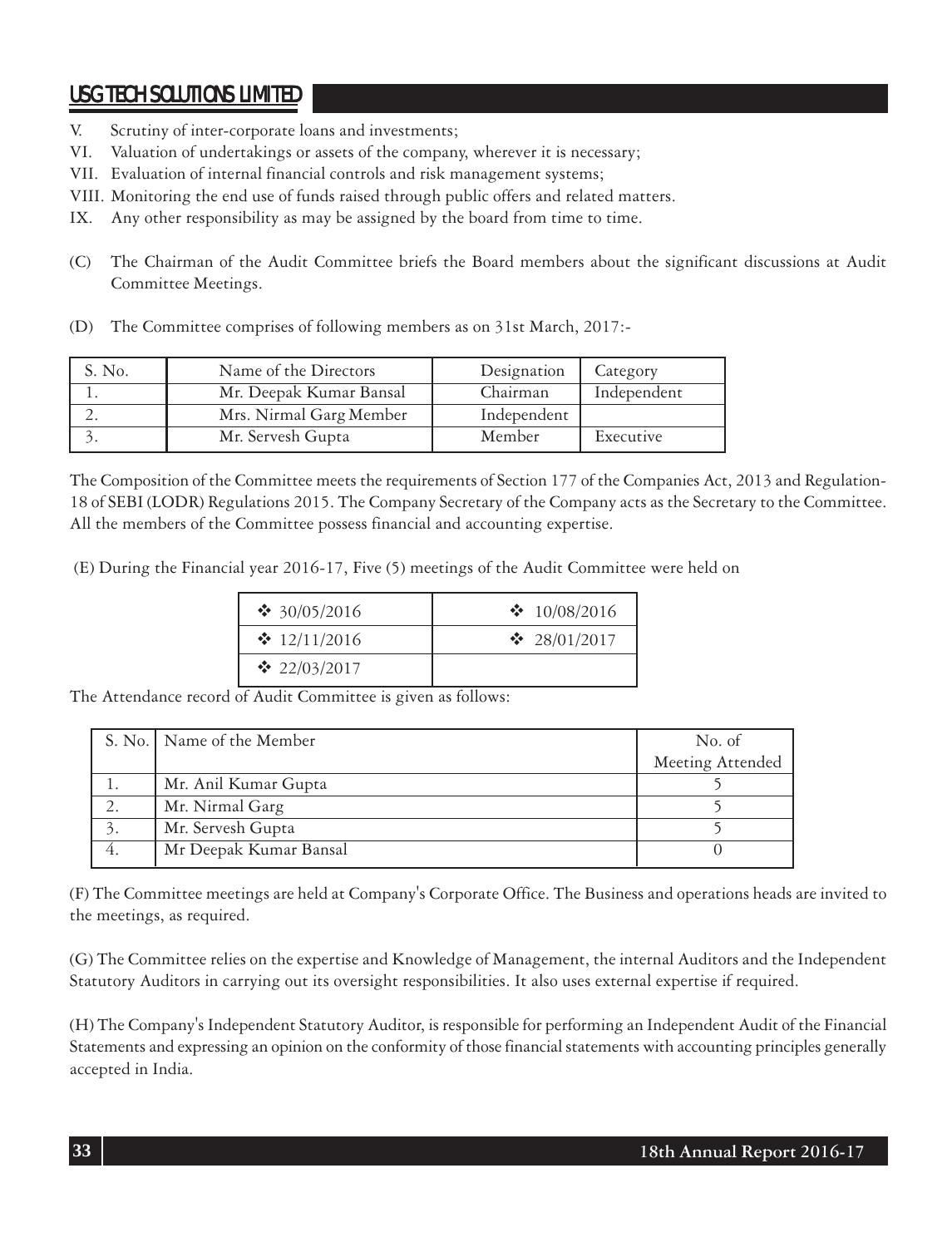# NOMINATION AND REMUNERATION COMMITTEE

uring the year, the as Nomination and Remuneration Committee was reconstituted due to change in member of committee" The Committee's terms of reference functions include-

- 1. Identify persons who are qualified to become directors and who may be appointed in senior management in accordance with the criteria laid down,
- 2. Recommend to the Board their appointment and removal,
- 3. Carry out evaluation of every director's performance.
- 4. Formulate the criteria for determining qualifications, positive attributes and independence of a director and
- 5. Recommend to the Board a policy, relating to the remuneration for the directors, key managerial personnel and other employees

The Committee comprises of the following members as on 31/03/2017 viz. Mr. Deepak Kumar Bansal , Mrs Nirmal Garg, Mr. Servesh Gupta & the Nomination and Remuneration Committee & Stakeholder Relationship Committee is chaired by Mr. Anil Kumar Gupta (Till 22nd Mrach 2017 and that Mr. Deepak Kumar Bansal ), who is the Independent Director of the Company. The Committee met (4) times during the financial year ended 31st March, 2017. The details of attendance of each member of the Committee are as follows:

| Name of Director        | Designation | Category    | No. of        | No. of            |
|-------------------------|-------------|-------------|---------------|-------------------|
|                         |             |             | Meetings Held | Meetings attended |
| Mr. Anil Kumar Gupta    | Chairman    | Independent |               |                   |
| Mrs. Nirmal Garg        | Member      | Independent |               |                   |
| Mr. Servesh Gupta       | Member      | Executive   |               |                   |
| Mr. Deepak Kumar Bansal | Chairman    | Independent |               |                   |
| (Appointed as on        |             |             |               |                   |
| 22nd Mrach 2017)        |             |             |               |                   |
|                         |             |             |               |                   |

# STAKEHOLDERS' RELATIONSHIP COMMITTEE

(A) during the year, the as Stakeholder Relationship Committee was reconstituted due to change in member of committee" The Committee's terms of reference functions include-

The core area of Dealing of Committee is as follows

- a) Power to approve share transfers,
- b) Power to approve Share transmission,
- c) Power to issue duplicate shares certificates,
- d) Power to approve and issue fresh share certificate by way of split or consolidation of the existing certificate or in any other manner,
- e) To monitor the resolution of all types of shareholders/investors grievances and queries periodically,
- f) Power to allot shares, equity or preference, fully or partly convertible debentures, or other financial instruments convertible into equity shares at a later date in demat or physical mode , the issue of which has been approved by the Board of Directors of the Company,
- g) Any other power specifically assigned by the Board of Directors of the Company from time to time by way of resolution passed by it in a duly conducted Meeting,
- (B) The Shareholders Relationship Committee of the Board comprises of three Directors as at 31st March 2017: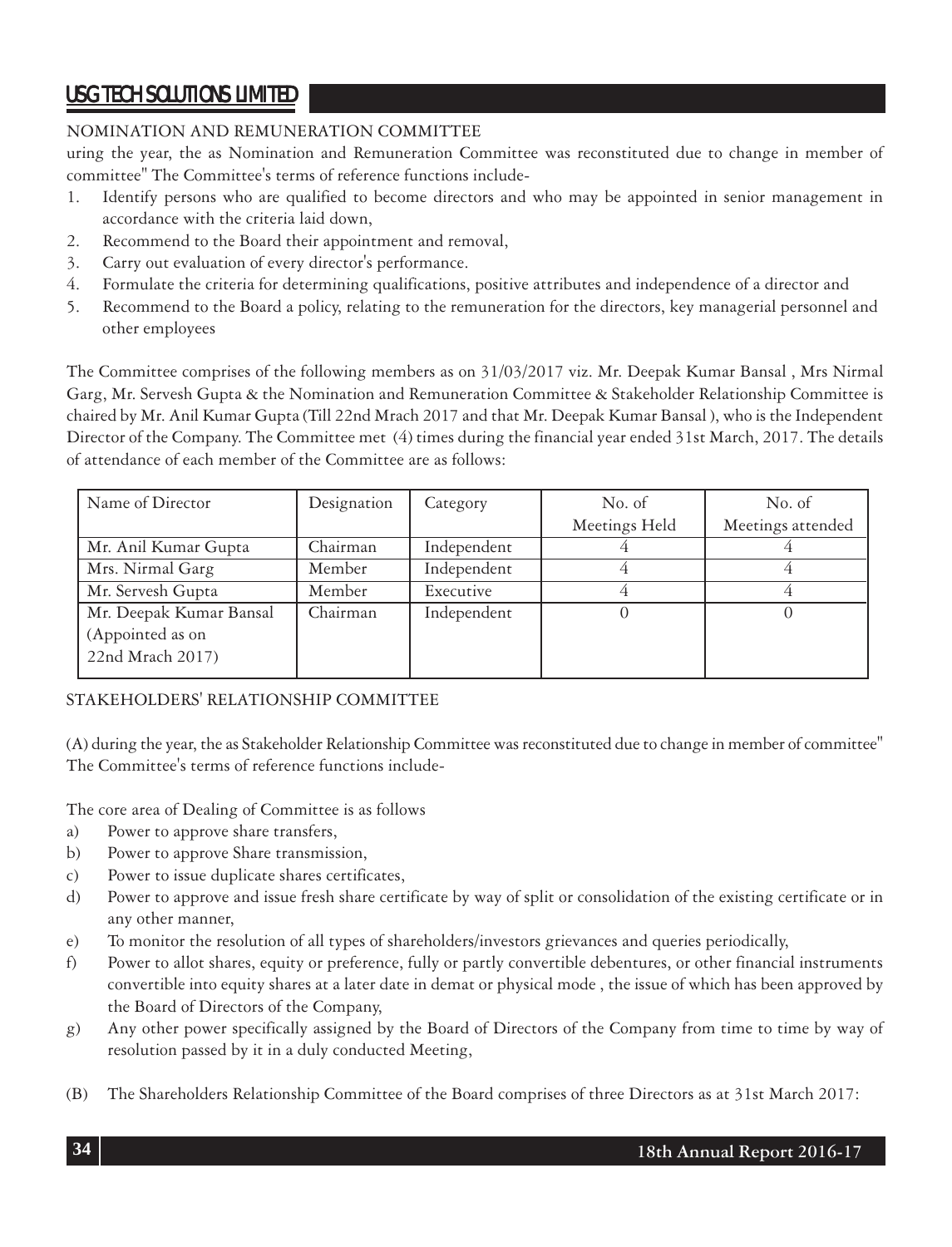| S. No.   | Name of the Directors   | Designation | Category    |
|----------|-------------------------|-------------|-------------|
|          | Mr. Deepak Kumar Bansal | Chairman    | Independent |
| <u>.</u> | Mrs. Nirmal Garg        | Member      | Independent |
|          | Mr. Servesh Gupta       | Member      | Executive   |

The Company Secretary is the Compliance Officer for complying with the requirement of the Securities Laws and the SEBI (LODR) Regulations 2015 with the Stock Exchange.

# (C) STATUS OF COMPLAINTS

| S. No. | Particulars                                 | <b>Status of Complaints</b> |
|--------|---------------------------------------------|-----------------------------|
|        | No. of complaints received from the         |                             |
|        | shareholders during the period from         |                             |
|        | 01.04.2016 to 31.03.2017                    |                             |
|        | No. of complaints resolved during the year  |                             |
|        | No. of complaints pending at the end of the |                             |
|        | year as on 31.03.2017                       |                             |

# **(D) INDEPENDENT DIRECTORS MEETING**

Independent Directors are regularly updated on performance of each line of business of the Company, strategy going forward and new initiatives being taken/proposed to be taken by the Company. The Independent Directors Mr. Deepak Kumar Bansal and Ms. Nirmal Garg met on 31 March, 2017 without any Senior Management Personnel to evaluate the performance of Non-Independent Directors including Chairman of the Board.

# **(E) SUBSIDIARY COMPANY**

The Company has Foreign Wholly Owned Subsidiary Company Naming Retails Information Services Pty Ltd, Having Its Registered office at Australia.

# **(F) DISCLOSURES**

# **Related Party Transactions**

(i) The statements containing the transactions with related parties were submitted periodically to the Audit Committee. (ii) There are no related party transactions that may have potential conflict with the interest of the Company at large. (iii) There were no material individual transactions with related parties during the year, which were not in the normal course of business as well as not on an arm's length basis.

(iv) There is no non-compliance by the Company and no penalties, strictures imposed on the Company by Stock Exchange or SEBI or any statutory authority, on any matter related to capital market, during the last three years.

# **Disclosure of Accounting Treatment**

The financial statements of the Company have been prepared in accordance with the Generally Accepted Accounting Principles in India (Indian GAAP) to comply with the Accounting Standards notified under Section 133 of the Companies Act, 2013. The financial statements have been prepared on accrual basis under the historic cost convention. The accounting policies adopted in the preparation of the financial statements are consistent with those followed in the previous year.

Board Disclosures - Risk Management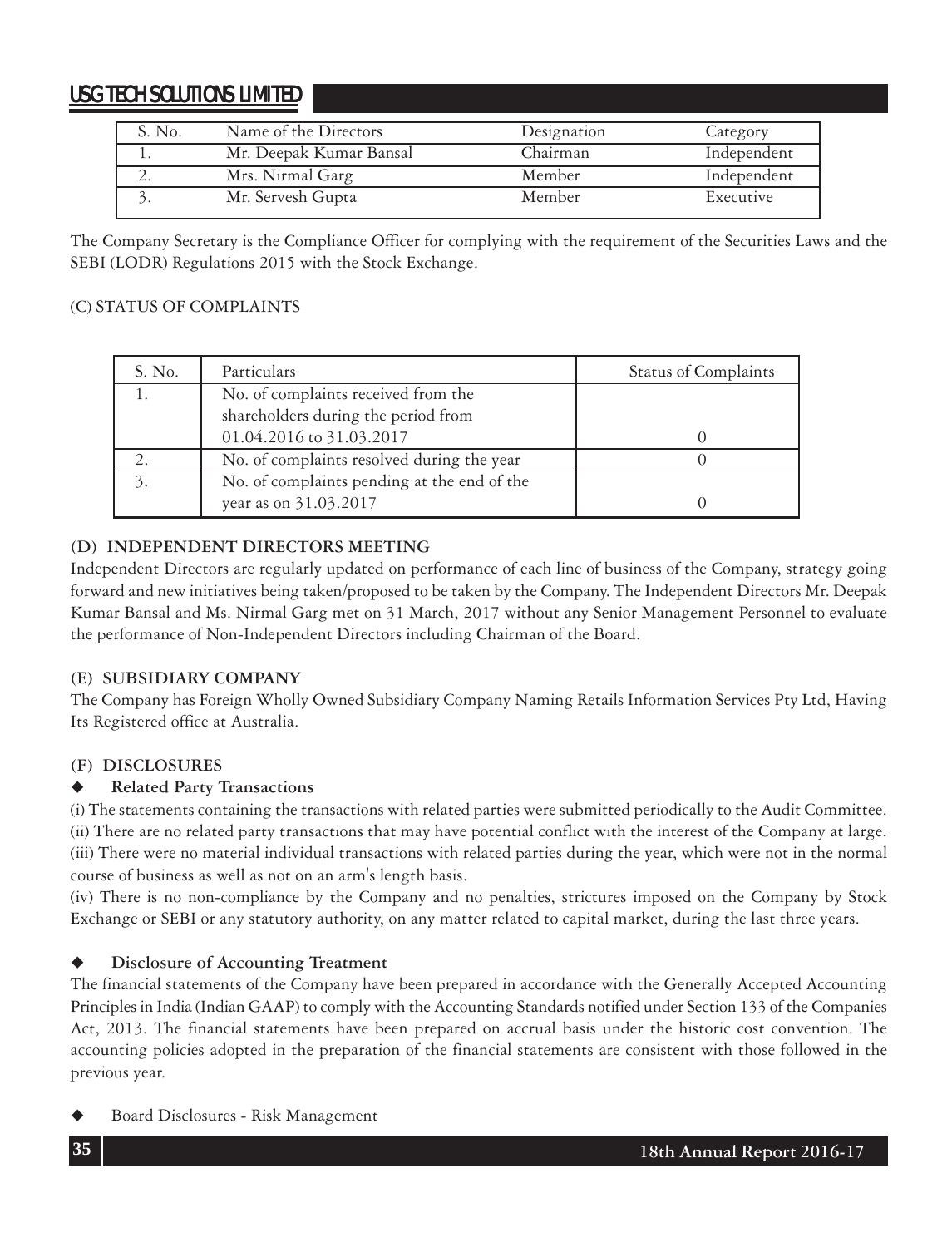The Company has laid down procedures to inform the Board of Directors about the Risk Management and its minimization procedures. The Audit Committee and Board of Directors review these procedures periodically.

# **Proceeds from public issues, right issues, preferential issues etc.**

The Company did not have any of the above issues during the year under review.

# **Secretarial Audit Report**

The Company has obtained Secretarial Audit Report on Annual basis from the Company Secretary in practice for compliance with Section 204(1) of the Companies Act, 2013, Listing Agreement, SEBI Regulations on Takeover, Insider Trading and Depositories & Participants. A text of the Annual Secretarial Audit Report is annexed elsewhere.

# **Secretarial Standards**

The Company during the year under review has undertaken the audit for compliance of Secretarial Standards and procedures followed by the Company in compliance with Secretarial Standards on Annual General meeting and Board Meeting issued by Institute of Company Secretaries of India. The Secretarial Standards Report is published elsewhere forming a part of this Report.

# **Management Discussion and Analysis Report**

The Management Discussion and Analysis Report have been included separately in the Annual Report to the Shareholders.

# **(G) Compliance on Corporate Governance**

The quarterly compliance report has been submitted to the Stock Exchanges where the Company's equity shares are listed in the requisite format duly signed by the Compliance Officer as per SEBI (LODR) Regulations 2015, the Auditor's Certificate in compliance on conditions of Corporate Governance is published elsewhere in the Annual Report.

# **(H) GENERAL BODY MEETINGS**

### Annual General Meetings

Location and time of the General Body Meetings of the Company in the past three years:

| Year | Date       | Venue                               | Time        | Special Resolution passed          |
|------|------------|-------------------------------------|-------------|------------------------------------|
| 2014 | 29/09/2014 | $1/95/1/5-6$ 2nd Floor Guttala      | $16:00$ Hrs | Alteration in Object Clause in     |
|      |            | Begumpet near Kavuri Hills Phase 2  |             | Memorandum of Association of the   |
|      |            | Madhapur, Hyderabad - 500081        |             | Company                            |
|      |            |                                     |             | change the registered office of    |
|      |            |                                     |             | the Company from the one state to  |
|      |            |                                     |             | another state                      |
| 2015 | 30/09/2015 | $1/95/1/5-6$ 2nd Floor Guttala      | $11:00$ A.M | Re - Designation of Mrs            |
|      |            | Begumpet near Kavuri Hills Phase 2  |             | Nirmal Garg as Independent         |
|      |            | Madhapur, Hyderabad - 500081        |             | Director                           |
| 2016 | 30/09/2016 | Oyster Airport Hotel, 5-12/1, Nehru | 12:00       | Re-Designation of<br>Mr.           |
|      |            | Outer Ring Road, Brindavan Gardens, | <b>NOON</b> | Servesh Gupta (DIN 01451093) as    |
|      |            | Kishanguda, Shamshabad, Hyderabad,  |             | managing Director of the company   |
|      |            | Telangana 501218                    |             | with effect from 23th October 2015 |
|      |            |                                     |             | To approve the Related Party       |
|      |            |                                     |             | Transaction for Year 2016-17       |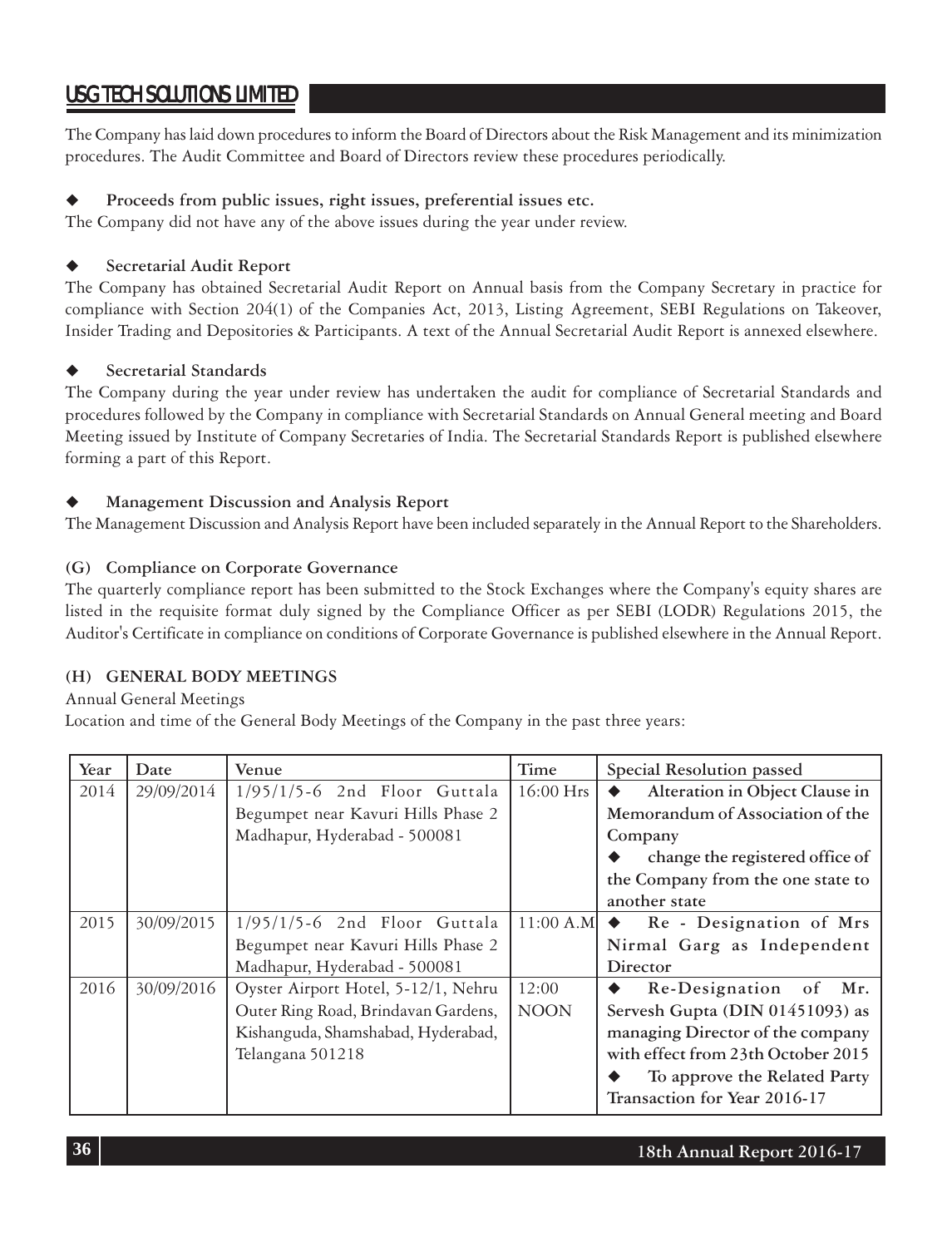# **(I) COMPLIANCE OFFICER**

Mrs. Jagpreet Kaur, Company Secretary, who is the Compliance Officer of the Company can be contacted at: USG Tech Solutions Limited 11B, 3rd Floor, 7 Raj Narain Marg, Civil Lines, Delhi-110054. E-mail: Secretarial@usgtechsolutions.com. Or 011-23935876. Complaints or queries relating to the shares can be forwarded to the Company's Registrar and Transfer Agents - M/s Bigshare Services Pvt. Ltd. at info@bigshareonline.com.

# **(J) MEANS OF COMMUNICATION**

The Company regularly intimates unaudited as well as audited financial results to the Stock Exchanges immediately after these were taken on record by the Board. The quarterly/half-yearly/annual financial results are generally published in the English and Telgu Newspapers i.e. The Financial Express (English) Hyderabad and Metro Evening (TELGU) Hyderabad. The Annual Report, Quarterly Results and Shareholding Patterns of the Company are regularly filed with the Stock Exchanges by electronic mode within the stipulated time.

# **(K) GREEN INITIATIVE IN CORPORATE GOVERNANCE**

Pursuant to Circular No. 17/2011 dated 21st April, 2011 and Circular No. 18/2011 dated 29th April, 2011, Ministry of Corporate Affairs (MCA) has launched "Green Initiative in Corporate Governance" whereby the companies are allowed to send notices, documents, and other communications to the shareholders in electronic mode.

Your company encourages its shareholders to support the "Green Initiatives" by registering their email addresses with their respective depositories/Company's Registrar and Transfer Agent and intimate changes in the e-mail addresses from time to time.

# **(L) GENERAL INFORMATION FOR MEMBERS**

**Annual General Meeting:**

| Date and Time | 29TH September 2017 at 11:00 A.M                                                                                                     |
|---------------|--------------------------------------------------------------------------------------------------------------------------------------|
| Venue         | Oyster Airport Hotel, 5-12/1, Nehru<br>Outer Ring Road, Brindavan Gardens,<br>Kishanguda, Shamshabad, Hyderabad,<br>Telangana 501218 |

# **Financial Calendar (tentative):**

The financial year covers the period starting from 1st April,2016 and ended on 31st March,2017 Adoption of Quarterly Results Ended by the end of June, 2016, September, 2016, December, 2016, March, 2017. .......................

# **Book Closure Period:**

23th September 2017 to 29th September 2017

# **Listing Details:**

The Equity Shares of the Company are listed with BSE Limited & The Calcutta Stock Exchange Association Ltd. [Scrip Code: BSE LTD -532402]. The listing fee has been paid to BSE where the Company's Equity shares are listed.

# **Market Price data:**

The monthly high & low quotations of the Company's Shares traded on the Bombay Stock Exchange Limited during the Financial Year 2016-17, along with the performance of stock are as under: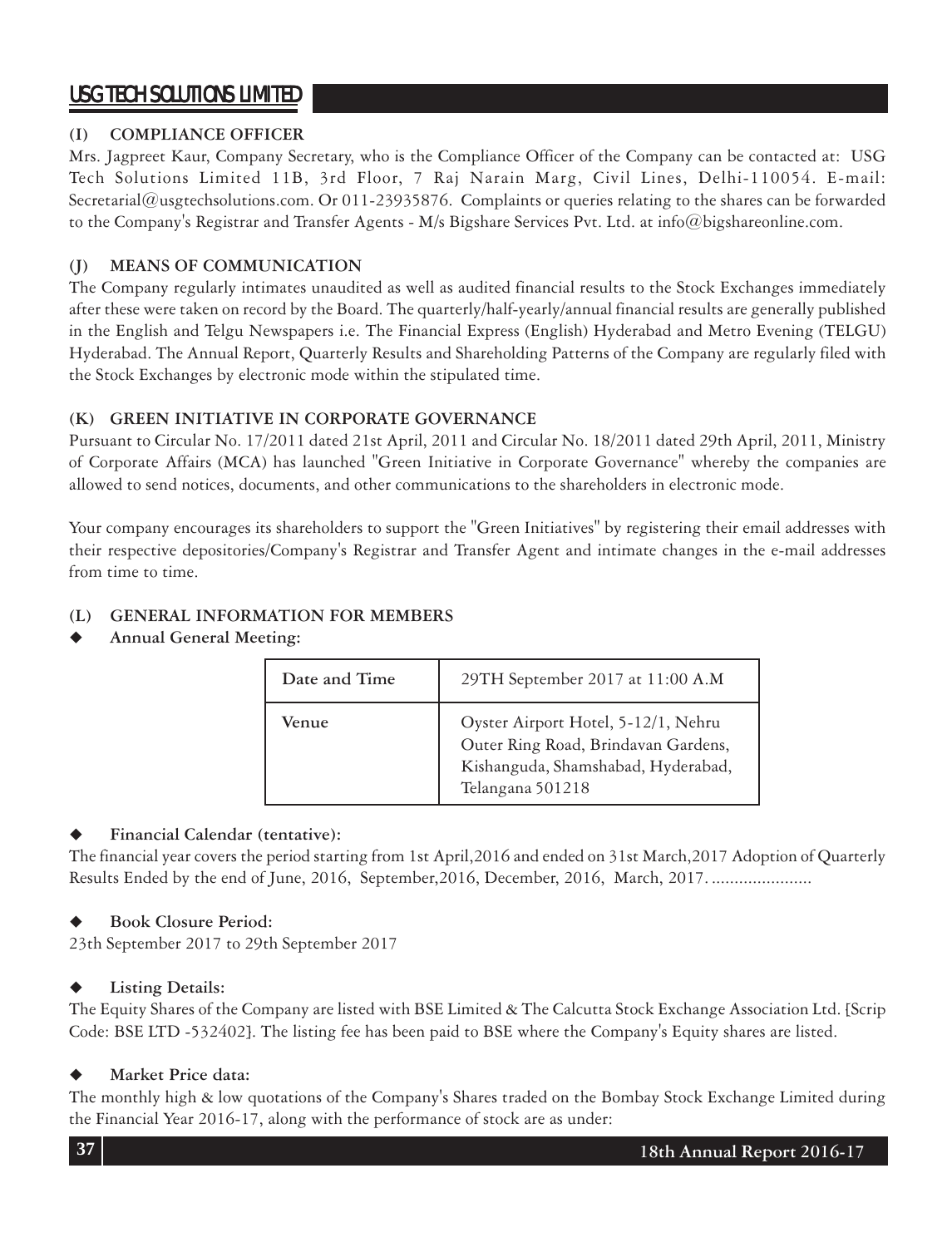| Bombay Stock Exchange (BSE) |      |      |         |  |
|-----------------------------|------|------|---------|--|
| Month                       | High | Low  | Average |  |
| April, 2016                 | 2.80 | 2.66 | 2.7     |  |
| May, 2016                   | 2.79 | 2.66 | 2.7     |  |
| June, 2016                  | 2.83 | 2.44 | 2.6     |  |
| July, 2016                  | 2.56 | 2.00 | 2.3     |  |
| August, 2016                | 2.57 | 1.90 | 2.2     |  |
| September, 2016             | 2.45 | 2.28 | 2.4     |  |
| October, 2016               | 2.45 | 2.32 | 2.4     |  |
| November, 2016              | 2.32 | 2.32 | 2.3     |  |
| December, 2016              | 3.01 | 2.43 | 2.7     |  |
| January, 2017               | 3.47 | 2.85 | 3.2     |  |
| February, 2017              | 4.16 | 3.00 | 3.6     |  |
| March, 2017                 | 4.81 | 4.00 | 4.4     |  |



# **Registrar and Transfer Agent:**

| M/s Bigshare Services Pvt. Ltd.                                                 | Mumbai Branch Address:                                  |
|---------------------------------------------------------------------------------|---------------------------------------------------------|
| Contact Person: Srinivas Dornala,                                               | 1st Floor, Bharat Tin Works Building, Opp. Vasant Oasis |
| Delhi Branch Address:                                                           | Apartments (Next To Keys Hotel), Marol Maroshi Road,    |
| 4E/8 1st Floor, Jhandewalan Ext., New Delhi -110055 Andheri East, Mumbai 400059 |                                                         |
| Mobile:-09971100544                                                             | Email: Info@Bigshareonline.Com                          |
| Tel: 011-42425004                                                               | Website: Www.Bigshareonline.Com                         |
| Email: bssdelhi@bigshareonline.com                                              |                                                         |

### **Share Transfer System:**

The Company's share being in compulsory Demat list, are transferable through the depository system. However, shares in the physical form are processed by the Registrar & Transfer Agent and approved by the Shareholders and Investors Grievance Committee. The share transfer process is reviewed by the said committee. The Company obtains from a Company Secretary in Practice, the half-yearly certificate of compliance with the share transfer formalities as required under Clause 47(c) of the Listing Agreement with Stock Exchanges and file a copy of the certificate with the Stock Exchanges.

### **Reconciliation of Share Capital:**

The Company obtains certificate of compliance from a Company Secretary in practice quarterly under SEBI (Depository & Participants) Regulations, 1996 for the purpose of reconciliation of the total issued/paid - up capital is in agreement with the aggregate of the total number of shares in physical form and the total number of shares in dematerialized form (held with NSDL and CDSL).

- ◆ Shareholding as on 31.03.2017
- **(a) Distribution of shareholding as on 31.03.2017 is given below:**

| Share holding of nominal value   | Share Holders |               |               | No of Shares  |
|----------------------------------|---------------|---------------|---------------|---------------|
| Rs.                              | Number        | $\%$ to total | <b>Shares</b> | $\%$ to total |
| (1)                              | (2)           | (3)           | (4)           | (5)           |
| 1-5000                           | 578           | 48.6532       | 1239120       | 0.3144        |
| 5001-10000                       | 231           | 19.4444       | 2079050       | 0.5275        |
| 10001-20000                      | 110           | 9.2593        | 1821490       | 0.4621        |
| 20001-30000                      | 43            | 3.6195        | 1153200       | 0.2926        |
| 30001-40000                      | 26            | 2.1886        | 945860        | 0.2400        |
| 40001-50000                      | 38            | 3.1987        | 1819200       | 0.4616        |
| 50001-100000                     | 58            | 4.8822        | 4724850       | 1.1988        |
| 10001-9999999999                 | 104           | 8.7542        | 380359330     | 96.5031       |
| Total                            | 1218          |               | 39414210      | 100           |
| 38<br>18th Annual Report 2016-17 |               |               |               |               |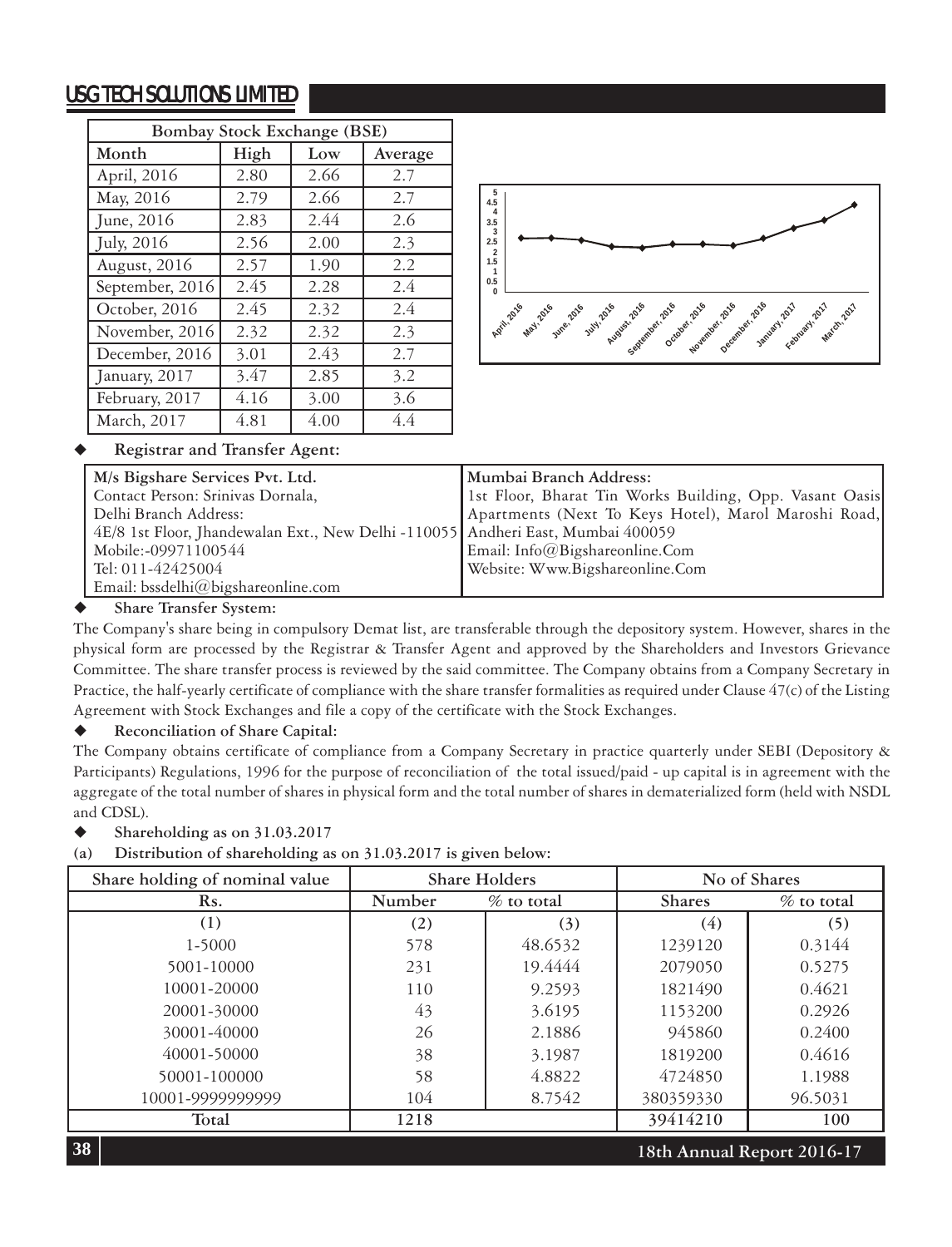### **(b) Shareholding Pattern of Shares as on 31st March, 2017:**

| Category                | No. of Shares | % of Shares |
|-------------------------|---------------|-------------|
|                         |               | (Approx.)   |
| Promoters               |               |             |
| Indian                  | 8209050       | 20.8        |
| Foreign: Body Corporate |               |             |
| Non - Promoters         |               |             |
| Mutual Funds            | 354,073       | 0.90        |
| Fin Inst.               | 117817        | 0.30        |
| Corporate Bodies        | 4847607       | 12.3        |
| Individuals             | 22405406      | 56.8        |
| NRIs/OCBs               | 3476499       | 8.8         |
| Clearing Members        | 3,758         | 0.009       |
| Total                   | 39,414,210    | 100.00      |

# **ISIN for Dematerialization: INE718B01017**

**Dematerialization of Shares as on 31st March, 2017:**

| <b>Particulars</b>   | <b>NSDL</b>  |             |         | CDSL      |
|----------------------|--------------|-------------|---------|-----------|
|                      | 2016<br>2017 |             | 2017    | 2016      |
| <b>Equity Shares</b> | 29319774     | 2,93,41,692 | 1480015 | 14,58,097 |

The Company has entered into an agreement with both National Securities Depository Limited (NSDL) & Central Depository Services (India) Limited (CDSL), whereby the shareholders have an option to dematerialize with either of the depositories. Annual Custody fees for the year 2016-17 have been paid by the Company to NSDL and CDSL.

# **Address for correspondence :**

**USG Tech Solutions Limited Company Secretary Corporate Office:** 11B, Shiv Apartments, 7 Raj Narain Marg Civil Lines, Delhi-110054 Email:-Secretarial@usgtechsolutions.com

# **WHISTLE BLOWER POLICY**

The Company promotes ethical behavior in all its business activities and has put in all places a mechanism of reporting illegal or unethical behavior. The Company has adopted a Whistle Blower Policy, which afford protection and confidentiality to Whistle blowers. The Audit Committee Chairman is authorized to receive protected Disclosure under this policy. The Audit Committee is also authorized to supervise the conduct of investigation of any disclosures made by whistle blowers in accordance with policy.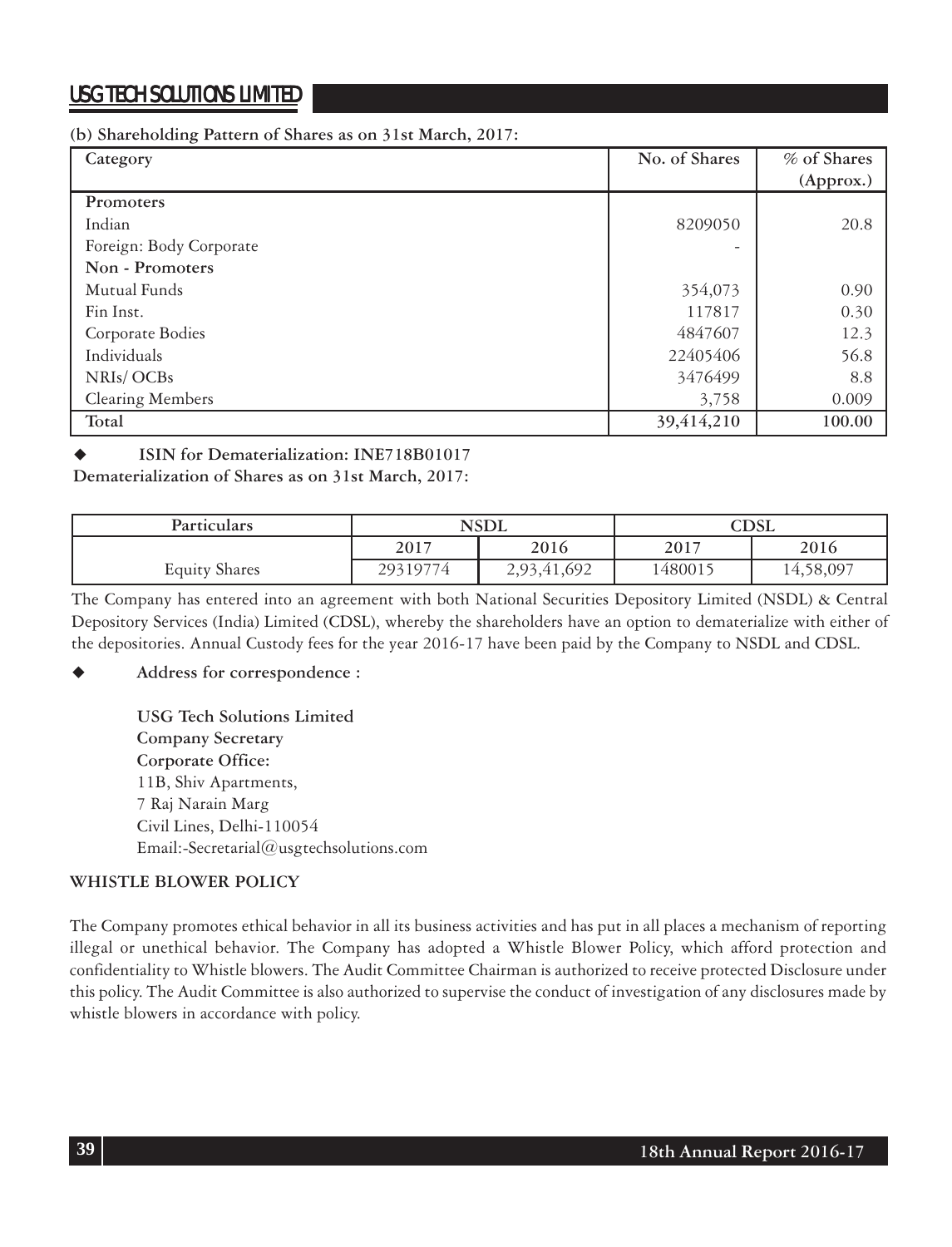# **Annexure V**

# **CORPORATE GOVERNANCE COMPLIANCE CERTIFICATE**

**To The Members of USG Tech Solutions Limited**

We have examined the compliance of conditions of Corporate Governance by USG Tech Solutions Limited for the year ended 31st March, 2017, as stipulated as referred in Regulation 15(2) of the Listing Regulations for the period 1st April, 2016 to 31st March, 2017.

The compliance of conditions of Corporate Governance is the responsibility of the Company's Management. Our examination was limited to procedures and implementation thereof, adopted by the Company for ensuring the compliance of the conditions of Regulations of the Corporate Governance. It is neither an audit nor an expression of opinion on the financial statements of the Company.

In our opinion and to the best of our information and according to the explanations given to us, we certify that the Company has complied with the conditions of Regulations of the Corporate Governance as stipulated in the above mentioned Listing Agreement/Listing Regulations as applicable.

We further state that such compliance is neither an assurance as to the future viability of the Company nor the efficiency or effectiveness with which the management has conducted the affairs of the Company.

 **for Udit Aggarwal & Associates**

**Sd/- Udit Aggarwal Place: Delhi**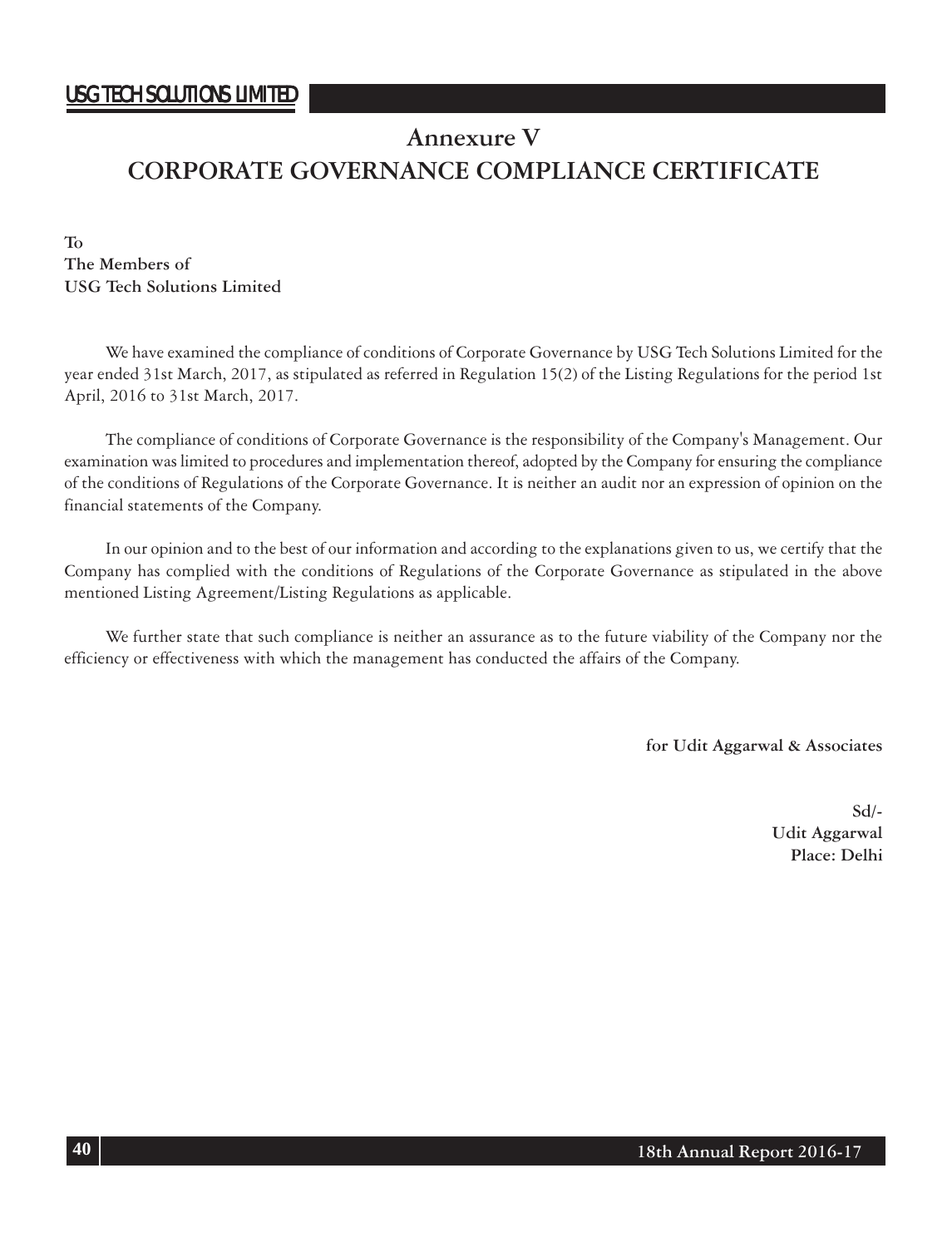# **Annexure VI MANAGEMENT DISCUSSION AND ANALYSIS REPORT**

### **Cautionary Statement**

The management Discussion and Analysis Report may contain certain statements that might be considered forward looking. These statements are subject to certain risks and uncertainties. Actual results may differ materially from those expressed in the statement as important factors could influence Company's operations such as Government policies, economic development, political factors and such other factors beyond the control of the Company.

# **Overview and brief Background**

USG Tech at its best provides innovative IT Solutions and complex software projects development that helps to keep it one step ahead of its competitors by continuously improving its IT-based business solutions.

Crafted to perform, USG Tech is more than a singular avenue for payment processing system, it represents the ambition to connect, the ability to integrate and the freedom to move beyond the hassles of prior systems. USG Tech was brought to life by individuals who imagine a seamless system that allows complete freedom and guarantees a greater performance capability.

Combining state-of-the-art technology with the ambition to streamline the business processes throughout the country, USG Tech equips businesses and organizations to stay in control of payment processing, point of sale systems, reward and loyalty programs and all other related business processes.

The multi-functional feature of USG Tech payment systems allow product manufacturers to stay linked to the traders, the banks to their customers, the government to the various trading points, the corporate houses to their branched processes and merchants to their customers.

Spread across multiple channels USG Tech's strategic solutions are capable of communicating across broadband, GPRS, Wi-Fi and dial-up along with supporting several third-party VAA's (Value Added Applications).

# **IT Industry Scenario**

The information technology in India is looking towards a bleak future in general in the current year. However, small sparks of encouragement are there. The Recession period, the free fall of rupees against dollar compounded with other factors has resulted in a severe decline in the hiring process of the IT sector. The employment generation capacity of this sector has shrunk considerably. IT professionals including ex- IT sector employees are now seeking employment in financial services, telecommunications and manufacturing industries which have recently witnessed a phenomenal growth.

# **Financial Performance**

The financial statements have been prepared in compliance with the requirements of the Companies Act, 2013 guidelines issued by the Securities and Exchange Board of India (SEBI) and the Generally Accepted Accounting Principles (GAAP) in India. Our Management accepts responsibility for the integrity and objectivity of these financial statements, as well as for the various estimates and judgments used therein. The estimates and judgments relating to the financial statements have been made on a prudent and reasonable basis, so that the financial statements reflect in a true and fair manner the form and substance of transactions, and reasonably present our state of affairs, profits and cash flows for the year.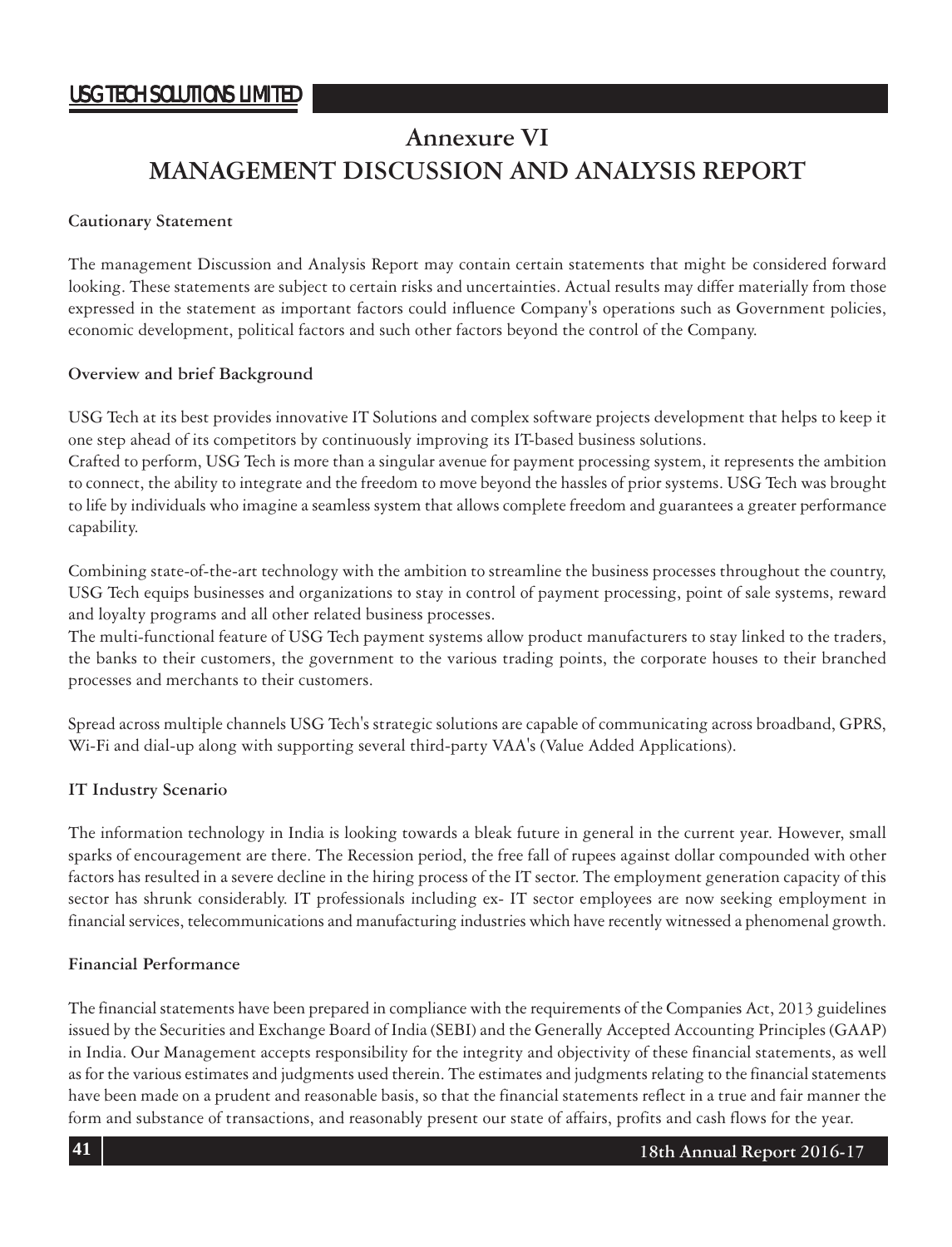As there is a substantial growth in IT Sector and Software Projects development, Your Directors are hopeful that in forthcoming years, Company will definitely perform up to the mark, achieve good profitability and Earning per share will be increased. On a generic note, given the current economic and industry environment, prospects in our business segments look attractive and we look forward to 2017-18 with sustained growth and excitement.

# **Opportunities Lying Ahead and our Outlook**

As your Company keeps on exploring various avenues, your Management proposes to have a singular avenue for payment processing system, representing the ambition to connect, with an ability to integrate and the freedom to move beyond the hassles of prior systems. They imagine a seamless payment system that allows complete freedom and guarantees a greater performance capability.

Bringing together the merchants, banks, financial institutions, corporate companies and other modes of transaction activities on a singular platform, The Company will be one stop destination for a secure network for growth oriented services. Combining state-of-the-art technology with the ambition to streamline the business processes in throughout the country.

The multi-functional feature of the payment systems will allow product manufacturers to stay linked to the traders, the banks to their customers, the government to the various trading points, the corporate houses to their branched processes and merchants to their customers. However it is not our ability to connect trading processes that is revolutionary, it is our ability to provide you with a customized solution based on your objective and the instant software updates across all POS terminals in India that sets us apart.

It would help customers to stay in control of payment processing, point of sale systems, reward and loyalty programs and all other related processes. Spread across multiple channels the proposed strategic solutions are capable of communicating across broadband, GPRS, Wi-Fi and dial-up along with supporting several third-party VAA's (Value Added Applications).

# **The Management's mission is**

"To eternally adapt, create & innovate to deliver an open payments processing platform that seamlessely integrates with banks, business systems and consumers. USG Tech's applications are built on state-of-art infrastructure and technology with one key ambition, to drive value for your business and for your customers"

### **Human resource / Industrial relations**

Management is keen on following the best practices for attracting, retaining and enhancing human resources of the Company. The company's Industrial relations continued to be harmonious during the year under review. The Company continues to invest in people through various initiatives which enable the work force to meet out the production requirements and challenges related thereto and to infuse positive enthusiasm towards the organization. Internal Control Systems and Adequacy

The Internal Control Systems and procedure are adequate and commensurate with the size of the Company. The company has implemented suitable controls on ongoing basis to assure that all resources are utilized optimally, financial transactions are reported with the accuracy and all applicable laws and regulations are strictly complied with.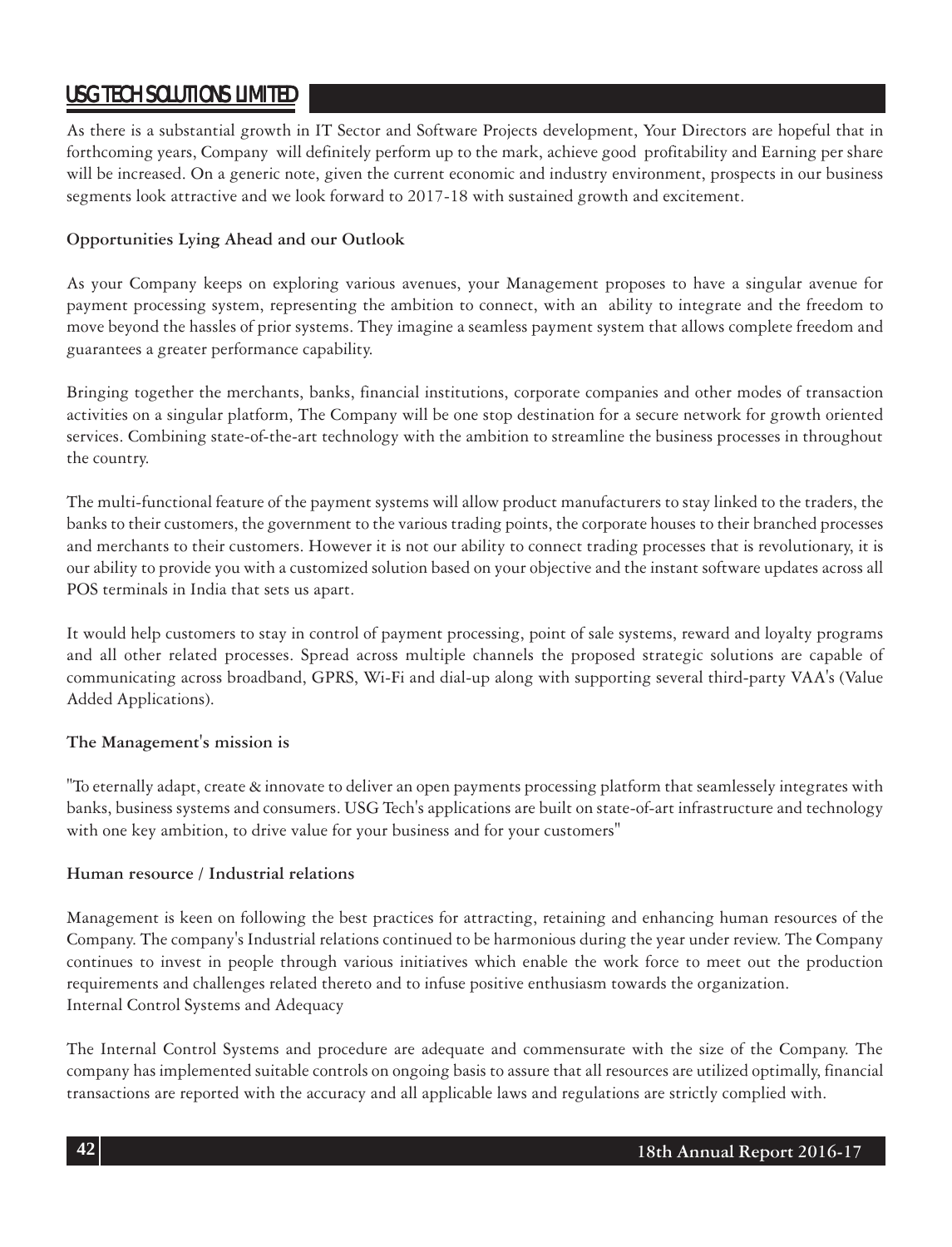### **INDEPENDENT AUDITORS' REPORT**

# **To The Members of USG Tech Solutions Limited Report on the Financial Statements**

1. We have audited the accompanying financial statements of USG Tech Solutions Limited ("the Company") which comprise the Balance Sheet as at March 31, 2017, the Statement of Profit and Loss, the Cash Flow Statement for the year then ended, and a summary of significant accounting policies and other explanatory information.

### **Management's Responsibility for the financial statements**

2. The Company's Board of Directors is responsible for the matters stated in Section 134(5) of the Companies Act, 2013 ("the Act") with respect to the preparation of these financial statements that give a true and fair view of the financial position, financial performance and cash flows of the Company in accordance with the accounting principles generally accepted in India, including the Accounting Standards specified under Section 133 of the Act, read with Rule 7 of the Companies (Accounts) Rules, 2014. This responsibility also includes maintenance of adequate accounting records in accordance with the provisions of the Act for safeguarding the assets of the Company and for preventing and detecting frauds and other irregularities; selection and application of appropriate accounting policies; making judgments and estimates that are reasonable and prudent; and design, implementation and maintenance of adequate internal financial controls, that were operating effectively for ensuring the accuracy and completeness of the accounting records, relevant to the preparation and presentation of the financial statements that give a true and fair view and are free from material misstatement, whether due to fraud or error.

# **Auditor's Responsibility**

3. Our responsibility is to express an opinion on these financial statements based on our audit. We have taken into account the provisions of the Act, the accounting and auditing standards and matters which are required to be included in the audit report under the provisions of the Act and the Rules made there under. We conducted our audit in accordance with the Standards on Auditing specified under Section 143(10) of the Act. Those Standards require that we comply with ethical requirements and plan and perform the audit to obtain reasonable assurance about whether the financial statements are free from material misstatement. An audit involves performing procedures to obtain audit evidence about the amounts and the disclosures in the financial statements. The procedures selected depend on the auditor's judgment, including the assessment of the risks of material misstatement of the financial statements, whether due to fraud or error. In making those risk assessments, the auditor considers internal financial control relevant to the Company's preparation of the financial statements that give a true and fair view in order to design audit procedures that are appropriate in the circumstances, but not for the purpose of expressing an opinion on whether the Company has in place an adequate internal financial controls system over financial reporting and the operating effectiveness of such controls. An audit also includes evaluating the appropriateness of the accounting policies used and the reasonableness of the accounting estimates made by the Company's Directors, as well as evaluating the overall presentation of the financial statements. We believe that the audit evidence we have obtained is sufficient and appropriate to provide a basis for our audit opinion on the financial statements

# **Opinion**

4. In our opinion and to the best of our information and according to the explanations given to us, the aforesaid Standalone financial statements give the information required by the Act in the manner so required and give a true and fair view in conformity with the accounting principles generally accepted in India, of the state of affairs of the Company as at March 31, 2017, and its Profit/Loss ended on that date.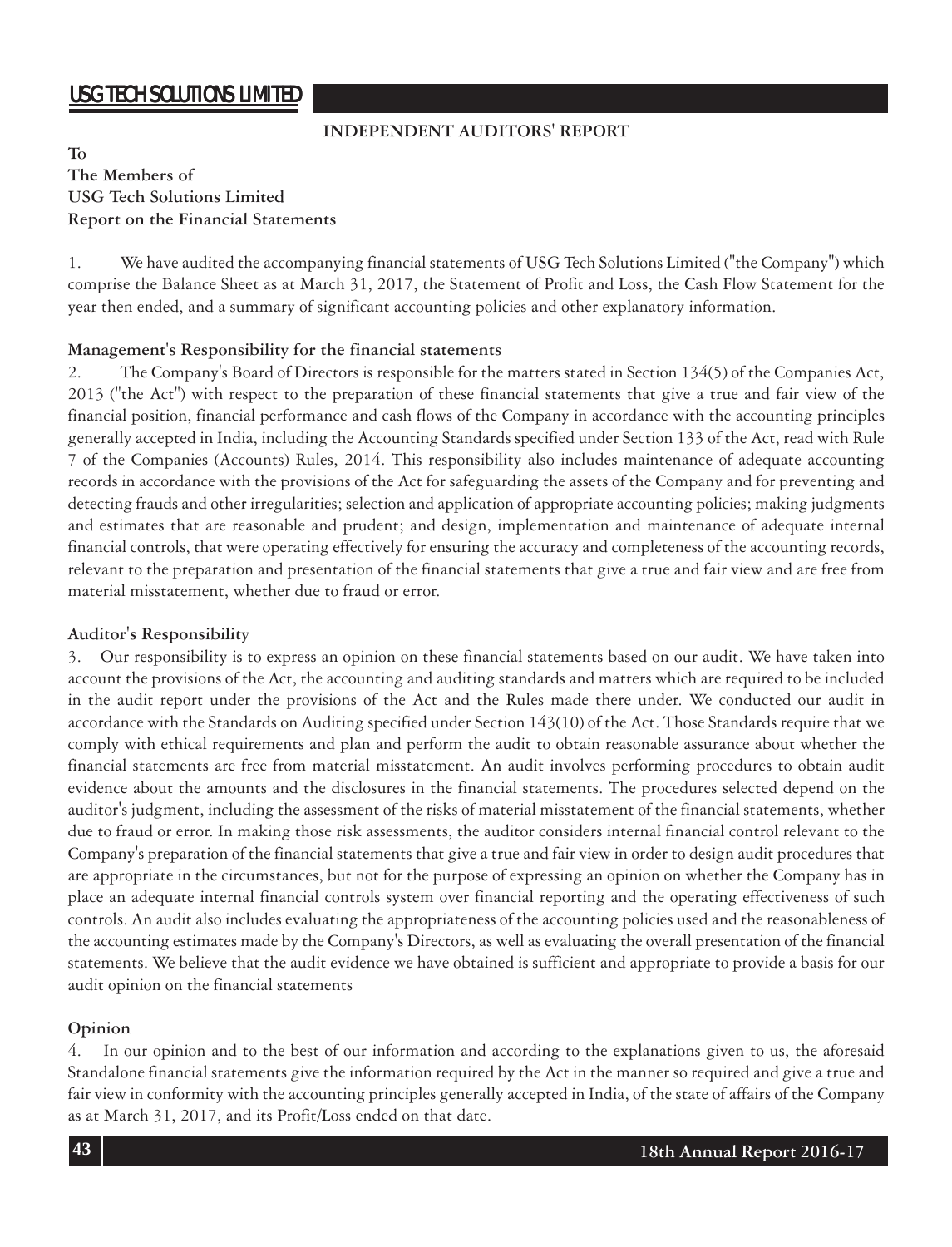# **Report on Other Legal and Regulatory Requirements**

5. Companies Auditor's Report Order, 2017 "the Order", as amended, issued by the Central Government of India in terms of sub-section (11) of section 143 of the Act, is not applicable to this company.

As required by section 143 (3) of the Act, we report that:

- a. we have sought and obtained all the information and explanations which to the best of our knowledge and belief were necessary for the purpose of our audit;
- b. in our opinion proper books of account as required by law have been kept by the Company so far as it appears from our examination of those books;
- c. the Balance Sheet and the Statement of Profit and Loss dealt with by this Report are in agreement with the books of account
- d. In our opinion, the aforesaid Standalone financial statements comply with the Accounting Standards specified under section 133 of the Act, read with Rule 7 of the Companies Accounts Rules, 2014.
- e. On the basis of written representations received from the directors as on March 31, 2017 taken on record by the Board of Directors, none of the directors is disqualified as on March 31, 2017 from being appointed as a director in terms of Section 164 (2) of the Act.
- f. With respect to the adequacy of the internal financial controls over financial reporting of the Company and the operating effectiveness of such controls, refer to our separate Report in "Annexure A".
- g. With respect to the other matters to be included in the Auditor's Report in accordance, With Rule 11 of the Companies (Audit and Auditors) Rules, 2014, in our opinion and to the best of our information and according to the explanations given to us:
- I. The Company does not have any pending litigations which would impact its financial position.
- II. The Company did not have any long-term contracts including derivative contracts for which there were any material foreseeable losses.
- III. There were no amounts which were required to be transferred to the Investor Education and Protection Fund by the Company.

# **Consolidated Financial Statements**

6. We have prepared the Consolidated Financial statement with RIS PTY LTD (foreign wholly owned Subsidiary) of USG Tech Solutions Limited for Financial Year 2016-2017, as the financial year of foreign wholly owned subsidiary is 1st July 2016 to 30 June 2017. We received the unaudited balance sheet from the Auditor of the WOS. Consolidated financial statements are based on the Un-audited Financial statement of WOS & Audited Financial statement of USG Tech Solutions Limited

> For Udit Aggarwal & Associates Chartered Accountants FRN: 026161N

> > $SD/-$ CA Udit Aggarwal Proprietor M. No.: 529994 Place: New Delhi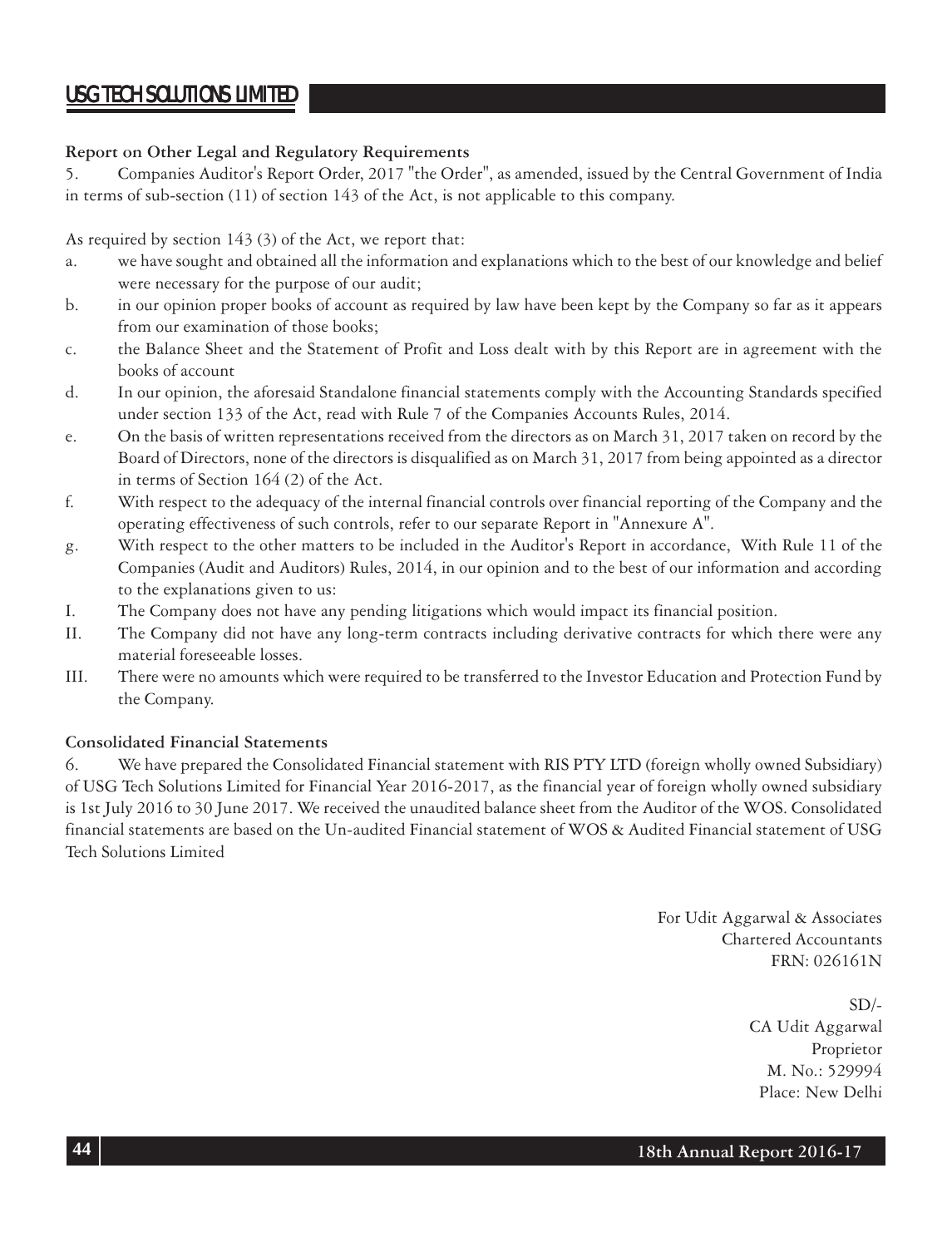**Annexure-A** referred to in our report of even date of USG Tech Solutions Limited for the F.Y. 2016-17. Report on the Internal Financial Controls under Clause (i) of Sub-section 3 of Section143 of the Companies Act, 2013("the Act")

We have audited the internal financial controls over financial reporting USG Tech Solutions Limited ("the Company") as of 31 March 2017 in conjunction with our audit of the financial statements of the Company for the year ended on that date.

# **Management's Responsibility for Internal Financial Controls**

The Company's management is responsible for establishing and maintaining internal financial controls based on the internal control over financial reporting criteria established by the Company considering the essential components of internal control stated in the Guidance Note on Audit of Internal Financial Controls over Financial Reporting issued by the Institute of Chartered Accountants of India ('ICAI'). These responsibilities include the design, implementation and maintenance of adequate internal financial controls that were operating effectively for ensuring the orderly and efficient conduct of its business, including adherence to company's policies, the safeguarding of its assets, the prevention and detection of frauds and errors, the accuracy and completeness of the accounting records, and the timely preparation of reliable financial information, as required under the Companies Act, 2013.

# **Auditors' Responsibility**

Our responsibility is to express an opinion on the Company's internal financial controls over financial reporting based on our audit. We conducted our audit in accordance with the Guidance Note on Audit of Internal Financial Controls over Financial Reporting (the "Guidance Note") and the Standards on Auditing, Issued by ICAI and deemed to be prescribed under section 143(10) of the Companies Act, 2013, to the extent applicable to an audit of internal financial controls, both applicable to an audit of Internal Financial Controls and, both issued by the Institute of Chartered Accountants of India. Those Standards and the Guidance Note require that we comply with ethical requirements and plan and perform the audit to obtain reasonable assurance about whether adequate internal financial controls over financial reporting was established and maintained and if such controls operated effectively in all material respects.

Our audit involves performing procedures to obtain audit evidence about the adequacy of the internal financial controls system over financial reporting and their operating effectiveness. Our audit of internal financial controls over financial reporting included obtaining an understanding of internal financial controls over financial reporting, assessing the risk that a material weakness exists, and testing and evaluating the design and operating effectiveness of internal control based on the assessed risk. The procedures selected depend on the auditor's judgment, including the assessment of the risks of material misstatement of the financial statements, whether due to fraud or error.

We believe that the audit evidence we have obtained is sufficient and appropriate to provide a basis for our audit opinion on the Company's internal financial controls system over financial reporting.

Meaning of Internal Financial Controls over Financial Reporting

A company's internal financial control over financial reporting is a process designed to provide reasonable assurance regarding the reliability of financial reporting and the preparation of financial statements for external purposes in accordance with generally accepted accounting principles. A company's internal financial control over financial reporting includes those policies and procedures that (1) Pertain to the maintenance of records that, in reasonable detail, accurately and fairly reflect the transactions and dispositions of the assets of the company;(2) Provide reasonable assurance that transactions are recorded as necessary to permit preparation of financial statements in accordance with generally accepted accounting principles, and that receipts and expenditures of the company are being made only in accordance with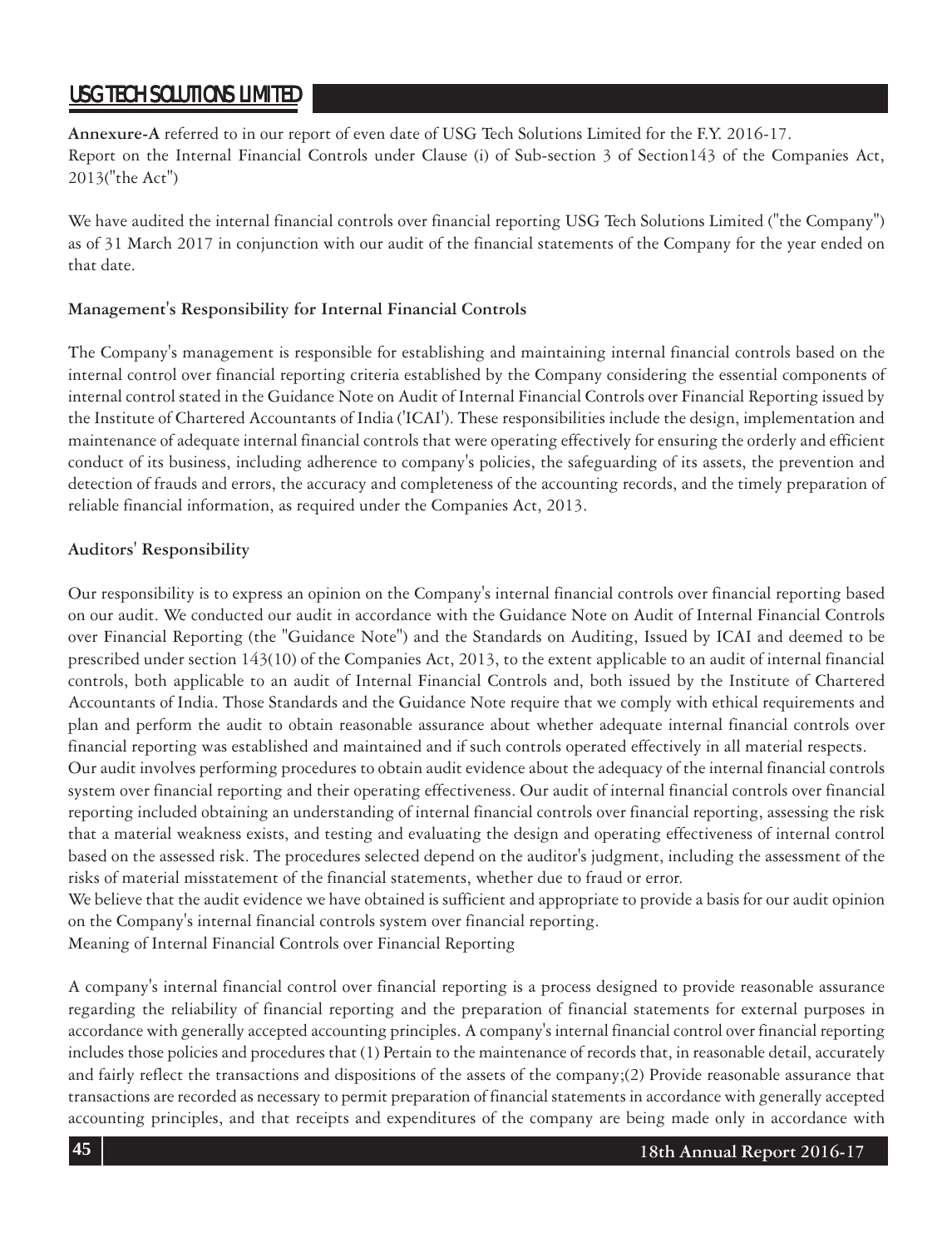authorizations of management and directors of the company; and(3) provide reasonable assurance regarding prevention or timely detection of unauthorized acquisition use or disposition of the company's assets that could have a material effect on the financial statements.

# **Inherent Limitations of Internal Financial Controls over Financial Reporting**

Because of the inherent limitations of internal financial controls over financial reporting, including the possibility of collusion or improper management over ride of controls, material misstatements due to error or fraud may occur and not be detected. Also, projections of any evaluation of the internal financial controls over financial reporting to future periods are subject to the risk that the internal financial control over financial reporting may be come in adequate because of changes in conditions, or that the degree of compliance with the policies or procedures may deteriorate.

# **Opinion**

In our opinion, the Company has, in all material respects, an adequate internal financial controls system over financial reporting and such internal financial controls over financial reporting were operating effectively as at 31 March 2017, based on the internal control over financial reporting criteria established by the Company considering the essential components of internal control stated in the Guidance Note on Audit of Internal Financial Controls Over Financial Reporting issued by the Institute of Chartered Accountants of India.

> For Udit Aggarwal & Associates Chartered Accountants FRN: 026161N

> > $SD/-$ CA Udit Aggarwal Proprietor M. No.: 529994

Place: New Delhi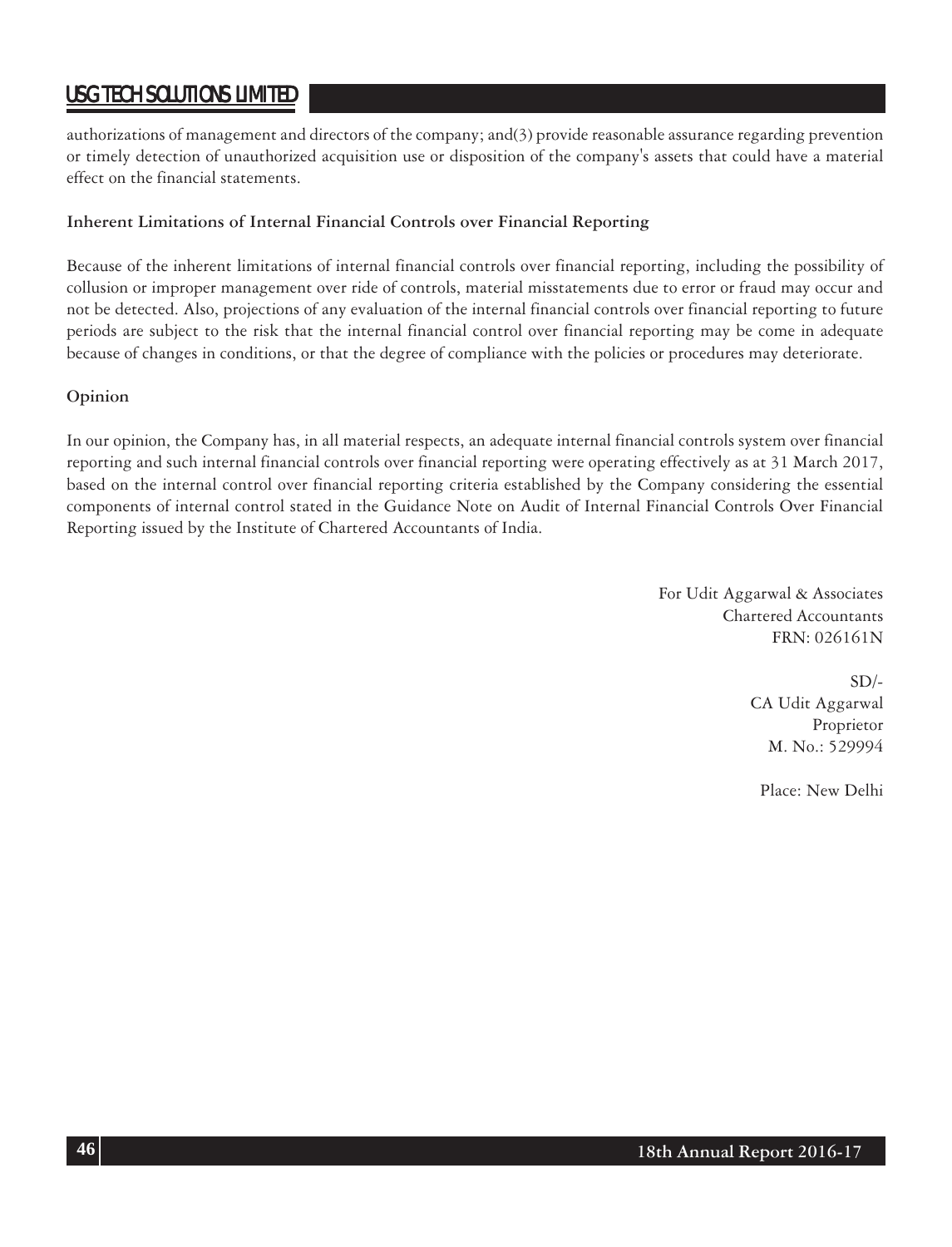# **a) Background**

**USG TECH SOLUTIONS LIMITED** ('the Company') was incorporated under the Companies Act, 2013 as a private limited company on 20th July, 1999 with the primary objective to carry on Service Sector Information Technologies services.

# **b) Significant accounting policies**

# **a) Basis of preparation of financial statements**

The financial statements have been prepared to comply with the accounting principles generally accepted in India, including the Accounting Standards specified under Section 133 of the Companies Act 2013 (the 'Act'), read with Rule 7 of the Companies (Accounts) Rules, 2014 (as amended). The financial statements have been prepared on a going concern basis under the historical cost convention method on accrual basis.

The company is non-SMC as defined in the General Instructions in respect of Accounting Standard notified under the companies (Accounting Standards) Rules, 2006 (as amended). Accordingly, the Company has compiled with accounting Standards as applicable to a non-Small and Medium Sized Company.

Previous year figures have been regrouped/ recast to make them comparable with figures of current year. .

# **b) Use of estimates**

The preparation of financial statements in conformity with the Indian AS requires management to make estimates and assumptions that affect the reported amounts of assets and liabilities, disclosure of contingent liabilities at the date of the financial statements and the reported amounts of revenues and expenses during the reporting period. Actual results could differ from these estimates. Any change in the accounting estimates is adjusted prospectively in the current and future periods.

# **c) Current-non-current classification**

All assets and liabilities are classified into current and non-current.

# **Assets**

An asset is classified as current when it satisfies any of the following criteria:

- i. it is expected to be realised in, or is intended for sale or consumption in, the company's normal Operating cycle;
- ii. it is held primarily for the purpose of being traded;
- iii. it is expected to be realised within 12 months after the reporting date; or
- iv. it is cash or cash equivalent unless it is restricted from being exchanged or used to settle a Liability for at least 12 months after the reporting date.

Current assets include the current portion of non-current financial assets.

All other assets are classified as non-current.

# **Liabilities**

A liability is classified as current when it satisfies any of the following criteria:

a) it is expected to be settled in the Company's normal operating cycle;

b) it is held primarily for the purpose of being traded;

c) it is due to be settled within 12 months after the reporting date; or the Company does not have an unconditional right to defer settlement of the liability for atleast 12 months after the reporting date. Terms of a liability that could, at the option of the counterparty, result in its settlement by the issue of equity instruments do not affect its classification.

All other liabilities are classified as non-current. Current liabilities include current portion of non-current financial liabilities.

### **d) Expenditure**

Expenses are recognized on accrual basis.

# **e) Revenue Recognition**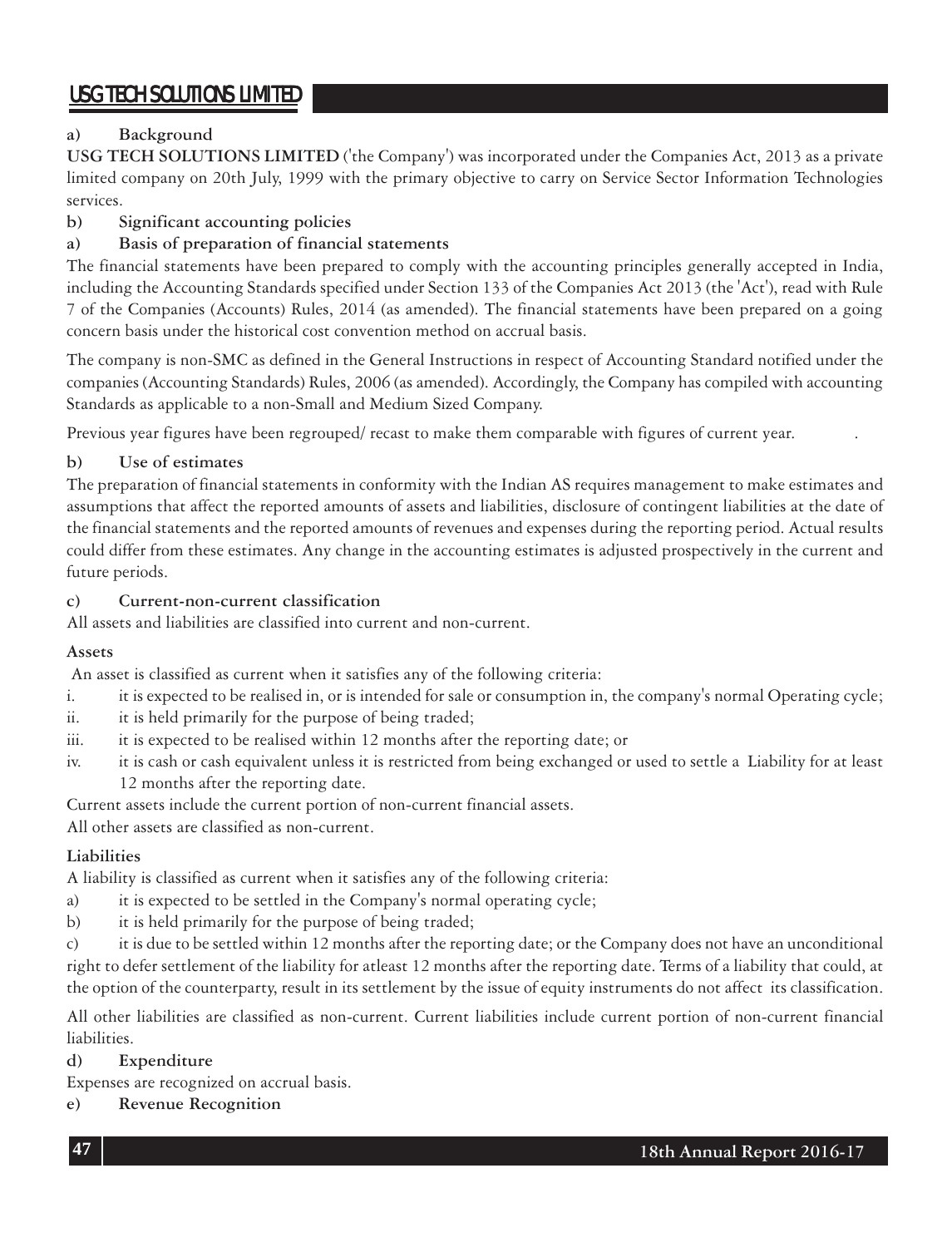Revenue is recognized on accrual basis

### **Leases**

Lease rentals in respect of operating lease arrangements are recognized as an expense in the profit & loss account on accrual basis with reference to lease terms and other considerations.

# **f) Inventories**

Inventories are valued at lower of cost and net realizable value. Cost is determined on a weighted average basis. Cost of Inventory comprises cost of goods and other costs incurred in bringing the inventories to present location and condition.

# **g) Fixed assets & Depreciation**

Depreciation on fixed assets is in accordance with the provisions of the Companies Act 2013 (the 'Act'). The Company, effective 1st April 2014, had reviewed the estimated useful lives of its fixed assets, in accordance with the provisions of Schedule II to the Act.

### **h) Income Tax Expense**

Income tax expense comprises current tax (i.e. amount of tax for the period determined in accordance with the Incometax law) and deferred tax charge or credit (reflecting the tax effects of timing differences between accounting income and taxable income for the period). The deferred tax charge or credit and the corresponding deferred tax liabilities or assets are recognized using the tax rates that have been enacted or substantively enacted by the Balance Sheet date. Deferred tax assets are recognized only to the extent there is reasonable certainty that the assets can be realized in future; however, where there is unabsorbed depreciation or carried forward loss under taxation laws, deferred tax assets are recognized only if there is a virtual certainty of realization of such assets. Deferred tax assets are reviewed as at each Balance Sheet date and written down or written-up to reflect the amount that is reasonably/ virtually certain (as the case may be) to be realized.

i) Employee Benefits:

No Provision of gratuity and leave encashment benefits has been made by the company as the company does not have a policy of encasing leaves of employees and no gratuity is payable to the company during the previous year.

j) Earnings per share:

The Company reports basic and diluted earnings per equity share in accordance with Accounting Standard - 20, "Earnings per Share" of Companies (Accounting Standards) Rules, 2006. The basic and dilutive earnings / (loss) per share is computed by dividing the net profit / (loss) attributable to equity shareholders for the year by the weighted average number of equity shares outstanding during the year. Dilutive earnings per share are computed and disclosed after adjusting the effects of all dilutive potential equity shares, if any, except when the results will be anti-dilutive.

k) Provisions and contingent liabilities

The Company creates a provision when there is present obligation as a result of a past event that probably requires an outflow of resources and a reliable estimate can be made of the amount of the obligation. A disclosure for a contingent liability is made when there is a possible obligation or a present obligation that may, but probably will not, require an outflow of resources. When there is a possible obligation or a present obligation in respect of which the likelihood of outflow of resources is remote, no provision or disclosure is made.

Provisions are reviewed at each Balance Sheet date and adjusted to reflect the current best estimate. If it is no longer probable that an outflow of resources would be required to settle the obligation, the provision is reversed.

Contingent assets are not recognised in the financial statements. However, contingent assets are assessed continually and if it is virtually certain that an inflow of economic benefits will arise, the asset and related income are recognised in the period in which the change occurs

3. The Company reports basic earnings per equity share in accordance with Accounting Standard - 20, "Earnings per Share" of Companies (Accounting Standards) Rules, 2006. The basic Earnings/ (loss) per share is computed by dividing the net profit/ (loss) attributable to equity Shareholders for the year by the weighted average number of equity shares outstanding during the year.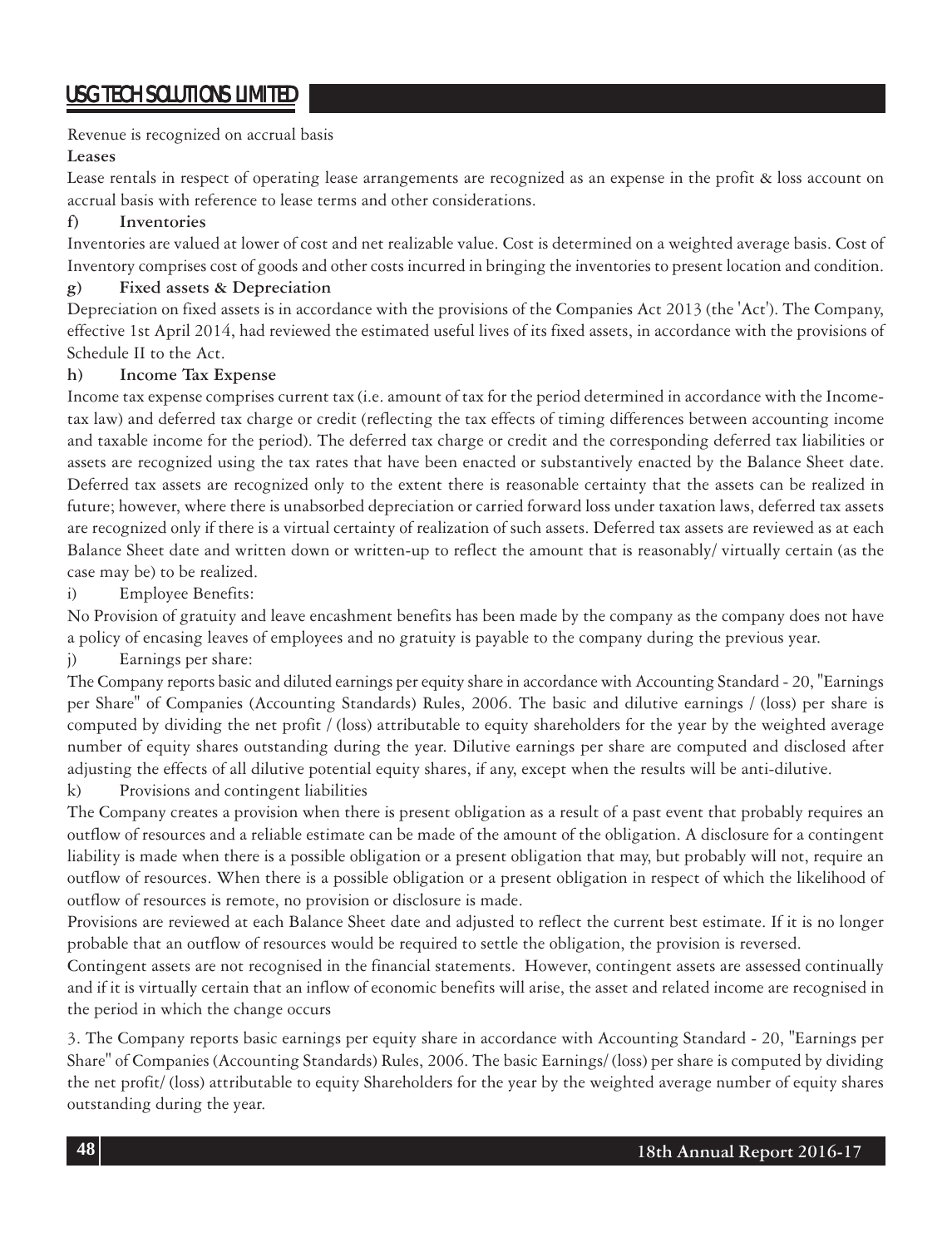|                                                           | For the Year Ended | For the Year Ended |
|-----------------------------------------------------------|--------------------|--------------------|
| <b>PARTICULARS</b>                                        | 31st March 2017    | 31st March, 2016   |
| Net profit /(loss) after tax as per Profit & Loss Account | $2,623,726.91/-$   | $1,332,063.64/-$   |
| attributable to Shareholders                              |                    |                    |
| Weighted Average Number of Equity Shares                  | 39414210           | 39414210           |
| Face value Per Equity Share                               | 10                 | 10                 |
| Basic Earnings Per Share (Rs.)                            | 0.05               | 0.04               |

### 4. Related Party Transactions

Related party disclosures as required under Accounting Standard (AS) - 18 "Related party Disclosures", notified by the Government in the Companies (Accounting Standard) Rules 2006, are given hereunder:

| Description of relationship: | Name of related parties |
|------------------------------|-------------------------|
| Key Management Personnel     | Satish Kumar Gupta      |
|                              | Servesh Gupta           |
|                              | Deepak Kumar Bansal     |
|                              | Nirmal Garg             |
| Entities in which major      |                         |
| shareholder has interest     |                         |

Transaction with the Related Parties

|                                                              | For the Year Ended | For the Year Ended |
|--------------------------------------------------------------|--------------------|--------------------|
| <b>PARTICULARS</b>                                           | 31st March, 2017   | 31st March, 2016   |
| 1. Transaction with Key Management Personnel                 |                    |                    |
| A. Director Remuneration by:                                 |                    |                    |
| Servesh Gupta                                                | $18,00,000/$ -     | $15,00,000/-$      |
| 2. Transaction with Entities in which Directorr has interest |                    |                    |
| Loan Paid                                                    |                    |                    |
| USG Buildcon Pvt. Ltd.                                       | $1,85,49,317/-$    |                    |
| Re-Payment of Loan                                           |                    |                    |
| Niskarsh Properties Pvt. Ltd.                                | $2,21,37,500/-$    |                    |
| Investment                                                   |                    |                    |
| Zeal Buildhomes LLP                                          | $8,84,90,000/$ -   |                    |

Chartered Accountants FRN 026161N Place: Delhi

 $SD/ SD/ SD/-$ Udit Aggarwal Mr. Satish Kumar Gupta Mr. Servesh Gupta Mrs. Jagpreet Kaur Proprietor Director Director Company Secretary

For UDIT AGGARWAL & ASSOCIATES For and on behalf of the Board of Directors

DIN: 01451093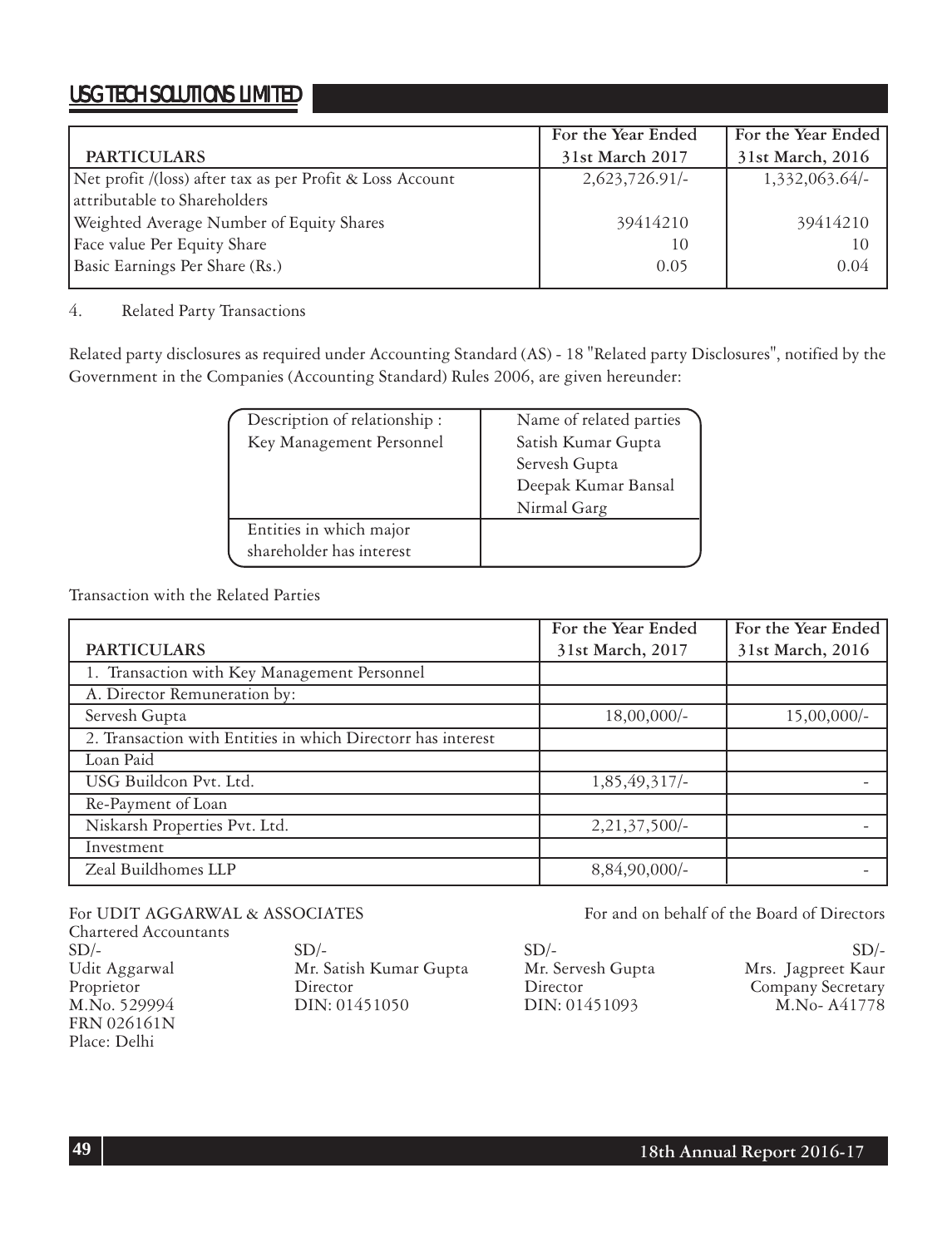# **BALANCE SHEET AS AT 31ST MARCH 2017**

|     |                                          |                           | As at          | As at          |
|-----|------------------------------------------|---------------------------|----------------|----------------|
|     | Particulars                              | Note No.                  | March 31, 2017 | March 31, 2016 |
| I.  | <b>EQUITY AND LIABILITIES</b>            |                           |                |                |
| (1) | Shareholders' Funds                      |                           |                |                |
|     | (a) Share Capital                        | $\mathbf{1}$              | 394,142,100.00 | 394,142,100.00 |
|     | (b) Reserves & Surplus                   | $\overline{c}$            | 23,659,865.48  | 21,036,138.57  |
|     | (c) Security Premium                     | $\overline{\mathfrak{Z}}$ | 10,390,230.00  | 10,390,230.00  |
| (2) | Non-Current Liabilities                  |                           |                |                |
|     | (a) Long term borrowings                 | 5                         | 18,012,870.00  | 30,659,317.00  |
|     | (b) Deferred tax liabilities(Net)        | 6                         | 457,308.29     | 563,674.43     |
| (3) | Current Liabilities                      |                           |                |                |
|     | (a) Trade payables                       | 7                         | 1,285,895.33   | 2,158,971.00   |
|     | (b) Other current liabilities            | 8                         | 642,337.00     | 338,858.00     |
|     | (c) Short-term provisions -Income Tax    | 9                         | 1,125,708.00   | 466,299.00     |
|     | <b>TOTAL</b>                             |                           | 449,716,314.10 | 459,755,588.00 |
| II. | <b>ASSETS</b>                            |                           |                |                |
| (1) | <b>Non-Current Assets</b>                |                           |                |                |
|     | (a) Fixed Assets                         | 10                        |                |                |
|     | (i) Tangible assets                      |                           | 1,873,724.12   | 3,893,464.31   |
|     | (ii) Intangible Assets under Development |                           | 16,661,494.72  | 17,630,376.00  |
|     | (b) Non-Current Investment               | 11                        | 153,981,873.18 | 105,411,873.18 |
|     | (c) Other non-current assets             | 12                        | 31,144,352.07  | 54,642,845.79  |
| (2) | <b>Current Assets</b>                    |                           |                |                |
|     | (a) Inventories                          |                           | 4,347,000.00   | 6,210,000.00   |
|     | (b) Trade Receivables                    | 13                        | 70,366,158.09  | 67,987,568.00  |
|     | (c) Cash and Cash Equivalents            | 14                        | 1,274,470.67   | 17,464,568.72  |
|     | (d) Short-term loans and advances        | 15                        | 128,809,597.00 | 127,410,458.00 |
|     | (e) Other current assets                 |                           | 41,257,644.25  | 59,104,434.00  |
|     | <b>TOTAL</b>                             |                           | 449,716,314.10 | 459,755,588.00 |
|     | Notes on Financial Statement             | $1 \text{ to } 32$        |                |                |
|     | <b>Significant Accounting Policies</b>   | a to t                    |                |                |
|     | As per our Report of even date           |                           |                |                |

Chartered Accountants  $SD/$ -  $SD/$ -  $SD/$ -  $SD/$ Udit Aggarwal Mr. Satish Kumar Gupta Mr. Servesh Gupta Mrs. Jagpreet Kaur Proprietor Director Director Director Director Company Secretary<br>M.No. 529994 DIN: 01451050 DIN: 01451093 M.No- A41778 FRN 026161N Place: Delhi

For UDIT AGGARWAL & ASSOCIATES For and on behalf of the Board of Directors

DIN: 01451093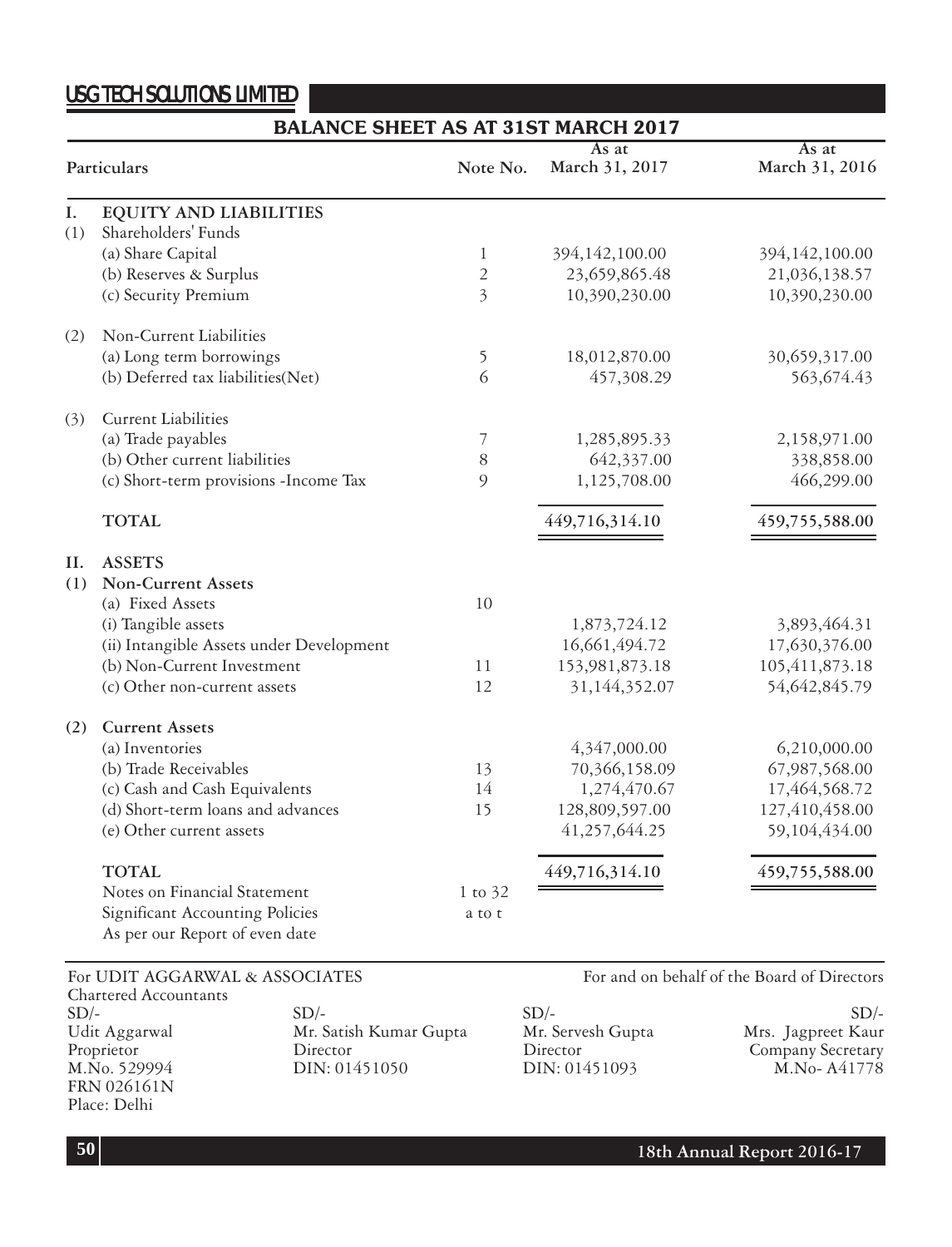# **PROFIT AND LOSS ACCOUNT FOR THE YEAR ENDED 31ST MARCH 2017**

| Note No.<br>Particulars   |                                                                   | As at<br>March 31, 2017 | As at<br>March 31, 2016 |               |
|---------------------------|-------------------------------------------------------------------|-------------------------|-------------------------|---------------|
| Ι                         | Revenue from Operations                                           | 17                      | 4,242,831.60            | 14,270,723.00 |
| $\rm II$                  | Other Income                                                      | 18                      | 9,611,753.67            | 10,959,005.00 |
| III                       | Total Revenue [I+II]                                              |                         | 13,854,585.27           | 25,229,728.00 |
| IV                        | Expenses                                                          |                         |                         |               |
|                           | Purchases & Development                                           | 19                      |                         | 5,567,085.00  |
|                           | Changes in inventories of finished goods                          |                         | 1,863,000.00            | 1,044,880.00  |
|                           | <b>Employee Benefits Expenses</b>                                 | 20                      | 1,387,499.00            | 7,150,910.00  |
|                           | <b>Finance Costs</b>                                              | 21                      | 2,115,961.10            | 1,635,011.00  |
|                           | Depreciation and amortization expenses                            | 10                      | 1,162,264.28            | 2,510,592.09  |
|                           | Other Expenses                                                    | 22                      | 4, 435, 519. 72         | 5,812,192.01  |
|                           | <b>Total Expenses</b>                                             |                         | 10,964,244.10           | 23,720,670.10 |
| $\ensuremath{\mathbf{V}}$ | Profit before exceptional and                                     |                         |                         |               |
|                           | extraordinary items and tax (III-IV)                              |                         | 2,890,341.17            | 1,509,057.90  |
| $\rm{VI}$                 | Exceptional items                                                 |                         | (752, 727.60)           |               |
| $\rm{VII}$                | Profit before extraordinary items and tax (V-VI)                  |                         | 3,643,068.77            | 1,509,057.90  |
| <b>VIII</b>               | Extraordinary items                                               |                         |                         |               |
| $\mathbf{IX}$             | Profit before Tax (VII-VIII)                                      |                         | 3,643,068.77            | 1,509,057.90  |
| Χ                         | Tax expenses:                                                     |                         |                         |               |
|                           | (1) Current tax                                                   |                         | 1,125,708.00            | 466,299.00    |
|                           | (2) Deferred tax                                                  |                         | (106, 366.14)           | (289, 304.74) |
| ΧI                        | Profit for the period from continuing operations (IX-X)           |                         | 2,623,726.91            | 1,332,063.64  |
| XII                       | Profit from discontinuing period                                  |                         |                         |               |
| XIII                      | Tax expenses of discontinuing operations                          |                         |                         |               |
| XIV                       | Profit from Discontinuing operation (after tax) (XII-XIII)        |                         |                         |               |
| XV                        | Profit for the period $(XI+XIV)$                                  |                         | 2,623,726.91            | 1,332,063.64  |
| XVI                       | Earning per Equity share:                                         |                         |                         |               |
|                           | $(1)$ Basic                                                       |                         |                         |               |
|                           | (2) Diluted                                                       |                         | 0.07                    | 0.04          |
|                           | Notes on Financial Statement                                      |                         | $1$ to $32$             |               |
|                           | Significant Accounting Policies<br>As per our Report of even date |                         | a to t                  |               |

Chartered Accountants  $SD/$ -  $SD/$ -  $SD/$ -  $SD/$ Udit Aggarwal Mr. Satish Kumar Gupta Mr. Servesh Gupta Mrs. Jagpreet Kaur Proprietor Director Director Director Director Company Secretary<br>M.No. 529994 DIN: 01451050 DIN: 01451093 M.No- A41778 FRN 026161N Place: Delhi

For UDIT AGGARWAL & ASSOCIATES For and on behalf of the Board of Directors

M.No- A41778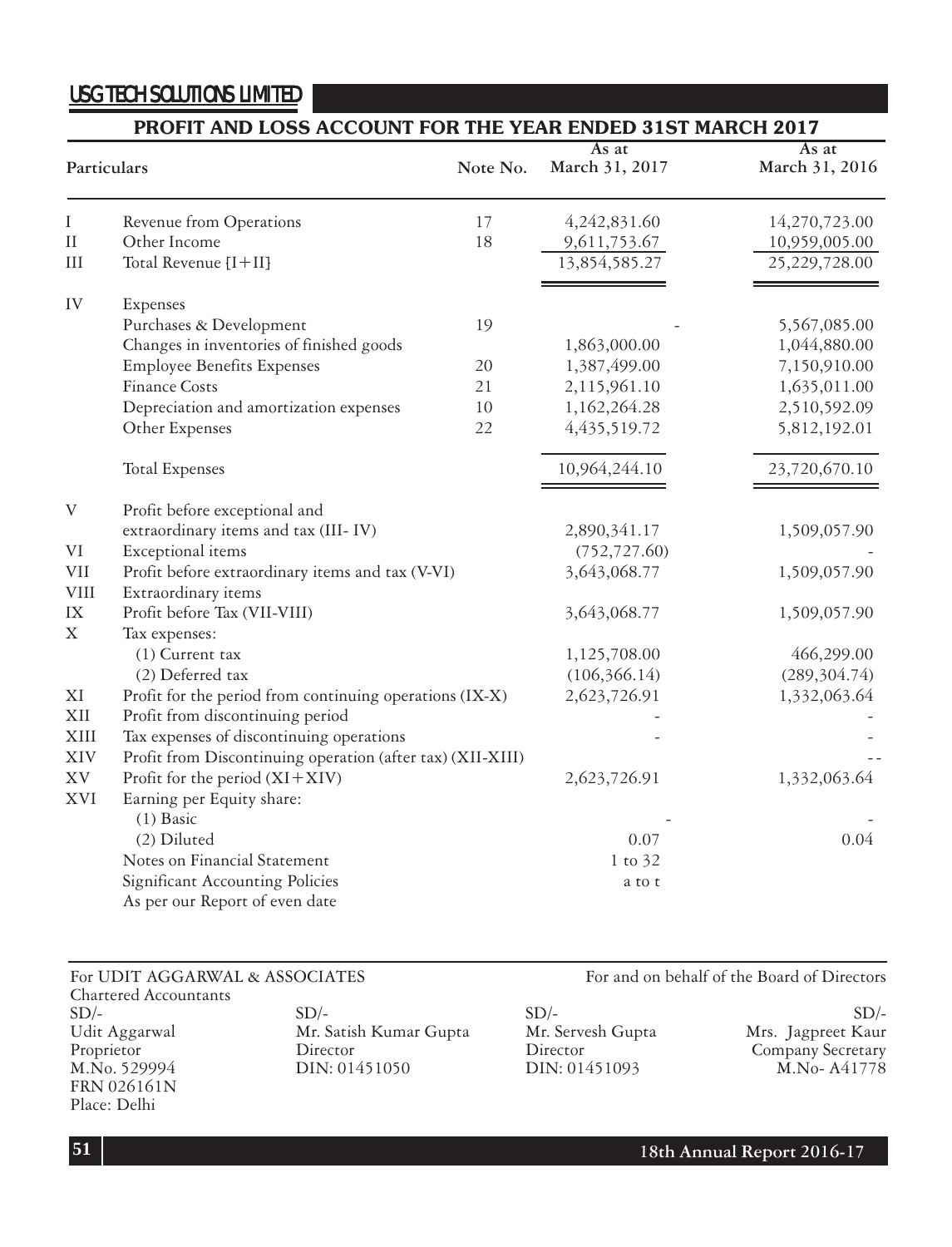|     | Notes forming part of Balance Sheet as at 31st March 2017              |                                            |                                            |
|-----|------------------------------------------------------------------------|--------------------------------------------|--------------------------------------------|
|     | Particulars                                                            | As at<br>March 31, 2017<br>(Amount in Rs.) | As at<br>March 31, 2016<br>(Amount in Rs.) |
| 1.1 | <b>SHARE CAPITAL</b>                                                   |                                            |                                            |
|     | Authorized Share Capital                                               |                                            |                                            |
|     | 43000000 Equity Shares of Rs.10 each                                   | 430,000,000.00                             | 430,000,000.00                             |
|     | (43000000 Equity Shares of Rs.10 each)                                 |                                            |                                            |
|     | Issued Share Capital                                                   |                                            |                                            |
|     | 39414210 Equity Shares of Rs.10 each                                   | 394, 142, 100.00                           | 394, 142, 100.00                           |
|     | (39414210 Equity Shares of Rs.10 each)                                 |                                            |                                            |
|     | Subscribed & Paid up Share Capital                                     |                                            |                                            |
|     | 39414210 Equity Shares of Rs.10 each                                   | 394, 142, 100.00                           | 394, 142, 100.00                           |
|     | (39414210 Equity Shares of Rs.10 each)                                 |                                            |                                            |
|     | Total                                                                  | 394,142,100.00                             | 394, 142, 100.00                           |
|     | 1.2 The reconciliation of the number of share oustanding is as under:- |                                            |                                            |
|     | Particulars                                                            | Number of Shares                           | Number of Shares                           |
|     | Equity Share at the beginning of the year                              | 39,414,210.00                              | 39,414,210.00                              |
|     | Add :- Issue of Preferencial shares                                    |                                            |                                            |
|     | Add: - Conversiable share warrants converted in to Equity Shares -     |                                            |                                            |
|     | Equity Share at the end of the year                                    | 39,414,210.00                              | 39,414,210.00                              |

# **1.3 The detail of Shareholder holding more than 5% shares is as under:-**

|     | Name of Shareholder                                | Number  | $\%$ Held |               | Number  | % Held        |
|-----|----------------------------------------------------|---------|-----------|---------------|---------|---------------|
|     | RIS Group Ltd                                      | 3463410 | 8.79      |               | 3463410 | 8.79          |
|     | Sh. Anil Kumar Jindal                              | 2100000 | 5.33      |               | 2100000 | 5.33          |
|     | Smt. Sunita Jindal                                 | 2100000 | 5.33      |               | 2100000 | 5.33          |
|     | Sh. Vipin Gupta                                    | 2100000 | 5.33      |               | 2100000 | 5.33          |
|     | Smt.Radhika Gupta                                  | 2100000 | 5.33      |               | 2100000 | 5.33          |
|     | Sh. Naresh Bansal                                  | 2100000 | 5.33      |               | 2100000 | 5.33          |
|     | Smt. Padma Bansal                                  | 2100000 | 5.33      |               | 2100000 | 5.33          |
|     | Sh. Arun Garg                                      | 2100000 | 5.33      |               | 2100000 | 5.33          |
|     | Smt. Neeru Garg                                    | 2100000 | 5.33      |               | 2100000 | 5.33          |
| 2   | <b>RESERVES &amp; SURPLUS</b>                      |         |           |               |         |               |
| 2.1 | Profit and Loss Account                            |         |           |               |         |               |
|     | Profit and Loss Account b/f from last year         |         |           | 21,036,138.57 |         | 19,704,074.93 |
|     | Add:-Transferred from current year Profit and Loss |         |           | 2,623,726.91  |         | 1,332,063.64  |
|     |                                                    |         | Total     | 23,659,865    |         | 21,036,139    |
| 3   | <b>Security Premium</b>                            |         |           |               |         |               |
|     | Security Premium                                   |         |           | 10,390,230.00 |         | 10,390,230.00 |
|     |                                                    |         | Total     | 10,390,230.00 |         | 10,390,230.00 |

**18th Annual Report 2016-17**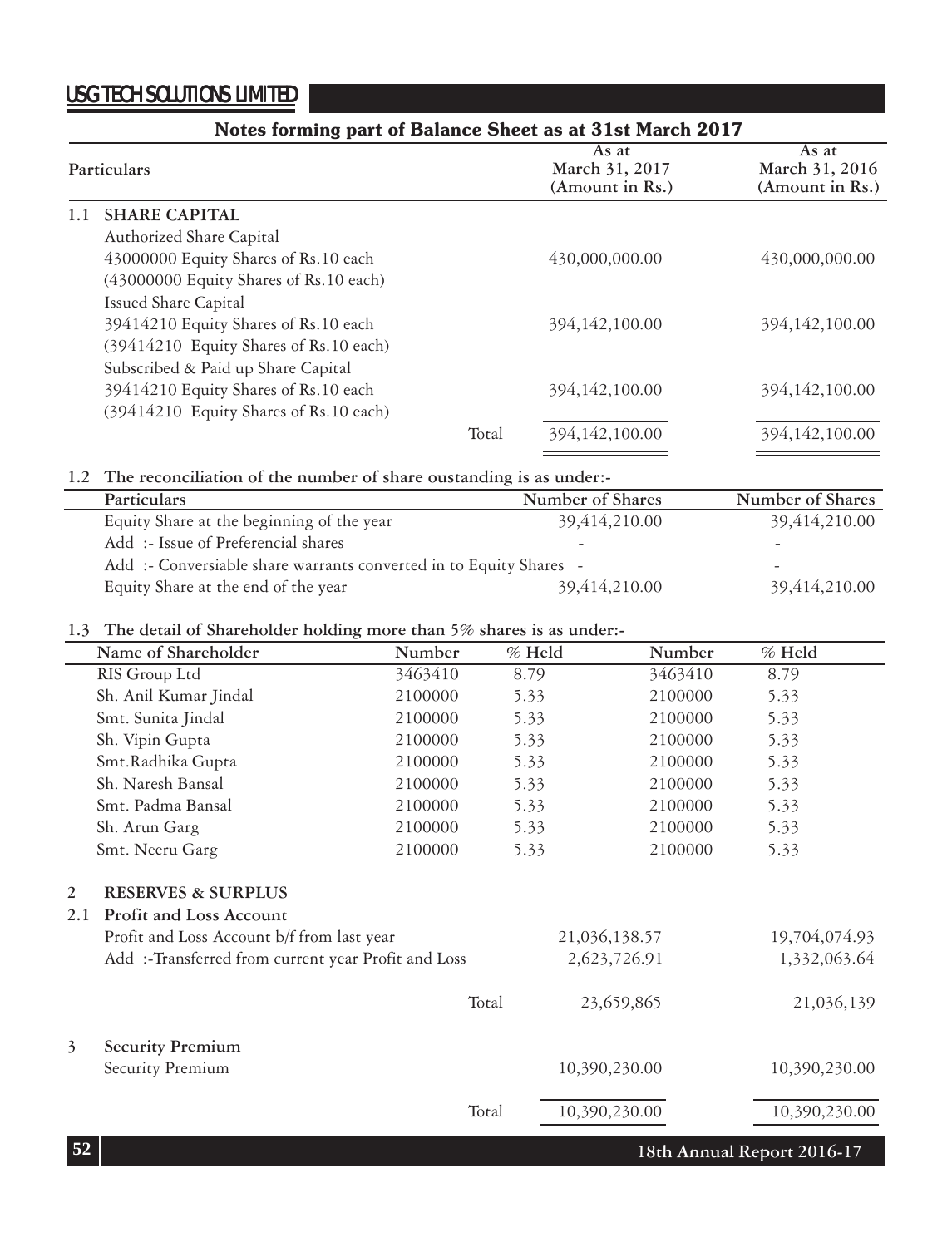|    | Particulars                                                                                                                |       | As at<br>March 31, 2017<br>(Amount in Rs.) | As at<br>March 31, 2016<br>(Amount in Rs.) |
|----|----------------------------------------------------------------------------------------------------------------------------|-------|--------------------------------------------|--------------------------------------------|
| 4  | <b>NON-CURRENT LIABILITIES</b><br>Long Term Borrowings<br>UnSecured Loan                                                   |       |                                            |                                            |
|    | Aplaya Creations Limited                                                                                                   |       |                                            | 12,800,000.00                              |
|    | USG Buildcon Pvt. Ltd.                                                                                                     |       | 394,480.00                                 | 17,859,317.00                              |
|    | Avtar Instalments Private Limited                                                                                          |       | 5,000,000.00                               |                                            |
|    | Starrose Dealer Private Limited                                                                                            |       | 12,618,390.00                              |                                            |
|    |                                                                                                                            | Total | 18,012,870.00                              | 30,659,317.00                              |
| 6  | DEFERRED TAX LIABILITIES(Net)                                                                                              |       |                                            |                                            |
|    | DTA/DTL on Difference in depreciation<br>as per books and income Tax Act<br>Relating difference in depreciation as per the |       | 457,308.29                                 | 563,674.43                                 |
|    | Companies Act and Income Tax Act<br>As per Income Tax Act<br>As per Companies Act, 1956                                    |       |                                            |                                            |
|    |                                                                                                                            | Total | 457,308.29                                 | 563,674.43                                 |
| 7  | <b>TRADE PAYABLES</b>                                                                                                      |       |                                            |                                            |
|    | Advance from customers<br>Micro, Small and Medium Enterprises                                                              |       | 1,285,895.33                               | 2,158,971.00                               |
|    |                                                                                                                            | Total | 1,285,895.33                               | 2,158,971.00                               |
| 8  | OTHER CURRENT LIABILITIES                                                                                                  |       |                                            |                                            |
|    | Statutory Payable for taxes and duties                                                                                     |       | 275,082.00                                 | 224,123.00                                 |
|    | Other Non-statutory Payables                                                                                               |       | 364,284.00                                 | 114,735.00                                 |
|    | Cheque issued but not yet presented for payment                                                                            |       | 2,971.00                                   |                                            |
|    |                                                                                                                            | Total | 642,337.00                                 | 338,858.00                                 |
| 9  | <b>SHORT TERM PROVISIONS</b>                                                                                               |       |                                            |                                            |
|    | Provision for Income Taxes                                                                                                 |       | 1,125,708.00                               | 466,299.00                                 |
|    |                                                                                                                            | Total | 1,125,708.00                               | 466,299.00                                 |
| 11 | NON-CURRENT INVESTMENTS                                                                                                    |       |                                            |                                            |
|    | Trade Investment<br>11.1 In Equity Shares - Quoted                                                                         |       |                                            |                                            |
|    | Siber Software Services (India) Limited                                                                                    |       | 6,000,000.00                               | 6,000,000.00                               |
|    | 11.2 In Equity Shares - Unquoted<br>Mukesh Commercial (P) Limited                                                          |       | 5,000,000.00                               | 5,000,000.00                               |
|    | Niskarsh Properties Pvt Ltd                                                                                                |       | 50,000.00                                  | 50,000.00                                  |
|    | Retail Informaion System Pty Ltd                                                                                           |       | 52,361,873.18                              | 52,361,873.18                              |

**18th Annual Report 2016-17**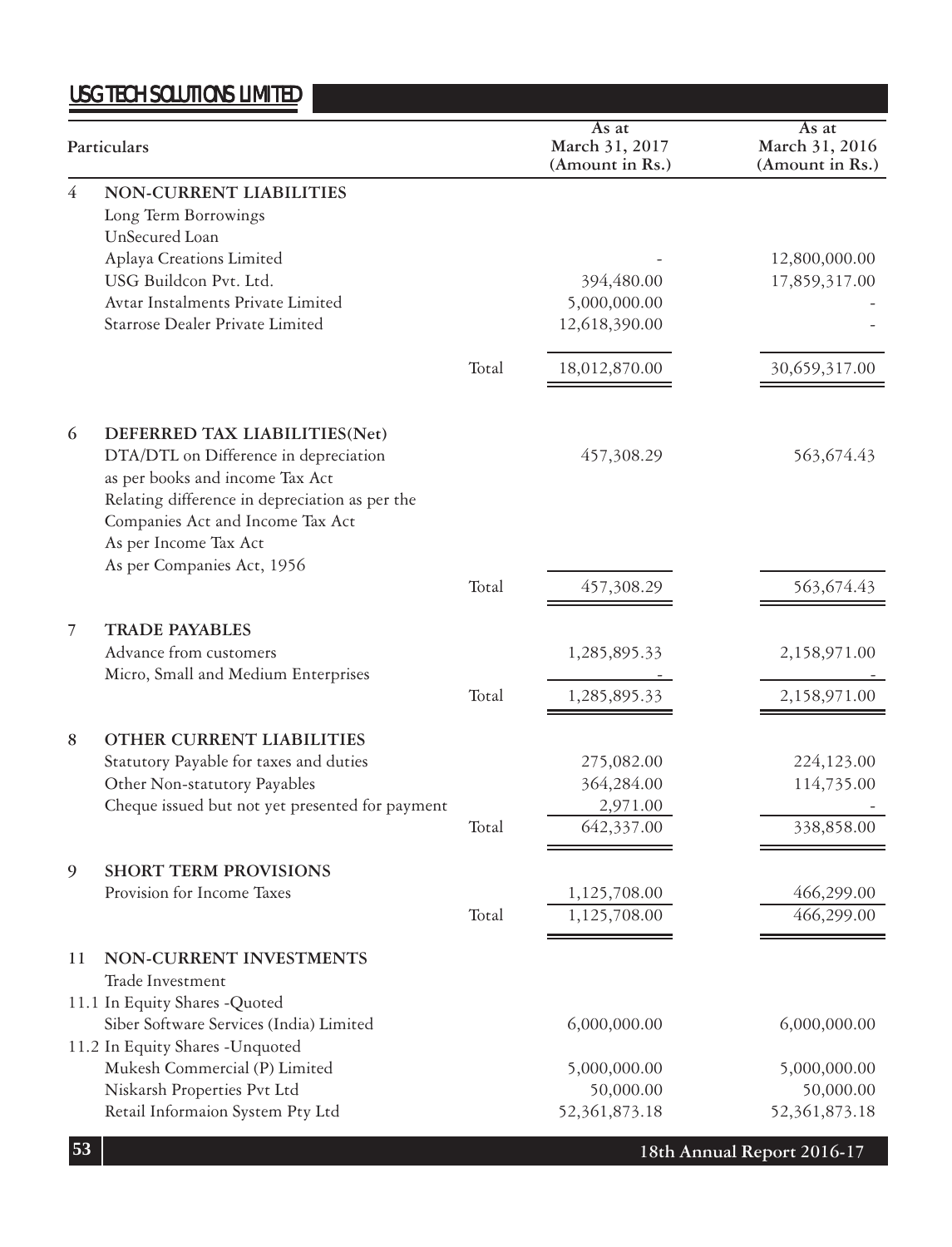|    | Particulars                                         | As at<br>March 31, 2017<br>(Amount in Rs.) | As at<br>March 31, 2016<br>(Amount in Rs.) |
|----|-----------------------------------------------------|--------------------------------------------|--------------------------------------------|
|    | 11.3 Other Investment                               |                                            |                                            |
|    | Money Mishra Financial Services                     | 2,080,000.00                               | 42,000,000.00                              |
|    | Zeal Appartments LLP                                | 88,490,000.00                              |                                            |
|    |                                                     | 153,981,873.18                             | 105,411,873.18                             |
| 12 | OTHER NON-CURRENT ASSETS                            |                                            |                                            |
|    | Preliminary expenses to the extent not written off  | 1,245,953.00                               | 1,423,947.00                               |
|    | Less written off during the year                    | (177,994.00)                               | (177,994.00)                               |
|    |                                                     | 1,067,959.00                               | 1,245,953.00                               |
|    | Advance in JV (Nishkarsh Properties)                | 3,912,500.00                               | 26,050,000.00                              |
|    | <b>Security Deposits</b>                            | 4,175.28                                   | 1,187,175.00                               |
|    | Project Cost                                        | 26, 159, 717. 79                           | 26, 159, 717. 79                           |
|    | Total                                               | 31,144,352.07                              | 54,642,845.79                              |
| 13 | <b>TRADE RECEIVABLES</b>                            |                                            |                                            |
|    | Debts outstanding for a period exceeding six months | 70,366,158.09                              | 53,934,692.00                              |
|    | Others                                              |                                            | 14,052,876.00                              |
|    | Total                                               | 70,366,158.09                              | 67,987,568.00                              |
| 14 | BANK, CASH AND CASH EQUIVALENTS                     |                                            |                                            |
|    | <b>Balance with Scheduled Banks</b>                 | 1,258,787.40                               | 14,944,324.47                              |
|    | Cash in Hand and Equivalent Cash                    | 15,683.27                                  | 2,520,244.25                               |
|    | Total                                               | 1,274,470.67                               | 17,464,568.72                              |
| 15 | Loans & Advances                                    |                                            |                                            |
|    | (Unsecured and Considered Good)                     |                                            |                                            |
|    | Term Loans & Advances                               | 128,803,621.00                             | 127,410,458.00                             |
|    | Other Advances                                      | 5,976.00                                   |                                            |
|    | Total                                               | 128,809,597.00                             | 127,410,458.00                             |
| 16 | <b>OTHER CURRENT ASSETS</b>                         |                                            |                                            |
|    | Advance Tax & TDS                                   | 6,100,593.23                               | 5,436,335.00                               |
|    | Service Tax                                         | 1,120,705.02                               | 1,091,914.00                               |
|    | VAT Refund                                          | 204,531.00                                 | 204,531.00                                 |
|    | Other Receivables                                   | 1,968,500.00                               | 1,974,476.00                               |
|    | Interest Receivables                                | 4,768,315.00                               | 4,896,603.00                               |
|    | Share Application Money Paid                        | 27,095,000.00                              | 27,095,000.00                              |
|    | <b>FDR</b>                                          |                                            | 18,405,575.00                              |
|    | Total                                               | 41,257,644.25                              | 59,104,434.00                              |
| 17 | <b>Revenue From Operations</b>                      |                                            |                                            |
|    | Income from IT products & services                  | 4,242,831.60                               | 14,270,723.00                              |
|    | Total                                               | 4,242,831.60                               | 14,270,723.00                              |
| 54 |                                                     |                                            | 18th Annual Report 2016-17                 |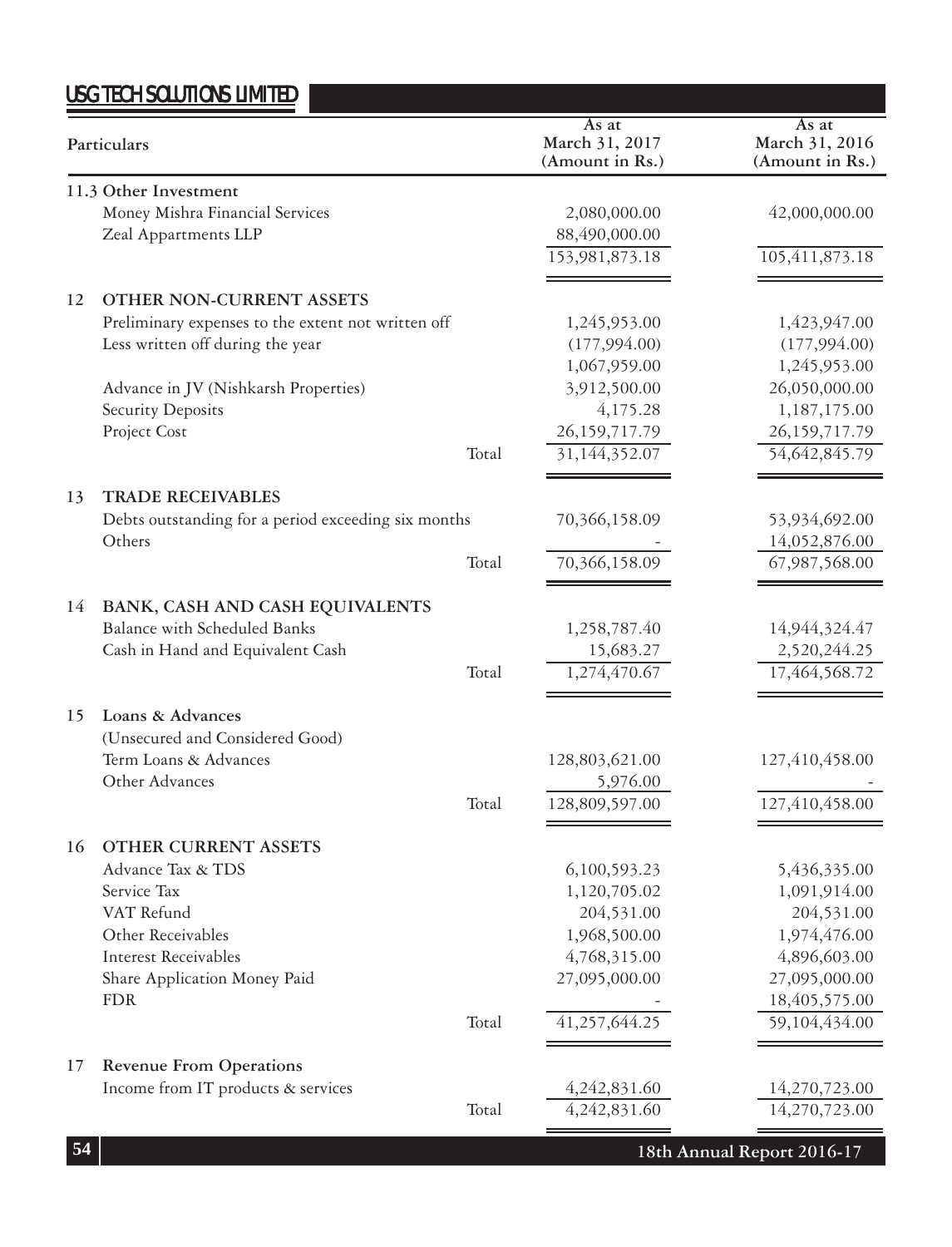|    | Particulars                                                 |       | As at<br>March 31, 2017<br>(Amount in Rs.) | As at<br>March 31, 2016<br>(Amount in Rs.) |
|----|-------------------------------------------------------------|-------|--------------------------------------------|--------------------------------------------|
| 18 | Other Incomes                                               |       |                                            |                                            |
|    | Interest Income                                             |       | 9,611,090.67                               | 9,917,228.00                               |
|    | Other Non-operating Receipts                                |       | 663.00                                     | 23,277.00                                  |
|    | Unclaimed balances written off not exceeding provision made |       |                                            |                                            |
|    | Profit from sale of investments                             |       |                                            | 1,018,500.00                               |
|    |                                                             | Total | 9,611,753.67                               | 10,959,005.00                              |
| 19 | Purchases & Developments                                    |       |                                            |                                            |
|    | IT Products & Accessories                                   |       |                                            | 5,567,085.00                               |
|    |                                                             | Total |                                            | 5,567,085.00                               |
| 20 | <b>Employees Benefit Expenses</b>                           |       |                                            |                                            |
|    | Salaries                                                    |       | 1,381,151.00                               | 6,763,556.00                               |
|    | <b>Employees Benefit</b>                                    |       |                                            |                                            |
|    | Staff Welfare                                               |       | 6,348.00                                   | 387,354.00                                 |
|    |                                                             | Total | 1,387,499.00                               | 7,150,910.00                               |
| 21 | <b>Finance Cost</b>                                         |       |                                            |                                            |
|    | Term Loans                                                  |       | 2,114,300.00                               | 1,618,224.00                               |
|    | Others                                                      |       | 1,661.10                                   | 16,787.00                                  |
|    |                                                             | Total | 2,115,961.10                               | 1,635,011.00                               |
| 22 | Other Expenses                                              |       |                                            |                                            |
|    | Directors Remunerations                                     |       | 1,800,000.00                               | 1,500,000.00                               |
|    | Audit Fee                                                   |       | 28,500.00                                  | 28,500.00                                  |
|    | Internal Audit Fees                                         |       | 24,000.00                                  | 24,000.00                                  |
|    | Secretarial Audit Fees                                      |       | 25,000.00                                  | 24,000.00                                  |
|    | Professional, Consultancy & Legal                           |       | 289,880.00                                 | 415,246.00                                 |
|    | Printing & Stationery                                       |       | 25,562.00                                  | 52,611.00                                  |
|    | Postage and Courier                                         |       | 712.00                                     | 15,468.00                                  |
|    | Telephone, Fax and Internet                                 |       | 88,214.00                                  | 197,572.92                                 |
|    | Conveyance Expenses                                         |       | 153,972.00                                 | 190,176.20                                 |
|    | <b>Business Promotion Expenses</b>                          |       | 169,200.00                                 | 291,380.00                                 |
|    | Rent                                                        |       | 105,000.00                                 | 1,323,773.28                               |
|    | Web Designing Charges                                       |       | 7,990.00                                   | 25,534.00                                  |
|    | <b>Travelling Expenses</b>                                  |       | 505,000.00                                 | 302,600.00                                 |
|    | <b>Medical Expenses</b>                                     |       | 60,000.00                                  | 133,170.00                                 |
|    | Electricity and Office Maintenance                          |       | 12,584.00                                  | 315,593.00                                 |
|    | Generator Running and Maintenance                           |       |                                            | 26,351.00                                  |
|    | IT/Sundry Technical Maintenance                             |       | 54,100.00                                  | 110,735.00                                 |
|    | Office Repair & Maintenance                                 |       | 76,138.00                                  | 95,895.00                                  |
|    | Vehicle Running & Maintenance Exp                           |       | 150,500.00                                 | 110,836.00                                 |
|    | Books & Publication Expenses                                |       | 57,371.00                                  | 47,646.00                                  |
|    | Depository & Listing Fees                                   |       | 462,098.00                                 | 276,211.00                                 |
|    | Fee, Rate, Taxes ans Subscription Fee                       |       | 59,000.00                                  | 1,519.00                                   |
|    | General and Sundry Expenses                                 |       | 55,000.00                                  | 56,315.61                                  |
|    | Preliminary Expenses Written Off                            |       | 177,994.00                                 | 177,994.00                                 |
|    | Interest in payment of TDS/VAT/ Service Tax                 |       | 35,751.00                                  | 69,065.00                                  |
|    | <b>Internet Expenses</b>                                    |       | 5,593.00                                   |                                            |
|    | <b>Imprest Expenses</b>                                     |       | 1,000.00                                   |                                            |
|    | <b>SBC</b> Charges                                          |       | 856.00                                     |                                            |
|    | Misc. Expenses                                              |       | 4,504.72                                   |                                            |
|    |                                                             | Total | 4, 435, 519. 72                            | 5,812,192.01                               |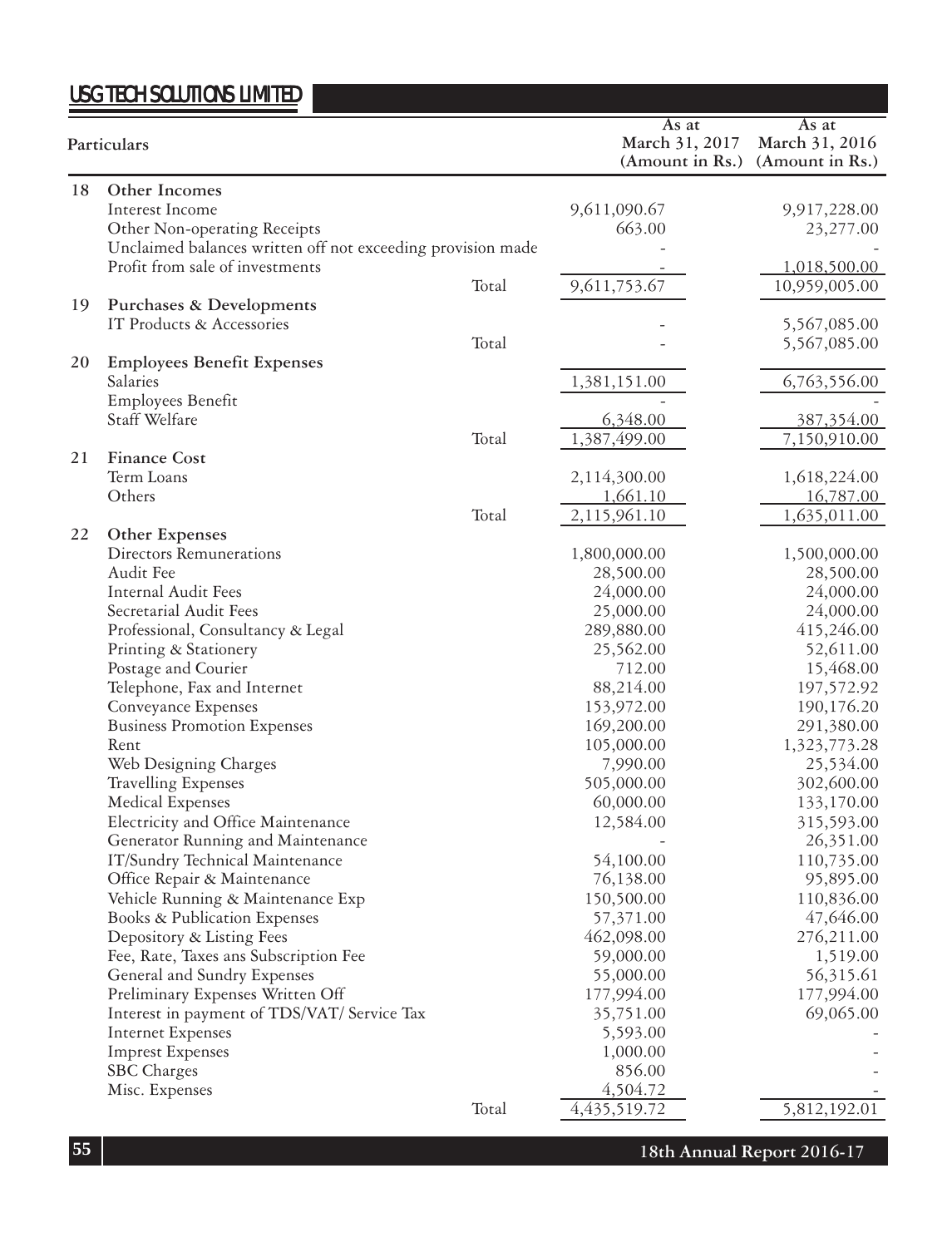# USG TECH SOLUTIONS LIMITED **USG TECH SOLUTIONS LIMITED**

|                                                             |                                 |                           |                                              |                          | Schedules No. 10 of Fixed Assets forming part of Balance Sheet as |                              |              | đ                              | 31st March 2016                |                                |
|-------------------------------------------------------------|---------------------------------|---------------------------|----------------------------------------------|--------------------------|-------------------------------------------------------------------|------------------------------|--------------|--------------------------------|--------------------------------|--------------------------------|
| Particulars                                                 |                                 | <b>Gross Block</b>        |                                              |                          |                                                                   | Depreciation                 |              |                                | Net Block                      |                                |
|                                                             | As at                           | Additions                 | <b>Deletion</b>                              | As at                    | As at                                                             | Charged                      | Ādj.         | As at                          | Net Block                      | Net Block                      |
|                                                             | 01.04.2016                      | during                    | during                                       | 31.03.2017               | 01.04.2017                                                        | for the                      |              | 31.03.2017                     | as on                          | as on                          |
|                                                             |                                 | the year                  | the year                                     |                          |                                                                   | Current Year                 |              |                                | 31.03.2017                     | 01.04.2016                     |
| Tangible Fixed Assets                                       |                                 |                           |                                              |                          |                                                                   |                              |              |                                |                                |                                |
| Computer Hadware                                            | 38,699,009.00                   | $\blacksquare$            |                                              | 354,277.00 38,344,732.00 | 37,669,430.05                                                     | 544,513.95                   |              | 38,213,944.00                  | 130,788.00                     | 1,029,578.95                   |
| Computer Software                                           | 16,293,486.00                   | í,                        |                                              | 16,293,486.00            | 16,046,743.09                                                     | 94,366.43                    | Î,           | 16,141,109.52                  | 152,376.48                     | 246,742.91                     |
| Furniture and Fixtures                                      | 300,379.00                      | ı                         |                                              | 300,379.00               | 169,194.99                                                        | 33,963.25                    | Î,           | 203,158.24                     | 97,220.76                      | 131,184.01                     |
| Office & Electrical<br>Equipments                           | 2,834,504.43                    | 14,300.00                 | 517,499.00                                   | 2,331,305.43             | 1,139,593.91                                                      | 284,619.04                   | Î,           | 1,424,212.95                   | 907,092.48                     | 1,694,910.52                   |
| Vehicles                                                    | 5,925,148.00                    | ı                         |                                              | 5,925,148.00             | 5,134,100.08.                                                     | 204,801.52                   |              | 5,338,901.60                   | 586,246.40                     | 791,047.92                     |
| Sub-Total(A)                                                | 64,052,526.43                   | 14,300.00                 | 871,776.00                                   | 63,195,050.43            | 60,159,062.12                                                     | 1,162,264.19                 | 1,223,895.00 | 61,321,326.31                  | 1,873,724.12                   | 3,893,464.31                   |
| Previous year                                               | 61,776,030.00                   | 2,058,997.50              |                                              | 63,835,027.50            | 53,923,814.00                                                     | 3,724,656.03                 |              | 57,648,470.03                  | 6,186,557.47                   | 7,852,216.00                   |
| under Development<br>Development Right<br>Intangible Assets | 17,630,376.00                   |                           |                                              | 968,881.00 16,661,495.00 |                                                                   |                              |              |                                | 16,661,495.00                  | 17,630,376.00                  |
| $Sub-Total(B)$                                              | 17,630,376.00                   |                           | 38,700,000.00                                | 16,661,495.00            |                                                                   |                              |              | ï                              | 16,661,495.00                  | 17,630,376.00                  |
| Previous year                                               | ,630,376.00<br>Ιī,              |                           | 38,700,000.00                                | 16,661,495.00            |                                                                   |                              |              |                                | 17,630,376.00                  | 56,330,376.00                  |
| Previous year<br>Total $(A+B)$                              | 119,372,846.00<br>81,682,902.43 | 14,300.00<br>2,058,997.50 | 39,571,776.00 79,856,545.43<br>38,700,000.00 | 80,496,522.50            | 60,159,062.12<br>53,923,814.00                                    | 3,724,656.03<br>1.162,264.19 | 1,223,895.00 | 57,648,470.03<br>61.321.326.31 | 18,535,219.12<br>23,816,933.47 | 64,182,592.00<br>21,523,840.31 |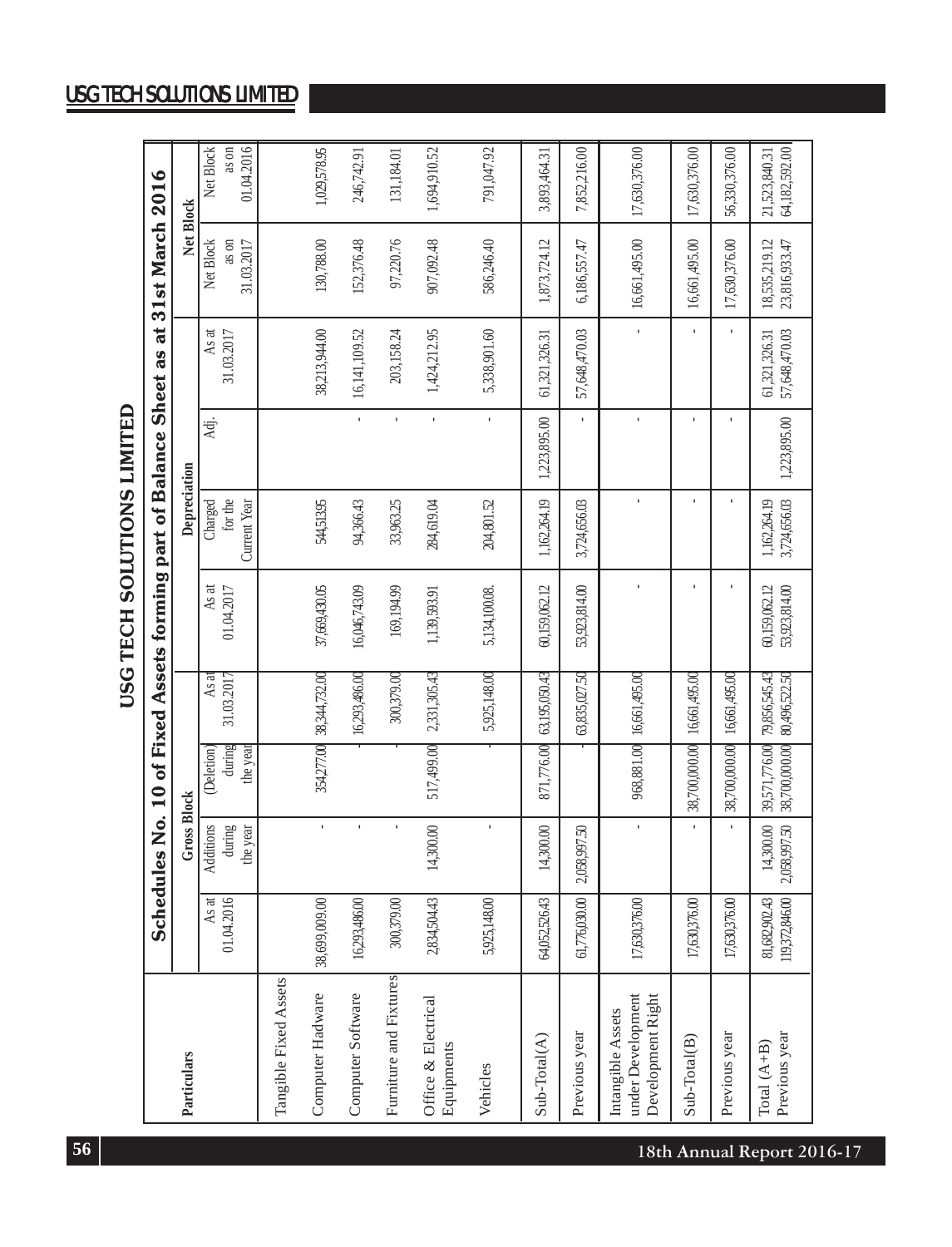# **CASH FLOW STATEMENT FOR THE YEAR ENDED 31ST MARCH 2016**

|        | <b>Particulars</b>                                                         |                 | As at<br>March 31, 2016 |                  | As at<br>March 31, 2017                     |
|--------|----------------------------------------------------------------------------|-----------------|-------------------------|------------------|---------------------------------------------|
| A      | CASH FLOW FROM OPERATING ACTVITIES                                         |                 |                         |                  |                                             |
|        | Net profit before tax as per Profit and Loss Account<br>Adjustments for :- |                 | (321808.16)             |                  | 2498286.77                                  |
|        | Finance cost                                                               | 28096.66        |                         | 2115961.10       |                                             |
|        | Preliminary Expenses Written Off                                           | 177994.00       |                         | 177994.00        |                                             |
|        | Interest Income                                                            | (6012979.33)    |                         | (9413506.67)     |                                             |
|        | Other Non-operating Receipts                                               | (114715.89)     |                         | (791045.00)      |                                             |
|        | Depreciation and Amortization Expenses                                     | 3724656.10      |                         | 2131145.56       |                                             |
|        |                                                                            |                 | (2196948.46)            |                  | (5779451.01)                                |
|        | Operating Profit before Working Capital Changes<br>Adjustment for :-       |                 | (2518756.6)             |                  | (3281164.2)                                 |
|        | Change in Trade and Other Payables                                         | (2,347,904.18)  |                         | (569, 596.67)    |                                             |
|        | Increase in Inventories                                                    | 39,640.00       |                         | 1,863,000.00     |                                             |
|        | Increase in Short term provisions                                          |                 |                         | 305,672.00       |                                             |
|        | Change in Trade and Other Receivables                                      | 9,816,333.51    |                         | (2,378,590.09)   |                                             |
|        |                                                                            |                 | 7508069.33              |                  | (779514.76)                                 |
|        | Cash Generated from Operations                                             |                 | 4989312.71              |                  | (4060679.00)                                |
|        | Adjustment for :-<br>Provision for Income Tax                              |                 |                         |                  |                                             |
|        | Provision for Deferred Tax Libilities                                      |                 | 0.00<br>(490691.83)     |                  | (1125708.00)<br>106366.14                   |
|        | Net Cash Generated from Operating Activities                               |                 | 4498620.88              |                  | (5080020.86)                                |
| B      | CASH FLOW FROM INVESTING ACTIVITIES                                        |                 |                         |                  |                                             |
|        | Purchases/Sale of Fixed Assets                                             | (2,058,997.50)  |                         | 857,476.00       |                                             |
|        | Purchases of Non-current Investment                                        | 6,675,000.00    |                         | (48,694,682.0)   |                                             |
|        | Payment of Loan                                                            | 14,992,848.42   |                         | (274, 179.00)    |                                             |
|        | Movement in Loans & Advances and other Assets                              | (5,407,866.89)  |                         | 42, 456, 574. 75 |                                             |
|        | Net Cash Received from Investing Activities                                |                 | 14200984.03             |                  | (5654810.25)                                |
| C      | CASH FLOW FROM FINANCING ACTIVITIES                                        |                 |                         |                  |                                             |
|        | Proceeds from Issue of Share Capital                                       |                 |                         |                  |                                             |
|        | Proceeds from Long Term Borrowings                                         | (27,980,957.63) |                         | (12,646,447.0)   |                                             |
|        | Finance cost                                                               | (28,096.66)     |                         | (2,115,961.10)   |                                             |
|        | Interest Income                                                            | 6,012,979.33    |                         | 9,413,506.67     |                                             |
|        | Increase in Deferred Tax Liabilities                                       | 490,691.83      |                         | (106, 366.14)    |                                             |
|        | Net Cash Received from Financing Activities                                |                 | (21505383.13)           |                  | (5455267.57)                                |
| D      | Net Increase/Decrease in Cash and Cash Equivalent                          |                 | 11530073.77             |                  | (16190098.68)                               |
|        | Add: Opening Balance of Cash and Cash Equivalent                           |                 | 5934494.95              |                  | 17464568.72                                 |
|        | Closing Balance of Cash and Equivalent Cash                                |                 | 17464568.72             |                  | 1,274,470.04                                |
|        | For UDIT AGGARWAL & ASSOCIATES                                             |                 |                         |                  | For and on behalf of the Board of Directors |
|        | Chartered Accountants                                                      |                 |                         |                  |                                             |
| $SD/-$ | $SD/-$                                                                     |                 | $SD/-$                  |                  | $SD/-$                                      |

FRN 026161N Place: Delhi

Udit Aggarwal Mr. Satish Kumar Gupta Mr. Servesh Gupta Mrs. Jagpreet Kaur Proprietor Director Director Director Director Company Secretary<br>M.No. 529994 DIN: 01451050 DIN: 01451093 M.No- A41778 DIN: 01451050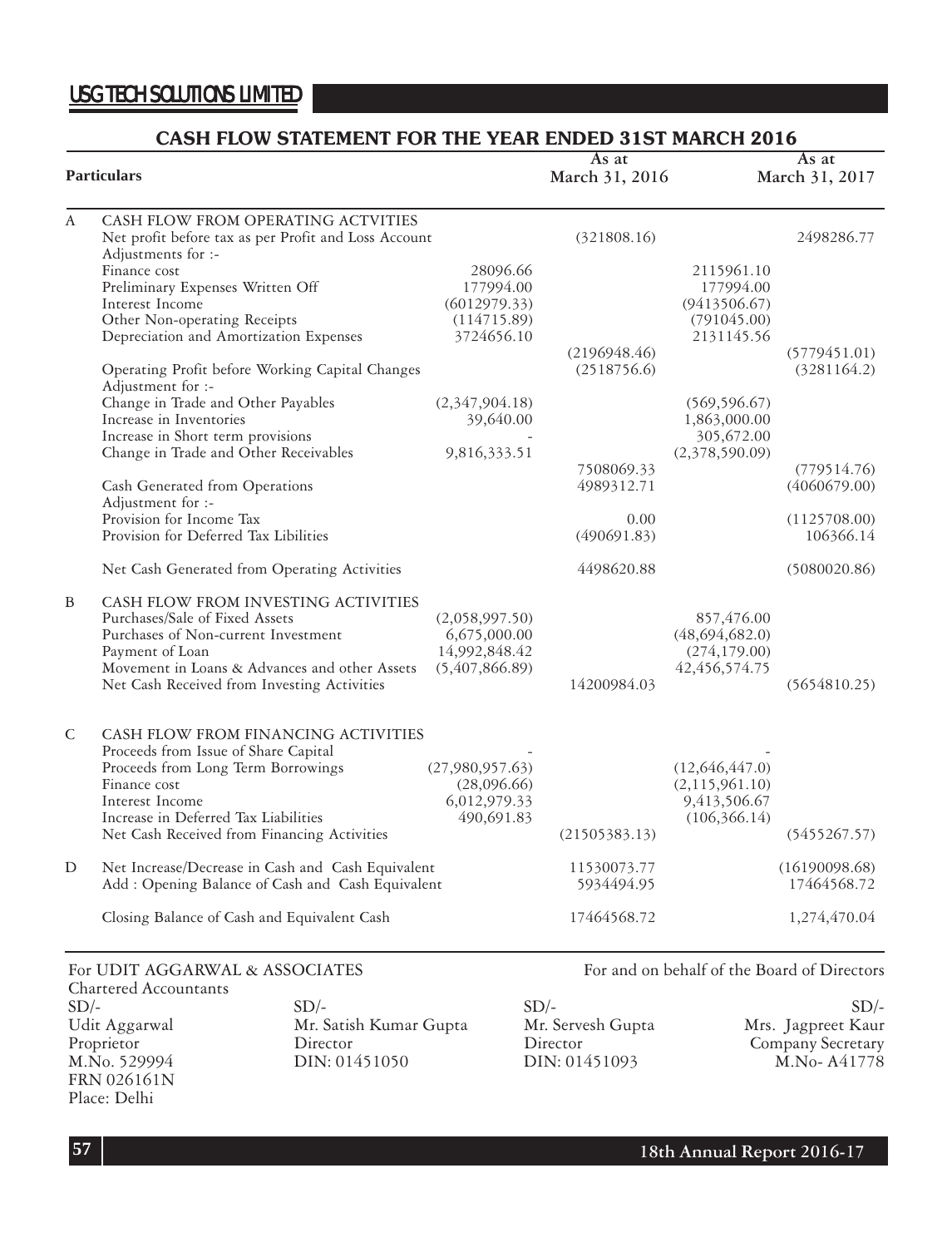| S. No. | Particulars                                      | As at<br>March 31, 2017<br>(Amount in Rs.) |
|--------|--------------------------------------------------|--------------------------------------------|
|        | Consolidated Balance Sheet as at 31st March 2017 |                                            |
| Ι.     | EQUITY AND LIABILITIES                           |                                            |
| (1)    | Shareholders' Funds                              |                                            |
|        | (a) Share Capital                                | 7,924.93                                   |
|        | (b) Reserves & Surplus                           | (3, 147.59)                                |
|        | (c) Security Premium                             | 103.90                                     |
| (2)    | Non-Current Liabilities                          |                                            |
|        | (a) Long term borrowings                         | 180.13                                     |
|        | (b) Deferred tax liabilities(Net)                | 5.64                                       |
| (3)    | Current Liabilities                              |                                            |
|        | (a) Trade payables                               | 12.86                                      |
|        | (b) Other current liabilities                    | 94.97                                      |
|        | (c) Short-term provisions -Income Tax            | 0.00                                       |
|        |                                                  | <b>TOTAL</b><br>5,174.83                   |
| H.     | <b>ASSETS</b>                                    |                                            |
| (1)    | Non-Current Assets                               |                                            |
|        | (a) Fixed Assets                                 |                                            |
|        | (i) Tangible assets                              | 24.05                                      |
|        | (ii) Intangible Assets under Development         | 777.16                                     |
|        | (b) Non-Current Investment                       | 1,539.82                                   |
|        | (c) Other non-current assets                     | 311.44                                     |
| (2)    | <b>Current Assets</b>                            |                                            |
|        | (a) Inventories                                  | 43.47                                      |
|        | (b) Trade Receivables                            | 703.66                                     |
|        | (c) Cash and Cash Equivalents                    | 12.74                                      |
|        | (d) Short-term loans and advances                | 1,300.85                                   |
|        | (e) Other current assets                         | 498.07                                     |
|        |                                                  | <b>TOTAL</b><br>5,211.26                   |
|        | Notes on Financial Statement                     |                                            |
|        | <b>Significant Accounting Policies</b>           |                                            |
|        | As per our Report of even date                   |                                            |

Chartered Accountants FRN 026161N Place: Delhi

DIN: 01451050

For UDIT AGGARWAL & ASSOCIATES For and on behalf of the Board of Directors

| $SD/-$        | SD/-                   | $SD/-$            | $SD/-$             |
|---------------|------------------------|-------------------|--------------------|
| Udit Aggarwal | Mr. Satish Kumar Gupta | Mr. Servesh Gupta | Mrs. Jagpreet Kaur |
| Proprietor    | Director               | Director          | Company Secretary  |
| M.No. 529994  | DIN: 01451050          | DIN: 01451093     | M.No-A41778        |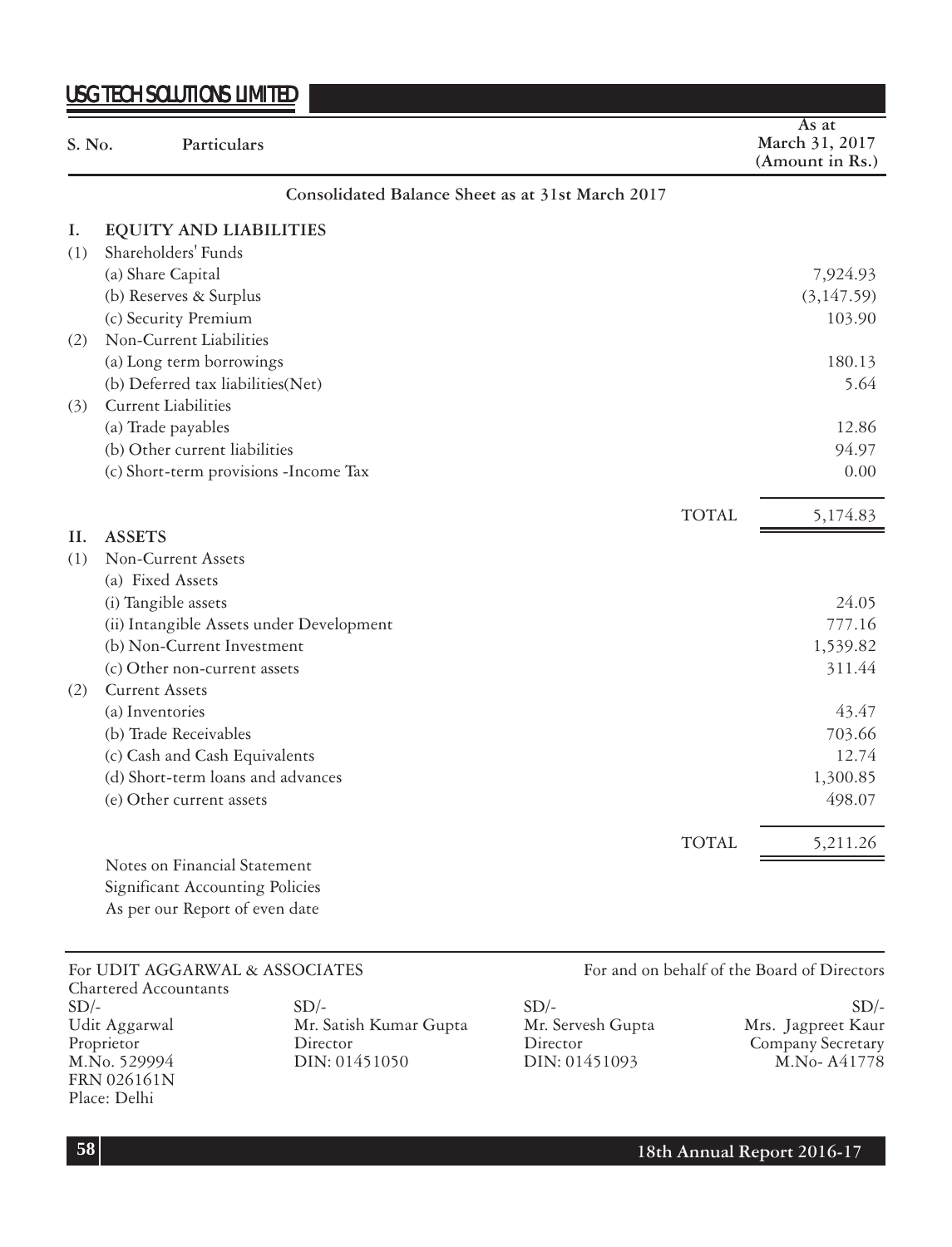| Particulars |                                                                    | As at<br>March 31, 2017<br>(Amount in Rs.) |
|-------------|--------------------------------------------------------------------|--------------------------------------------|
|             | Consolidated Balance Sheet as at 31st March 2017                   |                                            |
| Ι           | Revenue from Operations                                            | 174.75                                     |
| $\rm II$    | Other Income                                                       | 96.59                                      |
| Ш           | Total Revenue $[I+II]$                                             | 271.34                                     |
| IV          | Expenses                                                           |                                            |
|             | Purchases & Development                                            | 7.36                                       |
|             | Changes in inventories of finished goods                           | 18.63                                      |
|             | <b>Employee Benefits Expenses</b>                                  | 77.85                                      |
|             | Finance Costs                                                      | 21.16                                      |
|             | Depreciation and amortization expenses                             | 16.28                                      |
|             | Other Expenses                                                     | 24.58                                      |
|             | <b>Total Expenses</b>                                              | 165.87                                     |
| V           | Profit before exceptional and extraordinary items and tax (III-IV) | 105.47                                     |
| VI          | <b>Exceptional</b> items                                           | (7.53)                                     |
| <b>VII</b>  | Profit before extraordinary items and tax (V-VI)                   | 113.00                                     |
| <b>VIII</b> | Extraordinary items                                                |                                            |
| IX          | Profit before Tax (VII-VIII)                                       | 113.00                                     |
| $\mathbf X$ | Tax expenses:                                                      |                                            |
|             | (1)<br>Current tax                                                 | 35.00                                      |
|             | (2)<br>Deferred tax                                                | (1.06)                                     |
| XI          | Profit for the period from continuing operations (IX-X)            | 79.06                                      |
| XII         | Profit from discontinuing period                                   |                                            |
| XIII        | Tax expenses of discontinuing operations                           |                                            |
| <b>XIV</b>  | Profit from Discontinuing operation (after tax) (XII-XIII)         |                                            |
| <b>XV</b>   | Profit for the period $(XI+XIV)$                                   | 79.06                                      |
| XVI         | Earning per Equity share:                                          |                                            |
|             | <b>Basic</b><br>(1)                                                |                                            |
|             | Diluted<br>(2)                                                     |                                            |

### **Notes on Financial Statement**

As per our Report of even date

Chartered Accountants  $SD/$ -  $SD/$ -  $SD/$ -  $SD/$ Udit Aggarwal Mr. Satish Kumar Gupta Mr. Servesh Gupta Mrs. Jagpreet Kaur Proprietor Director Director Director Director Company Secretary<br>M.No. 529994 DIN: 01451050 DIN: 01451093 M.No- A41778 FRN 026161N Place: Delhi

DIN: 01451050

For UDIT AGGARWAL & ASSOCIATES For and on behalf of the Board of Directors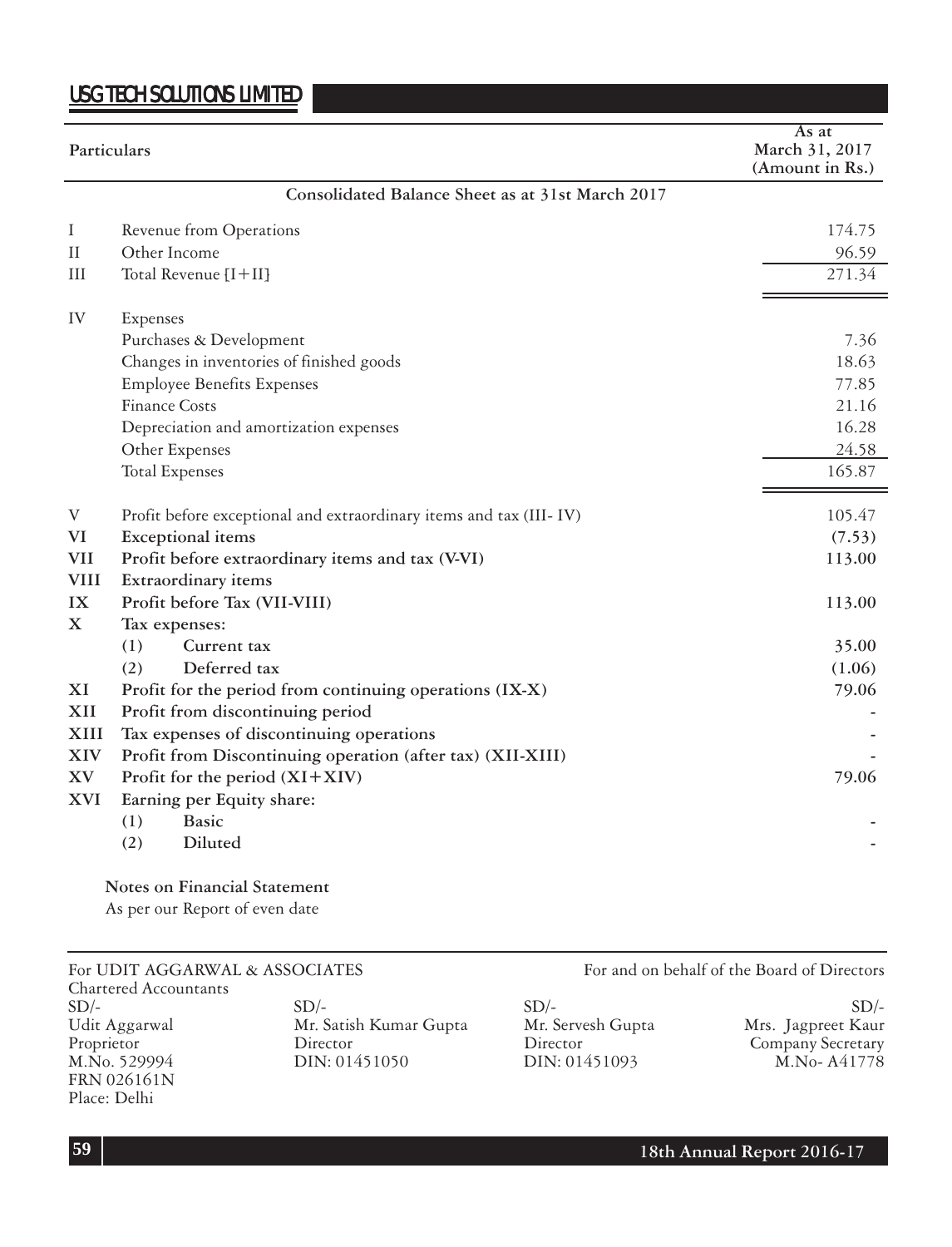**List of key personnel and related parties with relations during the year**

- a) **Key Management Personnel**
	- **i) Sh Manish Kumar,CFO**
	- **ii) Sh. Servesh Gupta, Managing Director**
	- **iii) Sh. Satish Kumar Gupta, Executive Director**
	- **iv) Ms. Jagpreet Kaur, Company Secretary**
- b) **Enterprises over which key management persons or their relative exercise significant influence having transaction during the year**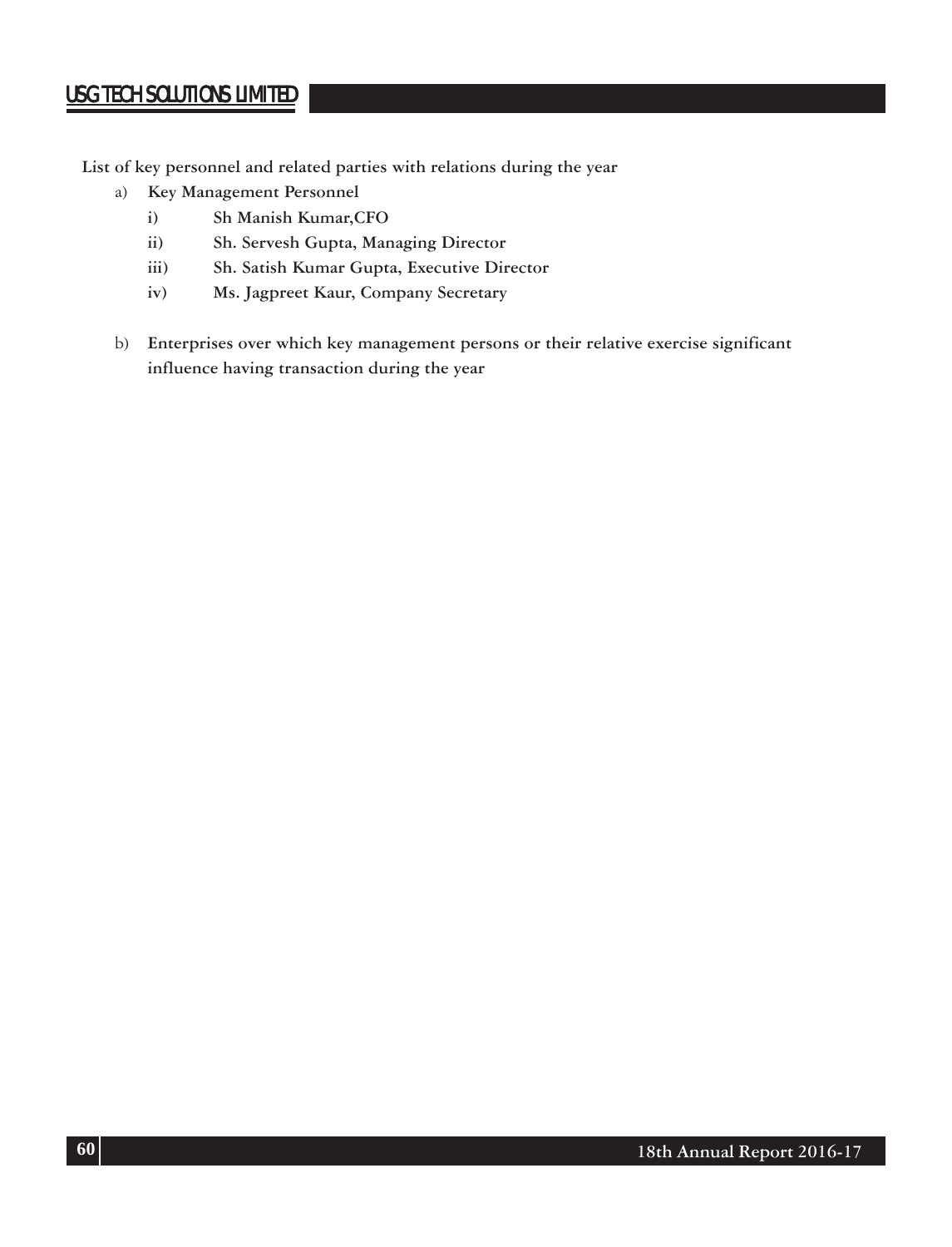# **USG TECH SOLUTIONS LIMITED**

**CIN**: L72200TG1999PLC032129

Address: Level 7 Maximus Towers Building 2A Mindspace Complex, Hi-Tech City Hyderabad, Telangana- 500081

Email: info@usgtechsolutions.com Website: www.usgtechsolutions.com

Landline: 011-23935876

# **Attendance Slip**

| Venue of the meeting | Oyster Airport Hotel, 5-12/1, Nehru Outer Ring Road,<br>Brindavan Gardens, Kishanguda, Shamshabad, Hyderabad,<br>Telangana 501218 |
|----------------------|-----------------------------------------------------------------------------------------------------------------------------------|
| Date & Time          | 29/09/2017 at 11 AM                                                                                                               |

(Please complete this attendance slip and hand it over at the entrance of the meeting venue)

| Name               |  |
|--------------------|--|
| Address            |  |
| $DPId*$            |  |
| Client Id*         |  |
| Folio No.          |  |
| No. of shares held |  |

\*Applicable for investors holding shares in Electronic form.

I certify that I am the registered shareholders/proxy for the registered shareholder of the Company.

I hereby record my presence at the Annual General Meeting of the Company held on 29th September, 2017 at 11:00 Hrs at Oyster Airport Hotel, 5-12/1, Nehru Outer Ring Road, Brindavan Gardens, Kishanguda, Shamshabad, Hyderabad, Telangana 501218\*. Applicable for shareholders holding shares in electronic form Signature of the Shareholder/Proxy/Representative\*

Note:

Electronic copy of the Annual Report for 2017 and Notice of the Annual General Meeting along with Attendance Slip and Proxy Form is being sent to all the members whose email address is registered with the Company/ Depositary Participant unless any member has requested for a hard copy of the same. Shareholders receiving electronic copy and attending the Annual General Meeting can print copy of this Attendance Slip.

Physical copy of the Annual Report for 2017 and Notice of the Annual General Meeting along with Attendance Slip and Proxy Form is sent in the permitted mode(s) to all members whose email ids are not registered with the Company or have requested for a hard copy.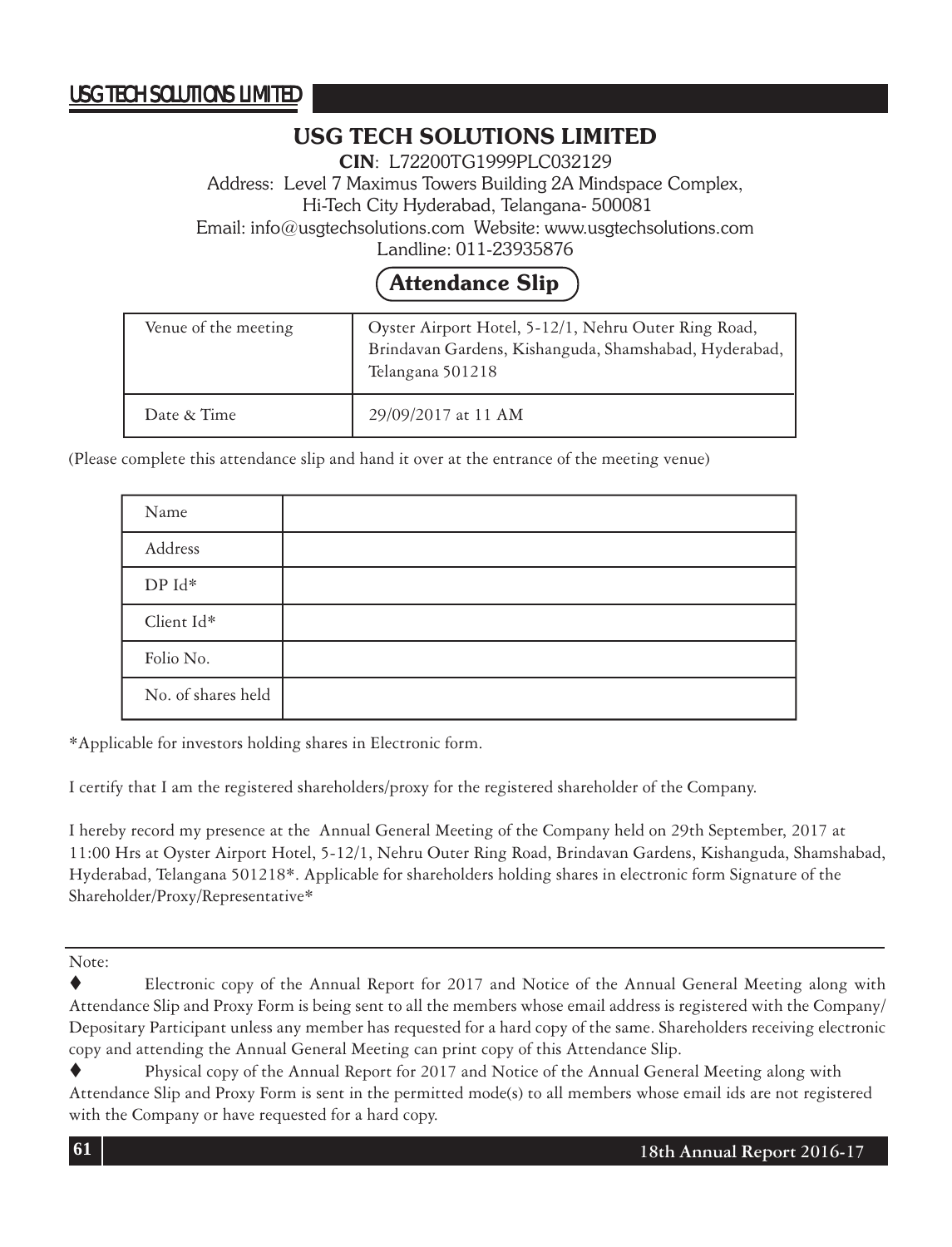# **USG TECH SOLUTIONS LIMITED**

**CIN**: L72200TG1999PLC032129 Address: Level 7 Maximus Towers Building 2A Mindspace Complex, Hi-Tech City Hyderabad, Telangana- 500081 Email: info@usgtechsolutions.com Website: www.usgtechsolutions.com Landline: 011-23935876

# **PROXY FORM**

[Pursuant to section 105(6) of the Companies Act, 2013 and rule 19(3) of the Companies (Management and Administration) Rules, 2014]

| Name               |  |
|--------------------|--|
| Address            |  |
| DP Id*             |  |
| Client Id*         |  |
| Folio No.          |  |
| No. of shares held |  |

\*Applicable for investors holding shares in Electronic form.

 $\frac{1}{2}$  /  $W_e$  being a member/members of USG Tech Solutions Limited hereby appoint the following as my/our Proxy to attend vote (for me/us and on my/our behalf at the 18th Annual General Meeting of the Company to be held on and at any adjournment thereof) in respect of such resolutions as are indicated below; 1. Mr/Mrs\_\_\_\_\_\_\_\_\_\_\_\_\_\_\_\_\_\_\_\_\_\_\_\_\_\_\_\_\_\_\_\_\_\_\_\_\_(Name & Signature of the Proxy) or failing him/her Registered address The Email id Signature <u>\_\_\_\_\_\_\_\_\_\_\_\_\_\_\_\_\_\_\_\_\_\_\_\_\_\_\_\_\_\_\_\_\_</u> 2. Mr/Mrs\_\_\_\_\_\_\_\_\_\_\_\_\_\_\_\_\_\_\_\_\_\_\_\_\_\_\_\_\_\_\_\_\_\_\_\_\_(Name & Signature of the Proxy) or failing him/her \_\_\_\_\_\_\_\_\_\_\_\_\_\_\_\_\_\_\_\_\_\_\_\_\_\_\_\_\_ Registered address \_\_\_\_\_\_\_\_\_\_\_\_\_\_\_\_\_\_\_\_\_\_\_\_\_\_\_\_ Email id \_\_\_\_\_\_\_\_\_\_\_\_\_\_\_\_\_\_\_\_\_\_\_\_\_\_\_\_\_\_\_ Signature \_\_\_\_\_\_\_\_\_\_\_\_\_\_\_\_\_\_\_\_\_\_\_\_\_\_\_\_\_\_. 3. Mr/Mrs\_\_\_\_\_\_\_\_\_\_\_\_\_\_\_\_\_\_\_\_\_\_\_\_\_\_\_\_\_\_\_\_\_\_\_\_\_(Name & Signature of the Proxy) or failing him/her \_\_\_\_\_\_\_\_\_\_\_\_\_\_\_\_\_\_\_\_\_\_\_\_\_\_\_\_\_\_ Registered address \_\_\_\_\_\_\_\_\_\_\_\_\_\_\_\_\_\_\_\_\_\_\_\_\_\_\_\_ Email id \_\_\_\_\_\_\_\_\_\_\_\_\_\_\_\_\_\_\_\_\_\_\_\_\_\_\_\_\_\_\_\_ Signature \_\_\_\_\_\_\_\_\_\_\_\_\_\_\_\_\_\_\_\_\_\_\_\_\_\_\_\_\_\_.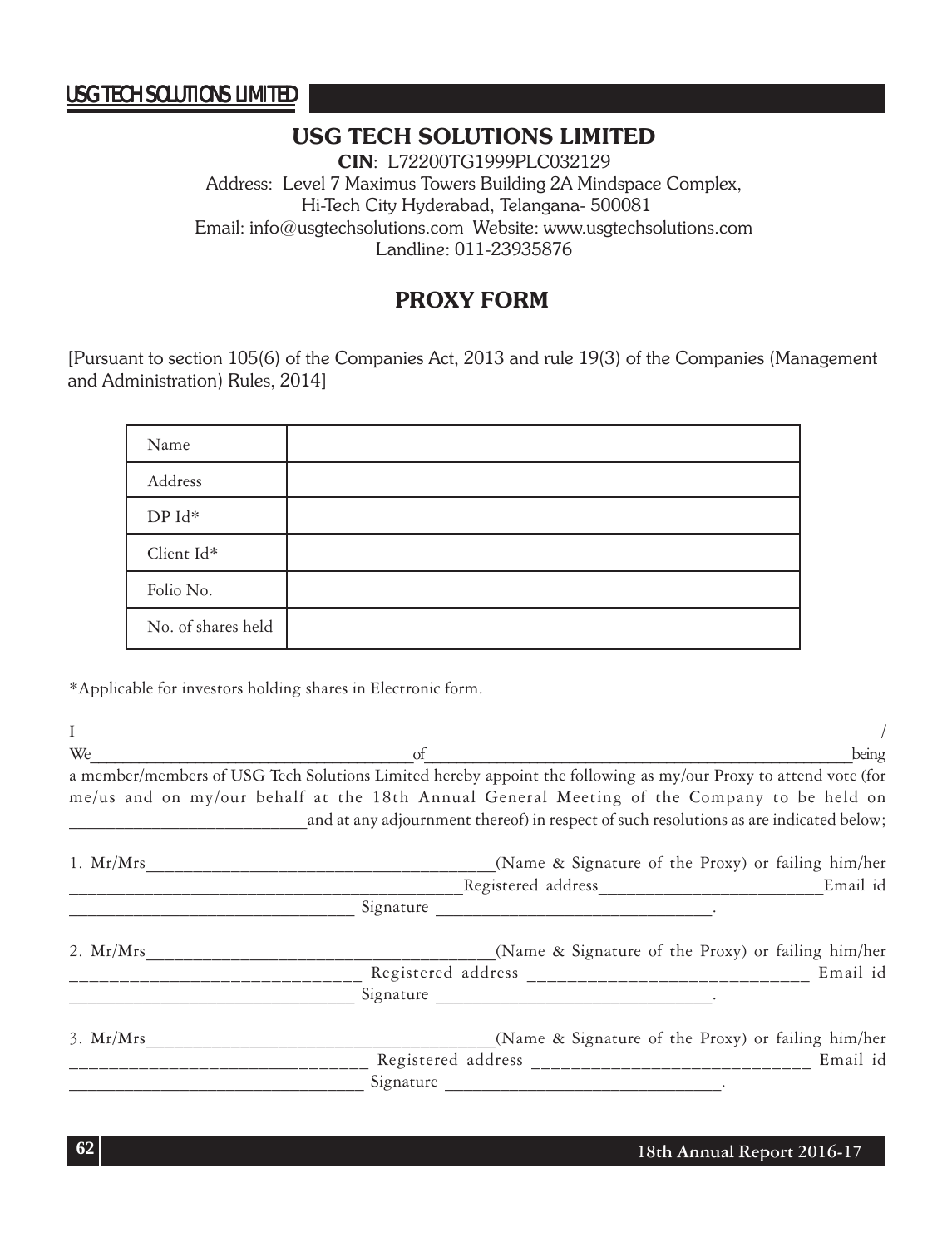\*\* I/We direct my/our Proxy to vote on the Resolutions in the manner as indicated below:

| SI.No. | Resolutions                                                                                                                                                             | For | Against |
|--------|-------------------------------------------------------------------------------------------------------------------------------------------------------------------------|-----|---------|
|        | ORDINARY BUSINESS                                                                                                                                                       |     |         |
|        | Consider and adopt the Audited Financial Statements of the<br>Company for the financial year ended March 31, 2017, the<br>Reports of the Directors and Auditors thereon |     |         |
|        | Re-Designation of Mr. Servesh Gupta (DIN 01451050)<br>who retires by rotation at this meeting and being eligible,<br>offers himself for re-appointment                  |     |         |
|        | Appointment of and fixing of remuneration of, the<br>Statutory Auditors.                                                                                                |     |         |
|        | <b>SPECIAL BUSINESS</b>                                                                                                                                                 |     |         |
|        | Appointment of Independent Director                                                                                                                                     |     |         |
| 15.    | To approve the Related Party Transaction for Year 2017-18                                                                                                               |     |         |
| 16.    | Approval / ratification of the Related Party<br>Transactions of the Company                                                                                             |     |         |

This is optional. Please put a tick mark (?) in the appropriate column against the resolutions indicated in the box. If a member leaves the "For" or "Against" column blank against any or all the Resolutions, the proxy will be entitled to vote in the manner he/she thinks appropriate. If a member wishes to abstain from voting on a particular resolution, he/she should write "Abstain" across the boxes against the Resolution.

Signature (s) of Member(s)

| $\overline{\phantom{a}}$ | ________ |
|--------------------------|----------|
| ۰                        |          |

Signed this ---------------- day of ------------------ 2017.

Notes:

- The Proxy to be effective should be deposited at the Registered office of the company not less than FORTY EIGHT HOURS before the commencement of the Meeting.
- A Proxy need not be a member of the Company.
- In the case of joint holders, the vote of the senior who tenders a vote, whether in person or by proxy, shall be accepted to the exclusion of the vote of the other joint holders. Seniority shall be determined by the order in which the names stand in the Register of Members.
- The form of Proxy confers authority to demand or join in demanding a poll.
- The submission by a member of this form of proxy will not preclude such member from attending in person and voting at the meeting.
- In case a member wishes his/her votes to be used differently, he/she should indicate the number of shares under the columns "For" or "Against" as appropriate

**Affix one Rupees revenue stamp**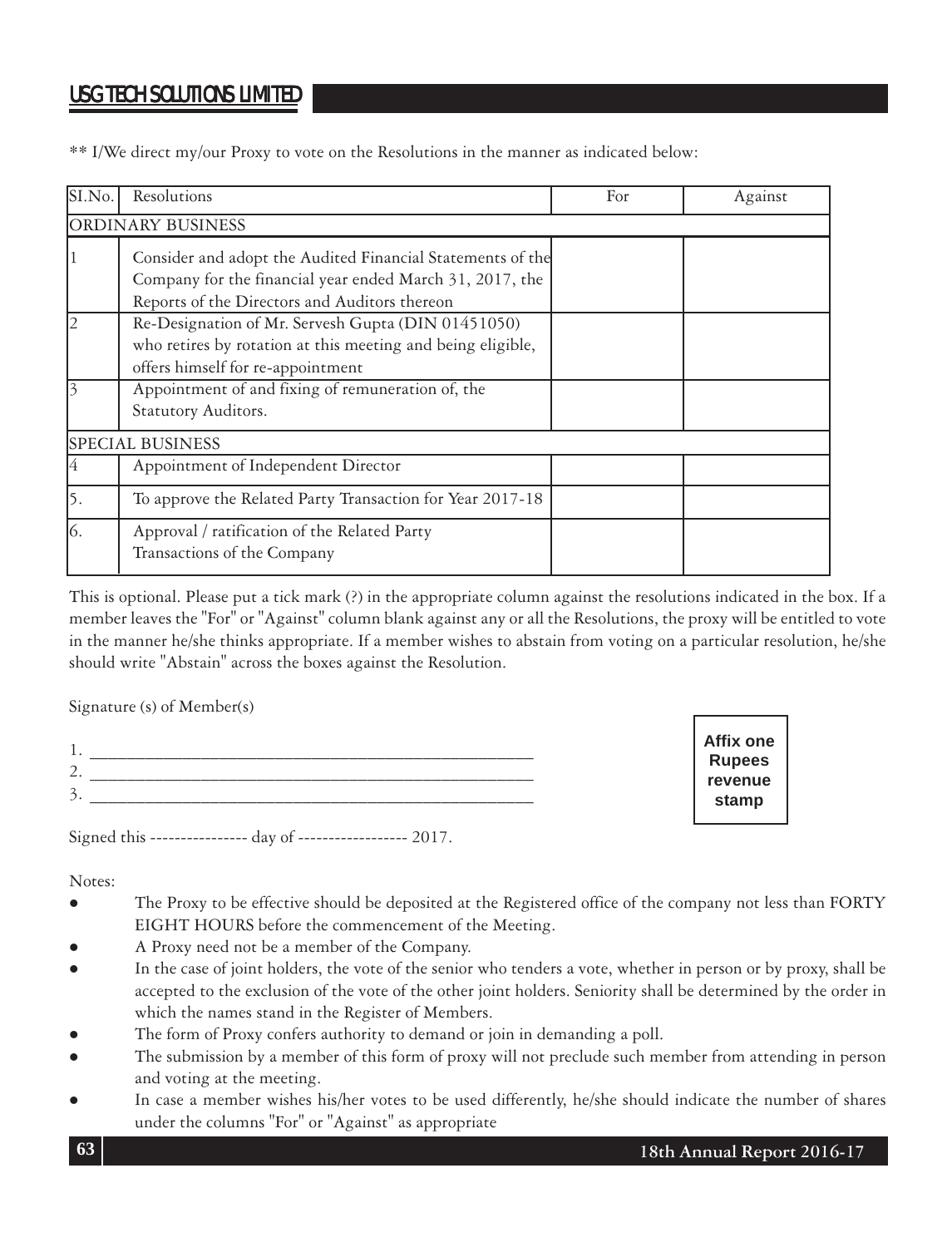# **USG TECH SOLUTIONS LIMITED**

**CIN**: L72200TG1999PLC032129 Address: Level 7 Maximus Towers Building 2A Mindspace Complex, Hi-Tech City Hyderabad, Telangana- 500081 Email: info@usgtechsolutions.com Website: www.usgtechsolutions.com Landline: 011-23935876

Dear Members,

# **Invitation to attend the Annual General Meeting on 29th September 2017**

You are cordially invited to attend the Annual General Meeting of the Company held on Friday 29th September 2017 at 11:00 Am at Oyster Airport Hotel, 5-12/1, Nehru Outer Ring Road, Brindavan Gardens, Kishanguda, Shamshabad, Hyderabad, Telangana 501218

The notice convening the Annual General Meeting is attached herewith.

Yours truly, **FOR USG TECH SOLUTIONS LIMITED**

 Sd/- **Mr. Servesh Gupta** Managing Director

Place: Delhi